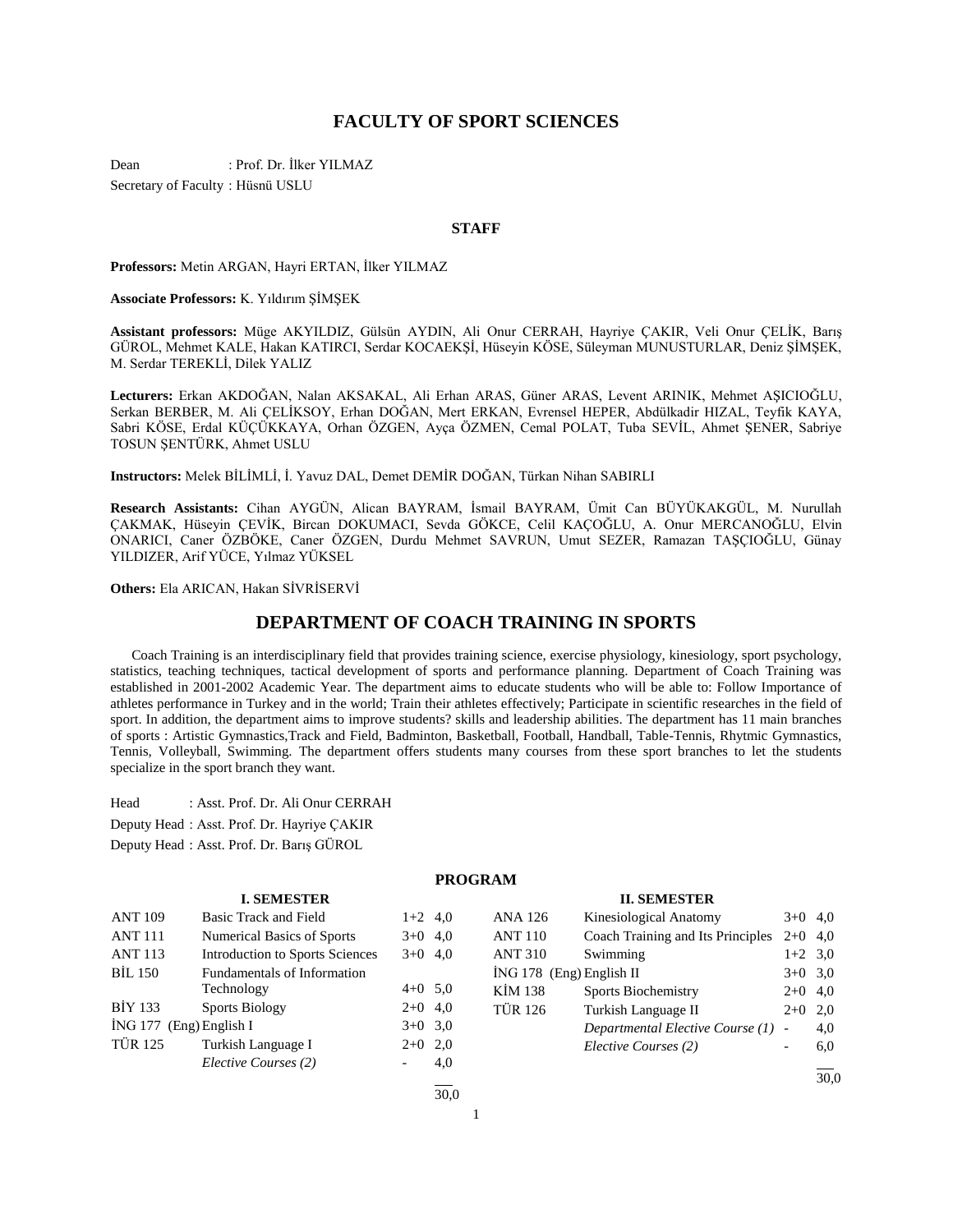# **III. SEMESTER**

| <b>ANA 106</b> | Physiology                                       | $3+0$                    | 5,0  |
|----------------|--------------------------------------------------|--------------------------|------|
| <b>ANT 102</b> | Introduction to Biomechanics                     | $2 + 0$                  | 3,0  |
| <b>ANT 115</b> | <b>Basic Gymnastics</b>                          | $1+2$                    | 3,0  |
| <b>ANT 204</b> | <b>Sport Pedagogy</b>                            | $2 + 0$                  | 3,0  |
| <b>PSI 229</b> | Introduction to Sport Psychology                 | $2 + 0$                  | 3,0  |
| SAĞ 301        | Psycho-Motor Development                         | $3+0$                    | 4,0  |
| <b>TAR 165</b> | Atatürk's Principles and History of              |                          |      |
|                | <b>Turkish Revolution I</b>                      | $2 + 0$                  | 2,0  |
|                | Coaching Education Courses (1)                   |                          | 4,0  |
|                | Elective Course (1)                              |                          | 3,0  |
|                |                                                  |                          | 30,0 |
|                |                                                  |                          |      |
|                | V. SEMESTER                                      |                          |      |
| <b>ANT 206</b> | Kinoanthropometry                                | $2+0$                    | 3,5  |
| <b>BEÖ 202</b> | Knowledge About Training                         | $3+0$                    | 4,0  |
| <b>BEÖ 321</b> | <b>Sport Psychology</b>                          | $3+0$                    | 5,0  |
| <b>İLT</b> 101 | Communication I                                  | $3+0$                    | 4,5  |
| <b>İST 317</b> | <b>Statistics</b>                                | $2 + 0$                  | 2,5  |
| TÜR 407        | <b>Academic Writing Skills</b>                   | 2+2                      | 4,0  |
|                | Coaching Education Courses (1)                   |                          | 4,0  |
|                | Departmental Elective Course (1)                 |                          | 2,5  |
|                |                                                  |                          | 30,0 |
|                | <b>VII. SEMESTER</b>                             |                          |      |
| ANT 316        | Research Project II                              | $1 + 3$                  | 5,0  |
|                |                                                  |                          |      |
| <b>ANT 475</b> | Testing and Evaluating the Sports<br>Performance | $2 + 2$                  | 3,0  |
| SOS 415        | <b>Sport Sociology</b>                           | $2+0$                    | 4,0  |
|                | Field Application Courses I(1)                   | $\overline{\phantom{0}}$ | 4,0  |
|                | Departmental Elective Courses (2)                | $\overline{\phantom{0}}$ | 8,0  |
|                | Elective Courses (2)                             |                          | 6,0  |
|                |                                                  |                          | 30,0 |
|                | <b>FIELD APPLICATION COURSES</b>                 |                          |      |
| ANT 401        | Artistic Gymnastics I                            | $1 + 4$                  | 4,0  |
| <b>ANT 402</b> | Artistic Gymnastics II                           | $1+4$                    | 4,0  |
| <b>ANT 403</b> | Track and Field I                                | $1+4$                    |      |
| <b>ANT 404</b> |                                                  |                          | 4,0  |
|                | Track and Field II                               | $1+4$                    | 4,0  |
| <b>ANT 405</b> | <b>Badminton I</b><br><b>Badminton II</b>        | $1+4$                    | 4,0  |
| ANT 406        |                                                  | $1+4$                    | 4,0  |
| <b>ANT 407</b> | <b>Basketball I</b>                              | $1 + 4$                  | 4,0  |
| <b>ANT 408</b> | Basketball II                                    | $1 + 4$                  | 4,0  |
| ANT 409        | Football I                                       | $1+4$                    | 4,0  |
| <b>ANT410</b>  | Football II                                      | $1 + 4$                  | 4,0  |
| <b>ANT 411</b> | Handball I                                       | $1 + 4$                  | 4,0  |
| <b>ANT 412</b> | Handball II                                      | $1 + 4$                  | 4,0  |
| <b>ANT 413</b> | Table Tennis I                                   | $1 + 4$                  | 4,0  |
| ANT 414        | Table Tennis II                                  | $1 + 4$                  | 4,0  |
| <b>ANT 415</b> | Rhythmic Gymnastics I                            | $1 + 4$                  | 4,0  |
| ANT 416        | Rhythmic Gymnastics II                           | $1+4$                    | 4,0  |

ANT 417 Tennis I 1+4 4,0

# **IV. SEMESTER**

|                   | ANA 213 Exercise Physiology           | $2+2$ 5,0 |     |
|-------------------|---------------------------------------|-----------|-----|
| <b>ANT 201</b>    | <b>Sports Biomechanics</b>            | $2+0$ 3.0 |     |
| <b>ANT 222</b>    | Talent Identification and Children in |           |     |
|                   | Sport                                 | $3+0$ 5,0 |     |
| BEÖ 205 Nutrition |                                       | $3+0$ 4,5 |     |
| <b>BEÖ</b> 304    | Learning Skill in Sports              | $3+0$ 4,0 |     |
| TAR 166           | Atatürk's Principles and History of   |           |     |
|                   | Turkish Revolution II                 | $2+0$     | 2.0 |
|                   | Coaching Education Courses (1)        |           | 4,0 |
|                   | Elective Course (1)                   |           | 2,5 |
|                   |                                       |           |     |

30,0

# **VI. SEMESTER**

| ANT 302 Teaching Methods in Sports | $2+2$ 4,0 |           |
|------------------------------------|-----------|-----------|
| ANT 315 Research Project I         | $3+0$ 4,0 |           |
| ARY 403 Research Methods           |           | $2+0$ 4.0 |
| Coaching Experience Courses (1)    |           | 5,0       |
| Coaching Education Courses (1)     |           | 4.0       |
| Elective Courses (3)               |           | 9.0       |
|                                    |           |           |

30,0

#### **VIII. SEMESTER**

|                                   | ANT 314 Training Periodization    | $3+0$ 5.0                |     |
|-----------------------------------|-----------------------------------|--------------------------|-----|
| <b>ANT 478</b>                    | <b>Modular Sport Education</b>    | $3+0$ 3.0                |     |
| <b>SPY 301</b>                    | Planning Organization in Sport    | $3+0$ 5.0                |     |
|                                   | Field Application Courses $II(1)$ |                          | 4.0 |
| Departmental Elective Courses (2) |                                   | $\overline{\phantom{0}}$ | 9.0 |
|                                   | Elective Course (1)               |                          | 4.0 |
|                                   |                                   |                          |     |

30,0

| ANT 418 Tennis II |                       | $1+4$ 4.0 |  |
|-------------------|-----------------------|-----------|--|
|                   | ANT 419 Volleyball I  | $1+4$ 4.0 |  |
|                   | ANT 420 Volleyball II | $1+4$ 4.0 |  |
|                   | $ANT 421$ Swimming I  | $1+4$ 4.0 |  |
|                   | ANT 422 Swimming II   | $1+4$ 4.0 |  |
|                   | ANT 479 Archery I     | $1+4$ 4.0 |  |
|                   | ANT 480 Archery II    | $1+4$ 4,0 |  |

# **COACHING EXPERIENCE EDUCATION COURSES**

|                  | ANT 343 Artistic Gymnastics | $2+4$ 5,0 |  |
|------------------|-----------------------------|-----------|--|
|                  | ANT 344 Track and Field     | $2+4$ 5,0 |  |
|                  | ANT 345 Badminton           | $2+4$ 5,0 |  |
|                  | ANT 346 Basketball          | $2+4$ 5,0 |  |
| ANT 347 Football |                             | $2+4$ 5,0 |  |
| ANT 348 Handball |                             | $2+4$ 5,0 |  |
|                  | ANT 349 Table Tennis        | $2+4$ 5,0 |  |
|                  | ANT 350 Rhythmic Gymnastics | $2+4$ 5,0 |  |
| ANT 351 Tennis   |                             | $2+4$ 5,0 |  |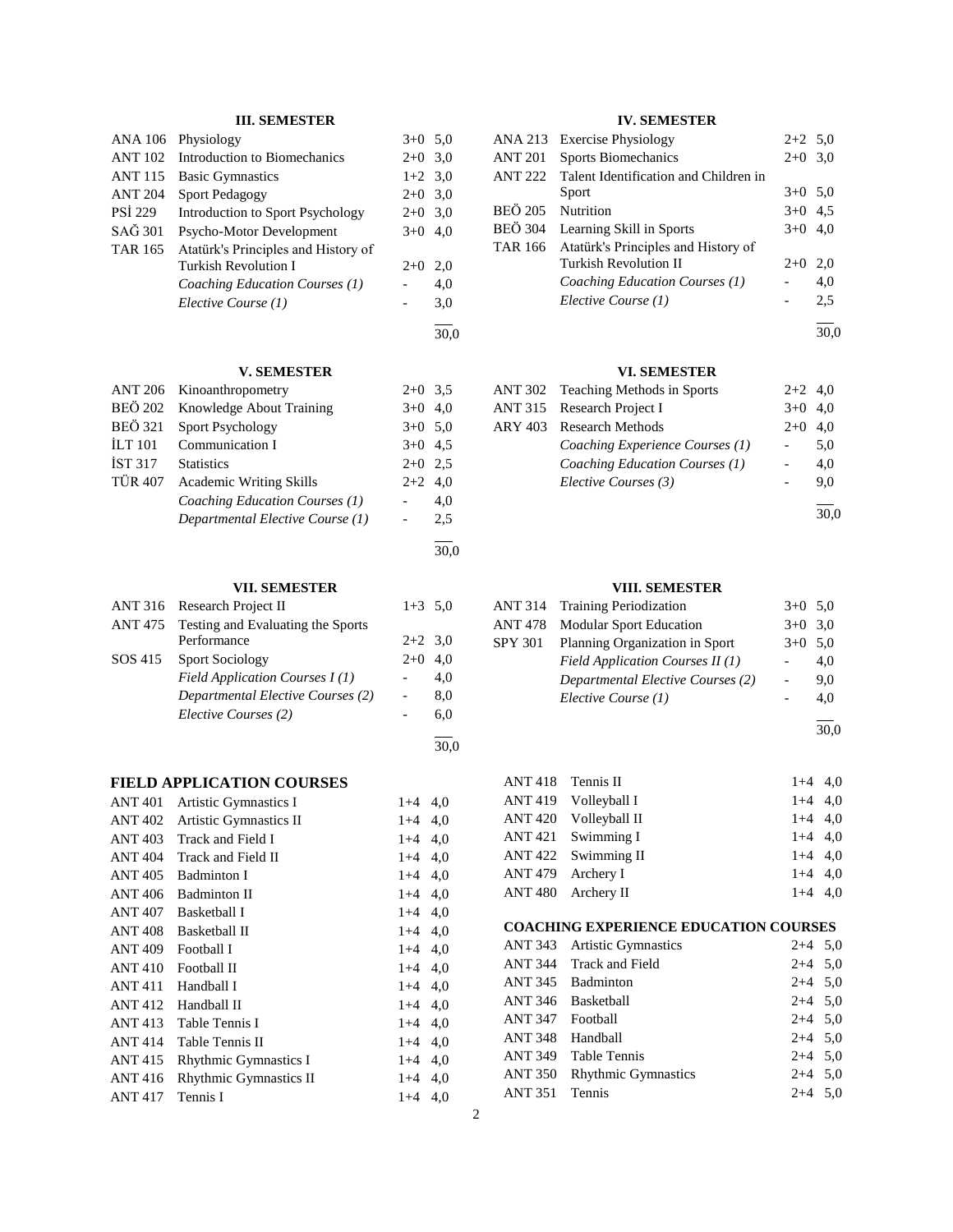|                 | ANT 352 Volleyball | $2+4$ 5.0 |  |
|-----------------|--------------------|-----------|--|
|                 | ANT 353 Swimming   | $2+4$ 5.0 |  |
| ANT 354 Archery |                    | $2+4$ 5.0 |  |

# **COACHING EDUCATION COURSES**

| ANT 273        | Artistic Gymnastics I   | $2+2$     | 4,0 |
|----------------|-------------------------|-----------|-----|
| ANT 274        | Artistic Gymnastics II  | $2 + 2$   | 4,0 |
| ANT 275        | Track and Field I       | $2+2$     | 4,0 |
| <b>ANT 276</b> | Track and Field II      | $2 + 2$   | 4,0 |
| ANT 277        | <b>Badminton I</b>      | $2 + 2$   | 4,0 |
| ANT 278        | <b>Badminton II</b>     | $2 + 2$   | 4,0 |
| ANT 279        | <b>Basketball I</b>     | $2 + 2$   | 4,0 |
| ANT 280        | Basketball II           | $2+2$ 4,0 |     |
| ANT 281        | Football I              | $2+2$ 4,0 |     |
| ANT 282        | Football II             | $2+2$ 4,0 |     |
| <b>ANT 283</b> | Handball I              | $2+2$ 4,0 |     |
| ANT 284        | Handball II             | $2+2$ 4,0 |     |
|                | ANT 285 Table Tennis I  | $2+2$ 4,0 |     |
| <b>ANT 286</b> | Table Tennis II         | $2+2$ 4,0 |     |
| ANT 287        | Rhythmic Gymnastics I   | $2+2$ 4,0 |     |
| <b>ANT 288</b> | Rhythmic Gymnastics II  | $2+2$ 4,0 |     |
| ANT 289        | Tennis I                | $2+2$ 4,0 |     |
| <b>ANT 290</b> | Tennis II               | $2+2$ 4,0 |     |
| ANT 291        | Volleyball I            | $2+2$ 4,0 |     |
| ANT 292        | Volleyball II           | $2+2$     | 4,0 |
| ANT 293        | Swimming I              | $2 + 2$   | 4,0 |
| ANT 294        | Swimming II             | $2 + 2$   | 4,0 |
| ANT 295        | Archery I               | $2 + 2$   | 4,0 |
| ANT 296        | Archery II              | $2 + 2$   | 4,0 |
| ANT 373        | Artistic Gymnastics III | $2+2$     | 4,0 |
| ANT 374        | Artistic Gymnastics IV  | $2+2$     | 4,0 |
| ANT 375        | Track and Field III     | $2 + 2$   | 4,0 |
| ANT 376        | Track and Field IV      | $2 + 2$   | 4,0 |
| ANT 377        | <b>Badminton III</b>    | $2+2$     | 4,0 |
| ANT 378        | <b>Badminton IV</b>     | $2+2$     | 4,0 |
| ANT 379        | <b>Basketball III</b>   | $2+2$     | 4,0 |
| <b>ANT 380</b> | <b>Basketball IV</b>    | $2+2$     | 4,0 |
| ANT 381        | Football III            | $2+2$     | 4,0 |
| ANT 382        | Football IV             | $2+2$     | 4,0 |
| ANT 383        | Handball III            | $2+2$     | 4,0 |
|                | ANT 384 Handball IV     | $2 + 2$   | 4,0 |
| ANT 385        | Table Tennis III        | $2 + 2$   | 4,0 |
| ANT 386        | Table Tennis IV         | $2+2$     | 4,0 |
| ANT 387        | Rhythmic Gymnastics III | $2 + 2$   | 4,0 |
| ANT 388        | Rhythmic Gymnastics IV  | $2+2$     | 4,0 |
| <b>ANT 389</b> | Tennis III              | $2+2$     | 4,0 |
| <b>ANT 390</b> | Tennis IV               | $2 + 2$   | 4,0 |
| <b>ANT 391</b> | Volleyball III          | $2 + 2$   | 4,0 |
| <b>ANT 392</b> | Volleyball IV           | $2 + 2$   | 4,0 |
| <b>ANT 393</b> | Swimming III            | $2+2$     | 4,0 |
| <b>ANT 394</b> | Swimming IV             | $2 + 2$   | 4,0 |
| <b>ANT 395</b> | Archery III             | $2+2$     | 4,0 |
| <b>ANT 396</b> | Archery IV              | $2 + 2$   | 4,0 |

# **DEPARTMENTAL ELECTIVE COURSE**

| ANT 112 Use of Technology in Sports  | $3+0$ 4.5 |  |
|--------------------------------------|-----------|--|
| <b>ANT 451 Match Analysis</b>        | $1+2$ 2.5 |  |
| ANT 453 Competition Analysis Methods | $1+2$ 2.5 |  |
| ANT 455 Basic Strength Training and  |           |  |
| Conditioning                         | $1+2$ 2.5 |  |
| SAĞ 204 Avoiding Sports Injuries and |           |  |
| Rehabilitation                       | $3+0$ 4,0 |  |
| SAĞ 212 Athlete Health               | $2+0$ 4,0 |  |
|                                      |           |  |

# **DEPARTMENTAL ELECTIVE COURSES**

| <b>ANT 311</b> | Psychology of Competition          | $3+0$     | 5,0 |
|----------------|------------------------------------|-----------|-----|
| <b>ANT 448</b> | Observation, Measurement and       |           |     |
|                | Assessment in Sport                | $3+0$ 3.0 |     |
| <b>ANT 449</b> | Ergogenic Aids and Drugs in Sport  | $3+0$ 5,0 |     |
| <b>ANT 454</b> | Water Exercises for the Disabled   | $1+2$ 4,0 |     |
| <b>ANT 456</b> | Life Coaching                      | $2+0$ 4,0 |     |
| <b>ANT 476</b> | New Trends in Physical Fitness     | $1+2$ 4,0 |     |
| <b>ANT 477</b> | <b>Motion Analysis</b>             | $2+2$ 4.0 |     |
| <b>ANT 482</b> | Cardiopulmonary Exercise Tests and |           |     |
|                | Evaluation                         | $1+2$ 5.0 |     |
| <b>BEÖ</b> 414 | <b>Motivation</b> in Sports        | $3+0$     | 4.0 |
| <b>BEÖ</b> 459 | Physical Education and Sports for  |           |     |
|                | Disabled                           | $1+2$     | 4.0 |
|                |                                    |           |     |

# **ELECTIVE COURSES**

| <b>ANT 114</b> | Ethics of Sports                      | $2 + 0$   | 3,0 |
|----------------|---------------------------------------|-----------|-----|
| <b>ANT 212</b> | Mountaineering                        | $1+2$ 2,5 |     |
| <b>ANT 214</b> | Fencing                               | $1+2$ 2,5 |     |
| <b>ANT 216</b> | Archery                               | $1+2$ 2,5 |     |
| <b>ANT 243</b> | <b>Functional Movement Systems</b>    | $1+2$ 3,0 |     |
| <b>ANT452</b>  | <b>First Aid</b>                      | $1+2$     | 4,0 |
| <b>BEÖ 170</b> | Scouting and Camping                  | $1+2$ 4,0 |     |
| <b>BEÖ 176</b> | Trekking                              | $1+2$ 4,0 |     |
| <b>BEÖ 302</b> | <b>Educational Games</b>              | $2+2$ 5,0 |     |
| <b>BEÖ 382</b> | <b>Effective Communication Skills</b> | $3+0$ 3,0 |     |
| <b>HUK421</b>  | Sport Law                             | $2+0$ 2,0 |     |
| <b>ILT 354</b> | Children and Communication            | $3+0$     | 4,5 |
| <b>ILT 362</b> | Social Gender Differences in          |           |     |
|                | Communication                         | $3+0$ 4,5 |     |
| <b>ILT</b> 419 | Body Language and Diction             | $2+0$ 5,0 |     |
| İSL 421        | Entrepreneurship                      | $2+0$ 3,0 |     |
| KÜL 199        | <b>Cultural Activities</b>            | $0+2$ 2,0 |     |
| <b>PSI 412</b> | Psychology of Gender                  | $3+0$ 4,5 |     |
| <b>SAN 155</b> | <b>Hall Dances</b>                    | $0+2$ 2,0 |     |
| <b>SAT 101</b> | Chess                                 | $1+2$ 3,5 |     |
| <b>SNT 155</b> | History of Art                        | $2+0$ 2,0 |     |
| SOS 155        | Folkdance                             | $2+0$ 2,0 |     |
| SPY 158        | Handball                              | $1+2$ 2,0 |     |
| SPY 162        | Football                              | $1+2$ 2,0 |     |
| SPY 164        | Basketball                            | $1+2$ 2,0 |     |
| SPY 166        | Volleyball                            | $1+2$ 2,0 |     |
| SPY 251        | Badminton                             | $1+2$ 3,0 |     |
| <b>SPY 253</b> | Tennis                                | $1+2$     | 3,0 |
|                |                                       |           |     |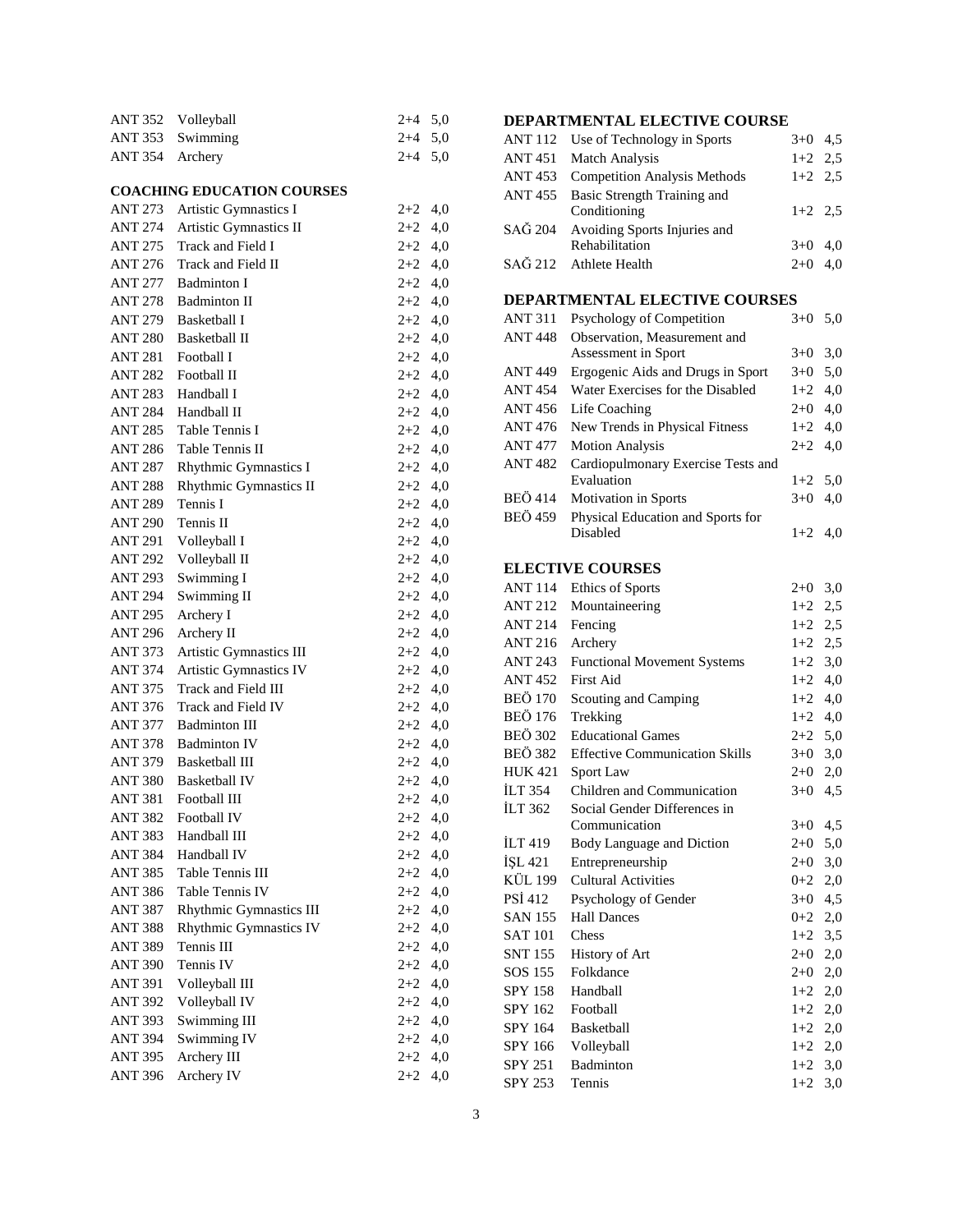|                   | SPY 255 Table Tennis | $1+2$ 3.0 |  | SPY 403 Sport and the Media   | $2+0$ 2.5 |  |
|-------------------|----------------------|-----------|--|-------------------------------|-----------|--|
| $SPY 257$ Squash  |                      | $1+2$ 3.0 |  | THU 203 Community Services    | $0+2$ 3.0 |  |
| $SPY 261$ Massage |                      | $3+0$ 4.0 |  | TÜR 120 Turkish Sign Language | $3+0$ 3.0 |  |

# **DEPARTMENT OF PHYSICAL EDUCATION AND SPORTS TEACHING**

 Physical Education Teacher Training is an interdisciplinary field that provides educational science, sport physiology, kinesiology, biomechanic, sport psychology, motor-learning, motor skill and training science. The department ensures that teacher candidates will be well-qualified, researcher, modern, prolific, intellectual and will be able to find right solutions to the problems, follow professional developments besides their professional knowledge when they graduate.

Head : Asst. Prof. Dr. Serdar KOCAEKŞİ

Deputy Head : Lecturer Nalan AKSAKAL

Deputy Head : Lecturer Abdülkadir HIZAL

#### **PROGRAM**

# **II. SEMESTER**

| <b>ANA 121</b> | Human Anatomy and Kinesiology        | $4+0$ 5,0 |      |
|----------------|--------------------------------------|-----------|------|
| <b>BEÖ</b> 123 | The Basics of Physical Education and |           |      |
|                | Sport                                | $2+0$     | 4,0  |
| <b>BEÖ</b> 125 | <b>General Gymnastics</b>            | $1+2$ 4,0 |      |
| <b>BEÖ</b> 127 | <b>Basketball</b>                    | $2+2$ 5.0 |      |
| <b>BEÖ 129</b> | Swimming                             | $2+2$ 3.0 |      |
| ÖMB 103        | Introduction to Education            | $3+0$     | 4,0  |
| TAR 165        | Atatürk's Principles and History of  |           |      |
|                | Turkish Revolution I                 | $2+0$     | 2,0  |
| <b>TÜR 101</b> | Turkish I: Writing Skills            | $2+0$     | 3,0  |
|                |                                      |           |      |
|                |                                      |           |      |
|                |                                      |           | 30,0 |
|                | <b>III. SEMESTER</b>                 |           |      |
| ANA 213        | <b>Exercise Physiology</b>           | $2+2$ 5,0 |      |
| <b>BEÖ 227</b> | Handball                             | $2+2$     | 4,0  |
| <b>BEÖ 229</b> | <b>Rhythm Education and Dance</b>    | $1+2$     | 5,0  |
| <b>BIL 169</b> | Computer I                           | $2+2$     | 4,0  |
|                | $ING 177$ (Eng) English I            | $3+0$     | 3,0  |
| ÖMB 207        | Teaching Principles and Methods      | $3+0$     | 4,0  |

**I. SEMESTER**

l 30,0

## **V. SEMESTER**

*Elective Course (1)* - 2,0

| <b>ANA 301</b> | <b>Fitness</b>                             | $2+2$ 5.0 |     |
|----------------|--------------------------------------------|-----------|-----|
| <b>BEÖ</b> 323 | Volleyball                                 | $2+2$ 4,0 |     |
| BEÖ 325        | Physical Education and the History of      |           |     |
|                | Sport                                      | $2+0$ 2,0 |     |
| <b>BEÖ 327</b> | Recreation Programes in Schools            | $2+0$ 2,0 |     |
|                | ÖMB 212 Teaching Technologies and Material |           |     |
|                | Design                                     | $2+2$ 4,0 |     |
|                | ÖMB 301 Methodology in the Area of         |           |     |
|                | Specialization I                           | $2+2$ 6.0 |     |
| SAĞ 301        | Psycho-Motor Development                   | $3+0$     | 4.0 |
|                | Departmental Elective Course (1)           |           | 3,0 |
|                |                                            |           |     |

|  | BEÖ 124 Artistic Gymnastic                           | $1+2$ 4,0 |     |
|--|------------------------------------------------------|-----------|-----|
|  | BEÖ 126 Track and Field                              | $2+2$ 5.0 |     |
|  | MÜZ 138 Fundamentals of Music Education              | $1+2$ 3,0 |     |
|  | ÖMB 106 Educational Psychology                       | $3+0$ 4.0 |     |
|  | SAĞ 104 Knowledge About Health and First Aid 1+2 5,0 |           |     |
|  | TAR 166 Atatürk's Principles and History of          |           |     |
|  | <b>Turkish Revolution II</b>                         | $2+0$ 2.0 |     |
|  | TÜR 102 Turkish II: Speaking Skills                  | $2+0$ 3,0 |     |
|  | Nature Sports Course (1)                             |           | 4.0 |
|  |                                                      |           |     |

# **IV. SEMESTER**

| <b>BEÖ 236</b>             | <b>Training Theory</b>             | $2+2$ 4,0 |     |
|----------------------------|------------------------------------|-----------|-----|
| <b>BEÖ 238</b>             | Football                           | $2+2$ 4,0 |     |
| BIL 170                    | Computer II                        | $2+2$ 4.0 |     |
| $ING 178$ (Eng) English II |                                    | $3+0$ 3.0 |     |
| ÖMB 204                    | Special Education                  | $2+0$     | 4.0 |
| ÖMB 217                    | Measurement and Assessment in      |           |     |
|                            | Education                          | $3+0$     | 4.0 |
| SOS 218                    | <b>Folk Dancing</b>                | $2+2$     | 4.0 |
|                            | Departmental Elective Course (1) - |           | 3.0 |
|                            |                                    |           |     |

 $\frac{1}{30.0}$ 

#### **VI. SEMESTER**

| ARY 204 | Scientific Research Methods            | $2+0$ 3,0 |  |
|---------|----------------------------------------|-----------|--|
|         | BEÖ 376 Skill Learning in Sports       | $3+0$ 3.0 |  |
|         | BEÖ 378 Exercise and Nutrition         | $2+0$ 2,0 |  |
|         | BEÖ 380 Educational Games              | $1+2$ 3,0 |  |
|         | BEÖ 382 Effective Communication Skills | $3+0$ 3.0 |  |
|         | ÖMB 302 Methodology in the Area of     |           |  |
|         | Specialization II                      | $2+2$ 6,0 |  |
|         | ÖMB 308 Classroom Management           | $2+0$ 4,0 |  |
|         | ÖMB 401 School Experience II           | $1+4$ 6,0 |  |
|         |                                        |           |  |

30,0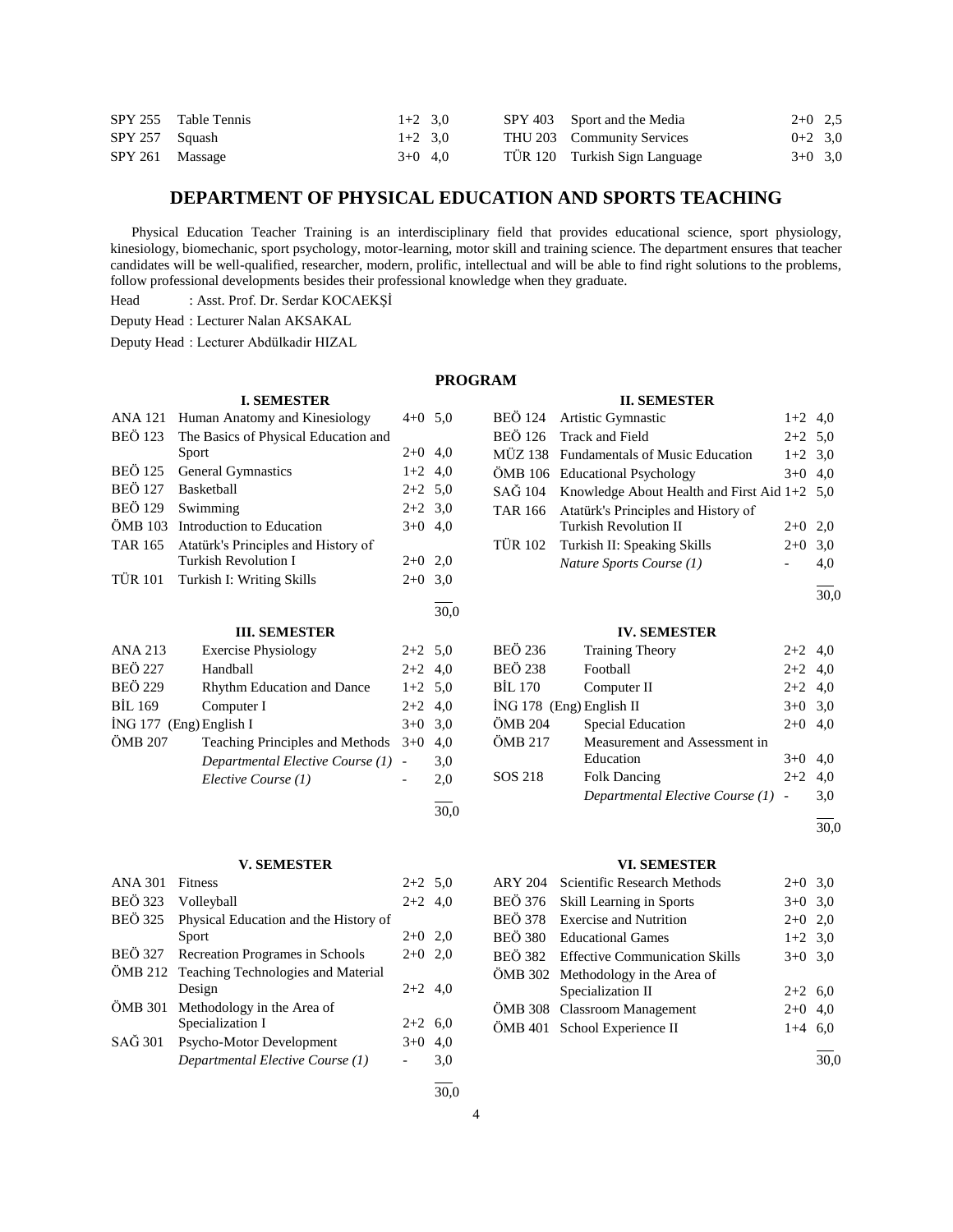# **VII. SEMESTER**

|                  | BEÖ 459 Physical Education and Sports for   |           |     |
|------------------|---------------------------------------------|-----------|-----|
|                  | Disabled                                    | $1+2$ 4,0 |     |
| OKÖ 212 Drama    |                                             | $2+2$ 5,0 |     |
|                  | ÖMB 210 Turkish Education System and School |           |     |
|                  | Management                                  | $2+0$ 4,0 |     |
| ÖMB 402 Guidance |                                             | $3+0$ 5.0 |     |
|                  | THU 205 Community Services                  | $0+2$ 4.0 |     |
|                  | Departmental Elective Courses (2)           |           | 8.0 |
|                  |                                             |           |     |

 $\frac{1}{30.0}$ 

# **NATURE SPORTS COURSES**

|                  | BEÖ 168 Mountaineering       | $1+2$ 4,0 |  |
|------------------|------------------------------|-----------|--|
|                  | BEÖ 170 Scouting and Camping | $1+2$ 4.0 |  |
| BEÖ 172 Canoe    |                              | $1+2$ 4.0 |  |
|                  | BEÖ 174 Orienteering         | $1+2$ 4.0 |  |
| BEÖ 176 Trekking |                              | $1+2$ 4.0 |  |
| BEÖ 178 Sailing  |                              | $1+2$ 4,0 |  |

# **DEPARTMENTAL ELECTIVE COURSES**

| <b>BEÖ 228</b> | <b>Badminton Education</b>    | $2+2$ 3.0 |     |
|----------------|-------------------------------|-----------|-----|
| <b>BEÖ 230</b> | <b>Table Tennis Education</b> | $2+2$ 3.0 |     |
| <b>BEÖ 232</b> | Squash Education              | $2+2$ 3.0 |     |
| <b>BEÖ 234</b> | Tennis Education              | $2+2$ 3.0 |     |
| <b>BEÖ</b> 329 | <b>Baseball Education</b>     | $2+2$ 3.0 |     |
| <b>BEÖ</b> 331 | Fencing Education             | $2+2$ 3,0 |     |
| <b>BEÖ</b> 355 | <b>Modern Dance Education</b> | $2+2$ 3,0 |     |
| <b>BEÖ 357</b> | <b>Teaching Archery</b>       | $2+2$ 3.0 |     |
| <b>BEÖ 410</b> | Motor Tests in Sports         | $3+0$     | 4,0 |
| <b>BEÖ</b> 412 | Women and Sport               | $3+0$     | 4,0 |
| <b>BEÖ</b> 414 | Motivation in Sports          | $3+0$     | 4,0 |
| <b>BEÖ</b> 421 | Groups Dynamics in Sport and  |           |     |
|                | Leadership                    | $3+0$     | 4.0 |

# **VIII. SEMESTER**

| ARY 406 Research Project              | $2+2$ 5.0  |      |
|---------------------------------------|------------|------|
| BEÖ 406 Teaching Experience           | $2+6$ 10,0 |      |
| BEÖ 458 Physical Education and Sports |            |      |
| Management                            | $3+0$ 4.0  |      |
| Departmental Elective Courses (2)     |            | 8,0  |
| Elective Course (1)                   |            | 3,0  |
|                                       |            |      |
|                                       |            | 30.0 |

| <b>BEÖ</b> 423 | Children and Sports              | $3+0$ | 4,0 |
|----------------|----------------------------------|-------|-----|
| <b>FOT 402</b> | <b>Sports Photograhpy</b>        | $3+0$ | 4,0 |
| İSÖ 408        | <b>Education and Social Life</b> | $2+0$ | 3,0 |
| OKÖ 104        | The Development of Movement and  |       |     |
|                | Training for Children            | $3+0$ | 4,0 |
| <b>PSI 113</b> | Social Psychology                | $2+0$ | 4,0 |
| <b>RPD 353</b> | Play Therapy                     | $3+0$ | 4,0 |
| SAĞ 212        | <b>Athlete Health</b>            | $2+0$ | 4,0 |
| SOS 415        | <b>Sport Sociology</b>           | $2+0$ | 4,0 |
| <b>SPY 261</b> | Massage                          | $3+0$ | 4,0 |
| <b>SPY 309</b> | <b>Sport Event Management</b>    | $3+0$ | 4,0 |
|                |                                  |       |     |

#### **ELECTIVE COURSES**

|                          | İŞL 421 Entrepreneurship      | $2+0$ 3.0 |  |
|--------------------------|-------------------------------|-----------|--|
|                          | MÜZ 155 Turkish Folk Music    | $2+0$ 2,0 |  |
|                          | REK 102 Recreation Management | $2+0$ 3.0 |  |
|                          | SAN 155 Hall Dances           | $0+2$ 2,0 |  |
| SAT <sub>101</sub> Chess |                               | $1+2$ 3.5 |  |
|                          | SNT 155 History of Art        | $2+0$ 2.0 |  |
|                          | TÜR 120 Turkish Sign Language | $3+0$ 3.0 |  |
|                          |                               |           |  |

# **DEPARTMENT OF RECREATION AND SPORTS**

 Recreation is an interdisciplinary field that provides recreational sport branches, sport physiology, sport management, communication, motor-learning, motor skill, tourism, kinesiology, sport for health, sport psychology and programme development. Department of Recreation courses are taught not only in departments of the school but also in some faculties of the university. Department of Recreation was established in the 2001-2002 Academic Year. It aims to plan recreation programs and leisure time activities,and also it aims to educate creative and well-qualified students who will be able to speak foreign languages. In the department students also have business, economy, communication and tourism subjects. The department of recreation offers courses which enable students to acquire theoretical and practical knowledge. Pupils have to attend REK 219 Winter Sports Camp Appliance and REK 220 Summer and pay the expenses of the camps.

Head : Assoc. Prof. Dr. K. Yıldırım ŞİMŞEK Deputy Head : Asst. Prof. Dr. Müge AKYILDIZ Deputy Head : Lecturer Mert ERKAN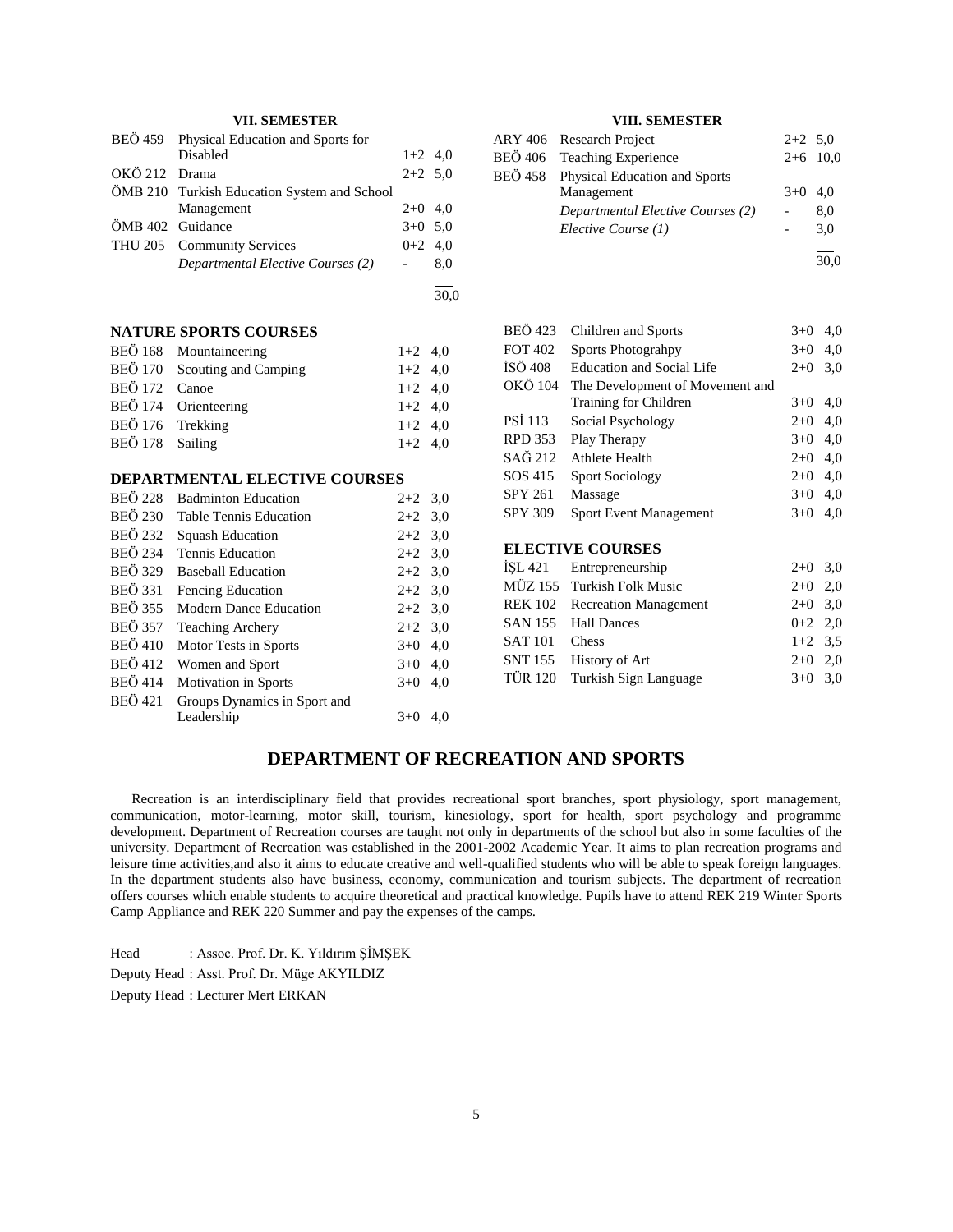# **PROGRAM**

# **I. SEMESTER**

| <b>BIL 150</b> | Fundamentals of Information    |           |      |
|----------------|--------------------------------|-----------|------|
|                | Technology                     | $4 + 0$   | 5,0  |
|                | ING 177 (Eng) English I        | $3+0$     | 3,0  |
| <b>REK 107</b> | Introduction to Recreation and |           |      |
|                | Sport Science                  | $2+0$ 3.0 |      |
| <b>REK 109</b> | Gymnastic                      | $1+2$ 2.0 |      |
| <b>REK 111</b> | <b>Sport Recreation</b>        | $3+0$ 3.5 |      |
| <b>REK 115</b> | <b>Tourism Recreation</b>      | $3+0$ 3.5 |      |
| SOS 135        | Sociology of Leisure           | $3+0$     | 4,0  |
| <b>TÜR 125</b> | Turkish Language I             | $2+0$     | 2,0  |
|                | Field Application Courses (1)  |           | 2,0  |
|                | Elective Courses (1)           |           | 2,0  |
|                |                                |           | 30,0 |

# **III. SEMESTER**

| <b>ANA 102</b> | Human Anatomy and Kinesiology $4+0$           |           | 6.0  |
|----------------|-----------------------------------------------|-----------|------|
| <b>ILT 101</b> | Communication I                               | $3+0$ 4.5 |      |
|                | REK 205 (Eng) English for Specific Purposes I | $2+0$ 4.0 |      |
| <b>REK 208</b> | Pool Activities                               | $1+2$ 3.0 |      |
| <b>REK 305</b> | Leisure Time Economy                          | $3+0$ 5.0 |      |
| <b>TAR 165</b> | Atatürk's Principles and History              |           |      |
|                | of Turkish Revolution I                       | $2+0$     | 2.0  |
|                | Elective Courses (2)                          |           | 5.5  |
|                |                                               |           | 30.0 |

# **V. SEMESTER**

|                | ALM 255 (Ger) German I       | $3+0$     | 4.0 |
|----------------|------------------------------|-----------|-----|
| <b>BEÖ 102</b> | Life Fit                     | $2+2$ 3.0 |     |
| <b>PZL 307</b> | <b>Services Marketing</b>    | $2+0$     | 3,0 |
| <b>REK 218</b> | <b>Recreation Leadership</b> | $2+0$     | 3,0 |
| <b>REK 219</b> | Winter Sports Camp Appliance | $0 + 4$   | 2.5 |
| <b>REK 321</b> | Developing Recreation        |           |     |
|                | Programmes and Planning      | $2+2$ 3.0 |     |
| <b>REK 323</b> | <b>Exercise Psychology</b>   | $3+0$     | 2.5 |
| <b>REK 325</b> | Psychosocial Rehabilitation  | $2+0$     | 2,5 |
|                | Elective Courses (2)         |           | 6,5 |
|                |                              |           |     |

# **VII. SEMESTER**

|                | ALM 357 (Ger) German III       | $3+0$     | 4,0 |
|----------------|--------------------------------|-----------|-----|
| <b>ARY 403</b> | <b>Research Methods</b>        | $2+0$     | 4,0 |
| <b>ILT 366</b> | <b>Presentation Techniques</b> | $3+0$ 5.0 |     |
| <b>ISN 315</b> | <b>Public Relations</b>        | $2+0$ 3,0 |     |
| <b>REK 423</b> | Recration in Disabled Group    | $3+0$ 3,0 |     |
| <b>SPY 261</b> | Massage                        | $3+0$     | 4,0 |
|                | Elective Courses (2)           |           | 7,0 |
|                |                                |           |     |

| × |  |
|---|--|

30,0

# **II. SEMESTER**

| BİL 178        | Computer-Aided Design and                      |           |      |
|----------------|------------------------------------------------|-----------|------|
|                | <b>Presentation Techniques</b>                 | $2+0$     | 3,0  |
| FEL 114        | Leisure Philosophy                             | $3+0$     | 3,0  |
|                | İNG 178 (Eng) English II                       | $3+0$     | 3,0  |
| <b>REK 110</b> | <b>Track and Field</b>                         | $1+2$     | 2,0  |
| <b>REK 120</b> | Leisure and Recreation                         |           |      |
|                | Management                                     | $3+0$     | 3,0  |
| <b>REK 122</b> | Introduction to Therapeutic                    |           |      |
|                | Recreation                                     | $3+0$     | 3.5  |
| <b>REK 420</b> | Recreation in Campuses                         | $3+0$     | 3,5  |
| TÜR 126        | Turkish Language II                            | $2+0$     | 2,0  |
|                | Field Application Courses II (2)               |           | 4,0  |
|                | Elective Courses (1)                           |           | 3,0  |
|                |                                                |           |      |
|                |                                                |           | 30,0 |
|                | <b>IV. SEMESTER</b>                            |           |      |
| ANA 213        | <b>Exercise Physiology</b>                     | $2+2$     | 5,0  |
| <b>ANA 301</b> | <b>Fitness</b>                                 | $2+2$     | 5,0  |
| <b>ANT 310</b> | Swimming                                       | $1+2$ 3,0 |      |
| <b>REK 102</b> | <b>Recreation Management</b>                   | $2+0$     | 3,0  |
|                | REK 206 (Eng) English for Specific Purposes II | $2+0$ 3,0 |      |
| <b>REK 220</b> | <b>Summer Sports Camp Appliance</b>            | $0 + 4$   | 3,0  |
| SAĞ 301        | Psycho-Motor Development                       | $3+0$     | 4,0  |
| <b>TAR 166</b> | Atatürk's Principles and History               |           |      |
|                | of Turkish Revolution II                       | $2+0$     | 2,0  |
|                | Elective Courses (1)                           |           | 2,0  |
|                |                                                |           | 30,0 |
|                | <b>VI. SEMESTER</b>                            |           |      |
|                | ALM 256 (Ger) German II                        | $3+0$     | 4,0  |
| ANİ 304        | Animation                                      | $1+2$     | 2,0  |
| -- -           |                                                |           |      |

| BEÖ 380<br><b>Educational Games</b><br>$1+2$ 3,0  |      |
|---------------------------------------------------|------|
|                                                   |      |
| REK 310<br><b>Recreation Education</b><br>$3+0$   | 6,0  |
| REK 312<br>Introduction to Therapeutic            |      |
| Recreation<br>$3+0$                               | 3,0  |
| SOS 155<br>Folkdance<br>$2+0$                     | 2.0  |
| SPY 309<br><b>Sport Event Management</b><br>$3+0$ | 4,0  |
| Elective Courses (2)                              | 6,0  |
|                                                   | 30.0 |

# **VIII. SEMESTER**

|                | VIII. SEMESTEK              |           |     |
|----------------|-----------------------------|-----------|-----|
|                | ALM 358 (Ger) German IV     | $3+0$     | 4.5 |
| <b>REK 306</b> | Aerobics and Step           | $1+2$ 4,0 |     |
| <b>REK 414</b> | Recreation and Urbanization | $3+0$     | 4.0 |
| <b>REK 416</b> | Research and Project in     |           |     |
|                | Recreation                  | $0+4$ 3.0 |     |
| SAĞ 202        | Life-saving, First Aid and  |           |     |
|                | Rehabilitation              | $2+2$ 5.0 |     |
|                | Elective Courses (3)        |           | 9,5 |
|                |                             |           |     |

30,0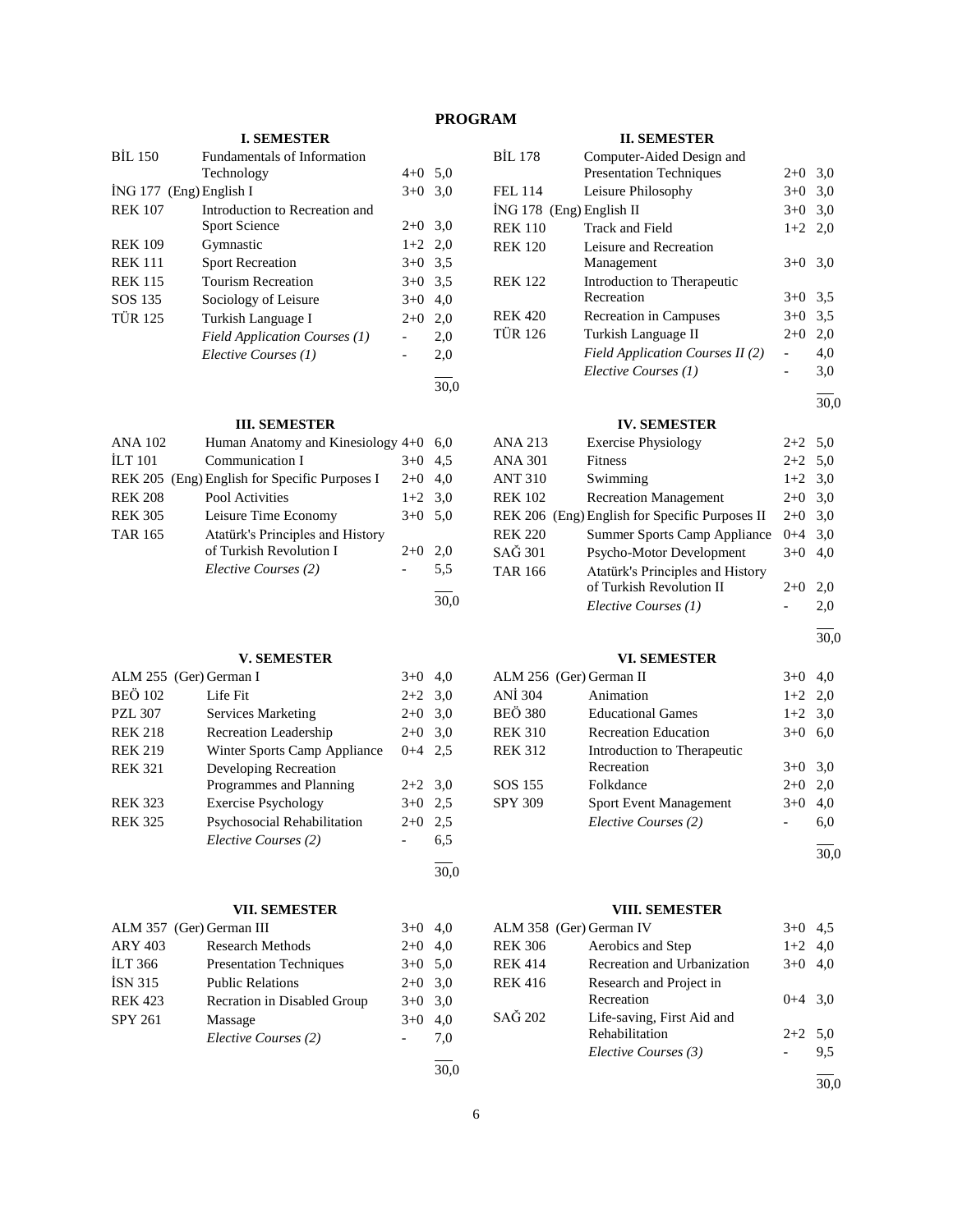|                | <b>FIELD APPLICATION COURSES I</b>             |           |     | <b>REK 253</b> | Material Design in Recreation                | $1+2$ 3,0 |  |
|----------------|------------------------------------------------|-----------|-----|----------------|----------------------------------------------|-----------|--|
| SOS 139        | <b>Social Dances</b>                           | $0+2$ 2,0 |     | <b>REK 254</b> | Golf                                         | $1+2$ 3,0 |  |
| <b>SPY 158</b> | Handball                                       | $1+2$     | 2,0 | <b>REK 314</b> | <b>Recreational Gymnastics</b>               | $1+2$ 3,0 |  |
| SPY 162        | Football                                       | $1+2$ 2,0 |     | <b>REK 316</b> | Pilates                                      | $1+2$ 3,0 |  |
|                |                                                |           |     | <b>REK 318</b> | Recreation in Different Groups               | $2+0$ 3,0 |  |
|                | <b>FIELD APPLICATION COURSES II</b>            |           |     | <b>REK 319</b> | Scouting and Camping                         | $1+2$ 3,0 |  |
| <b>REK 419</b> | <b>Billiards</b>                               | $1+2$ 2,0 |     | <b>REK 327</b> | <b>Commercial Recreation</b>                 | $2+0$ 3,0 |  |
| <b>SAT 201</b> | Chess                                          | $2+0$     | 2,0 | <b>REK 329</b> | <b>Tourism Recreation</b>                    | $1+2$ 3,0 |  |
| <b>SPY 164</b> | Basketball                                     | $1+2$     | 2,0 | <b>REK 410</b> | <b>Entertainment Marketing</b>               | $3+0$ 3,5 |  |
| SPY 166        | Volleyball                                     | $1+2$ 2,0 |     | <b>REK 417</b> | Baseball                                     | $1+2$ 3,0 |  |
|                |                                                |           |     | <b>REK 418</b> | <b>Local Government Recreation</b>           | $3+0$ 4,0 |  |
|                | <b>ELECTIVE COURSES</b>                        |           |     | <b>REK 421</b> | Orienteering                                 | $1+2$ 3,5 |  |
| <b>ANT 210</b> | Cycling                                        | $1+2$ 2.5 |     | <b>REK 422</b> | Recreational Therapy Techniques              | $3+0$ 2,5 |  |
| <b>ANT 212</b> | Mountaineering                                 | $1+2$     | 2.5 | <b>REK 425</b> | Yoga and Meditation                          | $1+2$ 4,0 |  |
| <b>ANT 214</b> | Fencing                                        | $1+2$ 2.5 |     | <b>REK 427</b> | <b>Alternative Sports</b>                    | $3+0$ 3,0 |  |
| <b>ANT 216</b> | Archery                                        | $1+2$ 2.5 |     | <b>REK 429</b> | <b>Adventure Recreation</b>                  | $3+0$ 4,0 |  |
| <b>BEÖ</b> 425 | <b>Sports Tourism</b>                          | $3+0$ 4,0 |     | <b>REK 431</b> | Human Resources Management in                |           |  |
| <b>FOT 402</b> | <b>Sports Photograhpy</b>                      | $3+0$     | 4,0 |                | Recreation                                   | $2+0$ 3,0 |  |
| <b>ISL 421</b> | Entrepreneurship                               | $2+0$     | 3,0 | <b>REK 433</b> | <b>Customer Relationship Management</b>      |           |  |
|                | KÜL 199 Cultural Activities                    | $0 + 2$   | 2,0 |                | Recreation                                   | $3+0$ 4,0 |  |
|                | MÜZ 138 Fundamentals of Music Education        | $1+2$     | 3,0 | SAĞ 208        | Physical Activity and Nutrition              | $2+0$ 3,0 |  |
| <b>MÜZ 155</b> | Turkish Folk Music                             | $2+0$ 2,0 |     | <b>SAN 325</b> | Zumba                                        | $1+2$ 3,5 |  |
| <b>REK 124</b> | <b>Sports Movies</b>                           | $2+0$     | 3,0 | <b>SNT 155</b> | History of Art                               | $2+0$ 2,0 |  |
| <b>REK 210</b> | <b>Beach Handball</b>                          | $1+2$     | 3,0 | <b>SPY 251</b> | Badminton                                    | $1+2$ 3,0 |  |
| <b>REK 211</b> | Stretching                                     | $1+2$     | 3,0 | <b>SPY 253</b> | Tennis                                       | $1+2$ 3,0 |  |
| <b>REK 212</b> | <b>Beach Volleyball</b>                        | $1+2$     | 3,0 | <b>SPY 255</b> | <b>Table Tennis</b>                          | $1+2$ 3,0 |  |
| <b>REK 214</b> | <b>Beach Football</b>                          | $1+2$     | 3,0 | SPY 257        | Squash                                       | $1+2$ 3,0 |  |
| <b>REK 216</b> | <b>Black Ball</b>                              | $1+2$     | 3,0 | <b>SPY 401</b> | Sponsorship in Sports Administration 3+0 4,0 |           |  |
| <b>REK 222</b> | <b>Beach Tennis</b>                            | $1+2$     | 3,0 | <b>THU 203</b> | <b>Community Services</b>                    | $0+2$ 3.0 |  |
| <b>REK 251</b> | Kids Gymnastic                                 | $1+2$ 2.5 |     | <b>TÜR 120</b> | Turkish Sign Language                        | $3+0$ 3,0 |  |
| <b>REK 252</b> | Recreational Team Building Practices $1+2$ 3,0 |           |     |                |                                              |           |  |

# **DEPARTMENT OF SPORTS MANAGEMENT**

 Department of Sports management is an interdisciplinary field that provides concepts and approaches of business administration and also it includes sports management, sports Law and Sports Economy. The aim of the department is to train Sports Managers and to present theoretical and practical subjects in a wide perspective to cause pupils to gain competence in organizations.

Head : Prof. Dr. Metin ARGAN

Deputy Head : Asst. Prof. Dr. Hakan KATIRCI

Deputy Head : Asst. Prof. Dr. Hüseyin KÖSE

# **PROGRAM**

#### **I. SEMESTER** HUK 151 Fundamental Concepts of Law 3+0 4,5  $IKT 101$  Introduction to Economics I  $3+0$  5,0  $i$ NG 177 (Eng) English I  $3+0$  3,0 İŞL 101 Introduction to Business 3+0 4,5 MAT 157 Basic Mathematics I 2+0 3,0 SOS 107 Behavioral Sciences 2+0 3,0 **II. SEMESTER** BEÖ 101 Introduction to Physical Education and Sport Sciences 3+0 4,0 BİL 150 Fundamentals of Information Technology  $4+0$  5,0  $IKT 102$  Introduction to Economics II  $3+0$  5,0  $\text{ING } 178 \text{ (Eng)}$  English II  $3+0.3,0$ MAT 158 Basic Mathematics II 2+0 4,0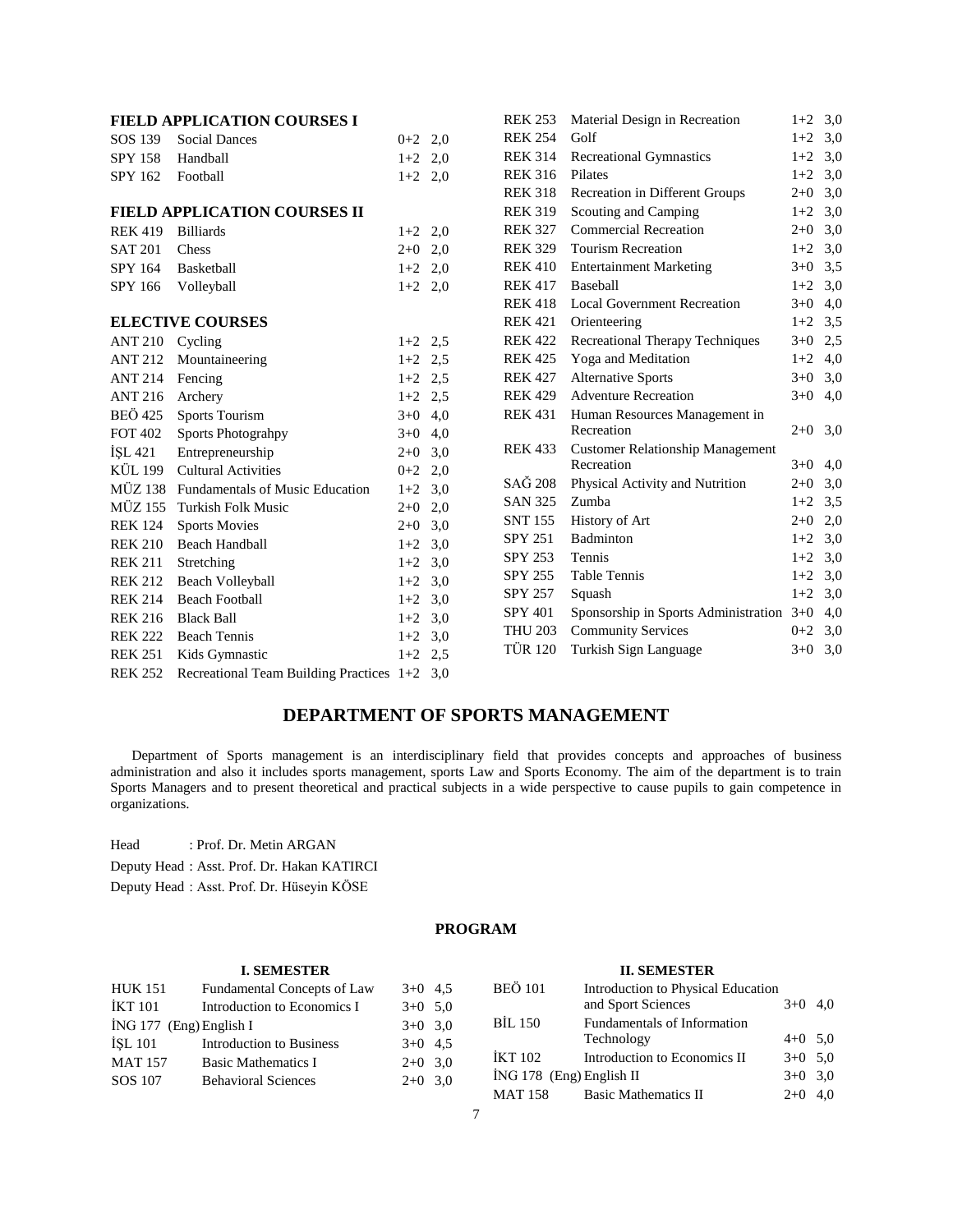| <b>TÜR 125</b> | Turkish Language I<br>$2+0$ 2.0     |     |
|----------------|-------------------------------------|-----|
|                | Departmental Elective Courses (2) - | 5.0 |
|                |                                     |     |

30,0

30,0

30,0

30,0

# **III. SEMESTER**

| İKT 421        | Economy of Turkey                            | $2+0$ 3.0 |     |
|----------------|----------------------------------------------|-----------|-----|
| <b>ISL 102</b> | Management and Organization                  | $3+0$ 4.0 |     |
| <b>İSL 307</b> | <b>Management Information Systems</b>        | $2+0$ 3.0 |     |
|                | MUH 105 Introduction to Accounting           | $2+2$ 4.5 |     |
| <b>SPY 201</b> | Basic Principles of Sport Management 3+0 4,5 |           |     |
| TAR 165        | Atatürk's Principles and History of          |           |     |
|                | <b>Turkish Revolution I</b>                  | $2+0$     | 2.0 |
|                | Departmental Elective Courses (3)            |           | 9,0 |
|                |                                              |           |     |

**V. SEMESTER**

| BEÖ 459        | Physical Education and Sports for |           |     |
|----------------|-----------------------------------|-----------|-----|
|                | Disabled                          | $1+2$ 4.0 |     |
| <b>REK 102</b> | <b>Recreation Management</b>      | $2+0$ 3,0 |     |
| <b>SPY 301</b> | Planning Organization in Sport    | $3+0$ 5.0 |     |
| <b>SPY 305</b> | Sport Economy                     | $3+0$ 5.0 |     |
| <b>SPY 307</b> | Corporate Behavior in Sport       | $3+0$ 5.0 |     |
| <b>SPY 309</b> | <b>Sport Event Management</b>     | $3+0$     | 4.0 |
|                | Departmental Elective Course (1)  |           | 4.0 |
|                |                                   |           |     |

# **VII. SEMESTER**

| <b>FIN 304</b> | <b>Financial Management</b>                   | $3+0$ | 4.5 |
|----------------|-----------------------------------------------|-------|-----|
| <b>HUK 421</b> | Sport Law                                     | $2+0$ | 2,0 |
| <b>ILT 370</b> | New Approaches in Management                  | $3+0$ | 6.5 |
| <b>REK 305</b> | Leisure Time Economy                          | $3+0$ | 5,0 |
| <b>SPY 401</b> | Sponsorship in Sports                         |       |     |
|                | Administration                                | $3+0$ | 4.0 |
| <b>SPY 403</b> | Sport and the Media                           | $2+0$ | 2.5 |
|                | SPY 413 (Eng) English for Specific Purposes I | $2+0$ | 2.5 |
|                | Departmental Elective Course (1) -            |       | 3,0 |
|                |                                               |       |     |

# **DEPARTMENTAL ELECTIVE COURSES**

|                  | ANT 101 Sport Philosophy and Olympism | $2+0$ 4,0 |  |
|------------------|---------------------------------------|-----------|--|
| ANT 210 Cycling  |                                       | $1+2$ 2.5 |  |
|                  | ANT 212 Mountaineering                | $1+2$ 2.5 |  |
| ANT 214 Fencing  |                                       | $1+2$ 2.5 |  |
| ANT 216 Archery  |                                       | $1+2$ 2.5 |  |
|                  | ANT 310 Swimming                      | $1+2$ 3,0 |  |
| BEÖ 102 Life Fit |                                       | $2+2$ 3.0 |  |
| BEÖ 176 Trekking |                                       | $1+2$ 4,0 |  |

| TÜR 126 | Turkish Language II                 | $2+0$ 2.0 |     |
|---------|-------------------------------------|-----------|-----|
|         | Departmental Elective Courses (2) - |           | 5.0 |
|         | Elective Course (1)                 | $\sim$    | 2.0 |

l 30,0

# **IV. SEMESTER**

| <b>BEÖ</b> 321 | <b>Sport Psychology</b>               | $3+0$ 5,0 |     |
|----------------|---------------------------------------|-----------|-----|
| <b>ILT 101</b> | Communication I                       | $3+0$ 4.5 |     |
| <b>İSL 203</b> | <b>Business Law</b>                   | $3+0$ 4,0 |     |
| <b>İSL 301</b> | Human Resources Management            | $3+0$ 4,0 |     |
|                | MUH 302 Analysis of Financial Reports | $3+0$ 4.5 |     |
| SPY 202        | Administrative Organization of        |           |     |
|                | <b>Turkish Sports</b>                 | $3+0$     | 6.0 |
| <b>TAR 166</b> | Atatürk's Principles and History of   |           |     |
|                | <b>Turkish Revolution II</b>          | $2+0$     | 2.0 |
|                |                                       |           |     |

# **VI. SEMESTER**

|                | ARY 202 Research Techniques       | $3+0$ 5.0 |           |
|----------------|-----------------------------------|-----------|-----------|
| <b>IST 317</b> | <b>Statistics</b>                 | $2+0$ 2.5 |           |
| <b>İSL 204</b> | <b>Business Planning</b>          | $2+0$ 3,0 |           |
| <b>PZL 403</b> | <b>Sports Marketing</b>           | $3+0$ 4.5 |           |
| <b>SPY 353</b> | Performance Evaluation            |           | $2+2$ 5,0 |
|                | Departmental Elective Courses (2) |           | 6,0       |
|                | Elective Course (1)               |           | 4,0       |
|                |                                   |           |           |

30,0

30,0

# **VIII. SEMESTER**

| İLT 366 | <b>Presentation Techniques</b>                 | $3+0$ 5.0 |     |
|---------|------------------------------------------------|-----------|-----|
| İSN 315 | <b>Public Relations</b>                        | $2+0$ 3,0 |     |
| İŞL 406 | Strategic Management                           | $3+0$     | 4,5 |
| SOS 415 | <b>Sport Sociology</b>                         | $2+0$     | 4,0 |
| SPY 404 | Sport Politics in Turkey                       | $3+0$ 3.0 |     |
| SPY 406 | Research Project in Sport                      |           |     |
|         | Management                                     | $0+4$ 3.5 |     |
| SPY 410 | <b>Management</b> in Sports                    |           |     |
|         | Administration                                 | $3+0$     | 4.0 |
|         | SPY 414 (Eng) English for Specific Purposes II | $2+0$     | 3,0 |
|         |                                                |           |     |

l 30,0

| <b>BEÖ</b> 421 | Groups Dynamics in Sport and   |       |     |  |
|----------------|--------------------------------|-------|-----|--|
|                | Leadership                     | $3+0$ | 4.0 |  |
| <b>BIL 215</b> | Computer-Aided Design I        | $3+0$ | 4,0 |  |
| <b>BIL 216</b> | Computer-Aided Design I        | $3+0$ | 4,0 |  |
| <b>ISL 352</b> | Organizational Communication   | $2+0$ | 3,0 |  |
| ISL 421        | Entrepreneurship               | $2+0$ | 3,0 |  |
| ISL 452        | Problem Solving Techniques in  |       |     |  |
|                | Management                     | $3+0$ | 4.0 |  |
| PSİ 104        | Social Psychology              | $3+0$ | 3,0 |  |
| <b>PSI 208</b> | Conflict and Stress Management | $3+0$ | 5,0 |  |
| <b>PZL 230</b> | <b>Marketing Management</b>    | $2+0$ | 3,0 |  |
|                |                                |       |     |  |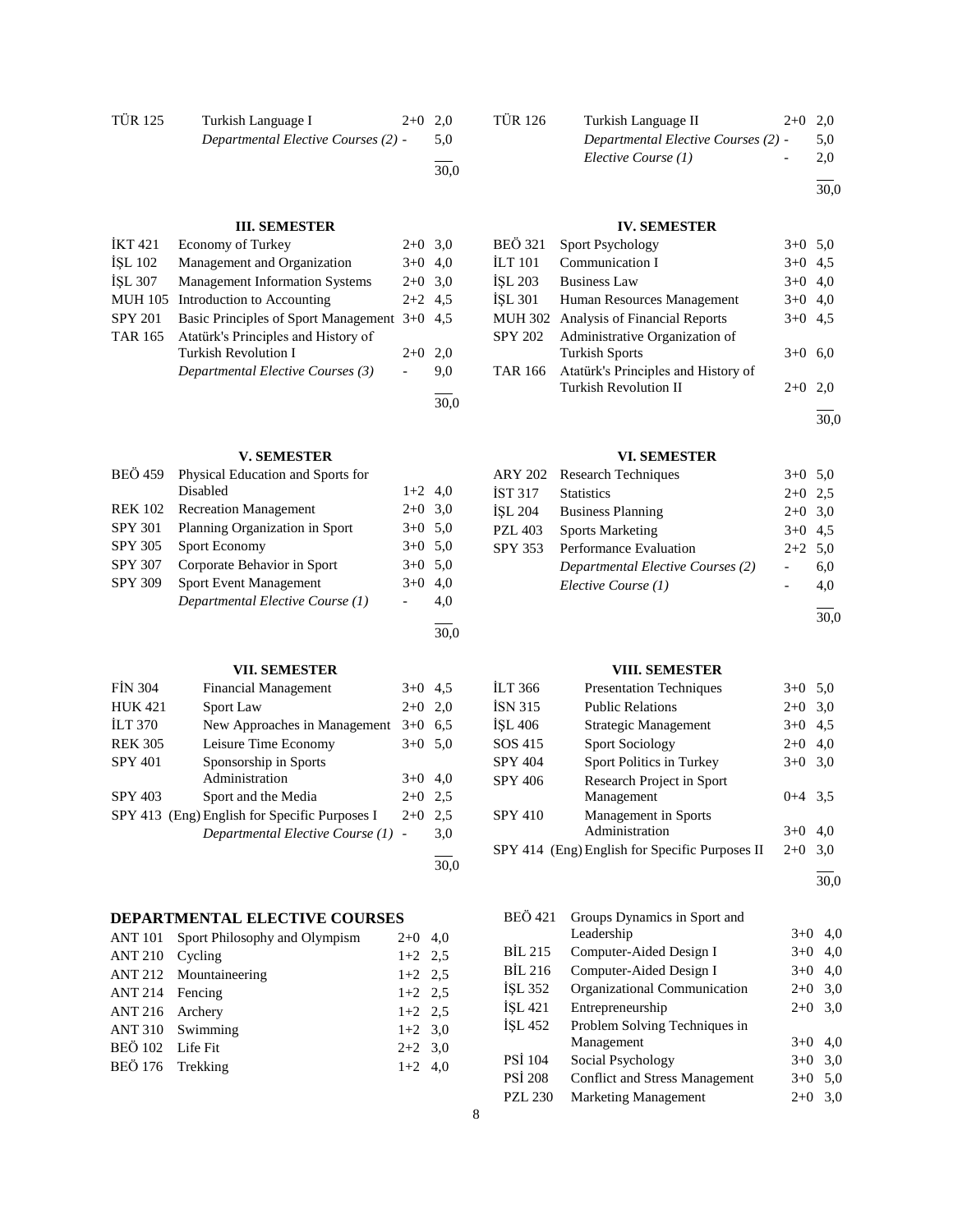| <b>REK 319</b> | Scouting and Camping            | $1+2$ 3,0 | SPY 352                 | Local Administrations and Sports | $3+0$ 3,0 |  |
|----------------|---------------------------------|-----------|-------------------------|----------------------------------|-----------|--|
| <b>REK 417</b> | Baseball                        | $1+2$ 3.0 | SPY 356                 | Social Security in Sports        | $3+0$ 4,0 |  |
| <b>REK 419</b> | <b>Billiards</b>                | $1+2$ 2,0 |                         |                                  |           |  |
| <b>REK 421</b> | Orienteering                    | $1+2$ 3.5 | <b>ELECTIVE COURSES</b> |                                  |           |  |
| RHI 452        | Sport Marketing Communication   | $3+0$ 4.5 | <b>BEÖ</b> 425          | <b>Sports Tourism</b>            | $3+0$ 4,0 |  |
| SAĞ 208        | Physical Activity and Nutrition | $2+0$ 3.0 | <b>BRI</b> 101          | <b>Bridge</b>                    | $2+0$ 3.0 |  |
| <b>SAT 101</b> | Chess                           | $1+2$ 3.5 | ISL 405                 | Capital Markets                  | $3+0$ 4.5 |  |
| SOS 404        | Social Structure of Turkey      | $3+0$ 4.5 | KÜL 199                 | <b>Cultural Activities</b>       | $0+2$ 2,0 |  |
| <b>SPY 158</b> | Handball                        | $1+2$ 2,0 | <b>RSM 152</b>          | Painting                         | $2+0$ 4,0 |  |
| SPY 162        | Football                        | $1+2$ 2,0 | SAĞ 103                 | Knowledge About Health           | $3+0$ 4.5 |  |
| <b>SPY 164</b> | Basketball                      | $1+2$ 2,0 | <b>SAN 155</b>          | <b>Hall Dances</b>               | $0+2$ 2,0 |  |
| <b>SPY 166</b> | Volleyball                      | $1+2$ 2,0 | <b>SNT 155</b>          | History of Art                   | $2+0$ 2,0 |  |
| <b>SPY 251</b> | Badminton                       | $1+2$ 3.0 | SOS 155                 | Folkdance                        | $2+0$ 2,0 |  |
| <b>SPY 253</b> | Tennis                          | $1+2$ 3.0 | <b>THU 203</b>          | <b>Community Services</b>        | $0+2$ 3.0 |  |
| <b>SPY 255</b> | Table Tennis                    | $1+2$ 3.0 | <b>TIY 152</b>          | Theatre                          | $2+0$ 2.5 |  |
| <b>SPY 257</b> | Squash                          | $1+2$ 3,0 | <b>TÜR 120</b>          | Turkish Sign Language            | $3+0$ 3,0 |  |
|                |                                 |           |                         |                                  |           |  |

# **COURSE CONTENTS**

**ALM 255 German I 3+0 4,0**

Greeting Friends; Asking for Someone's Health; Asking for Directions; Asking Where People are From; Making Requests; Asking for Prices; asking for Prices; Asking for Different Kinds of Food and Drink; Formal Sentences Used in Restaurants and Formal Places; Asking For and Telling People about Preferences; Likes and Dislikes; Asking for the Amount of Something and Telling the Amount of Something: Structures Used in Telephone Conversations; Using Appropriate Grammar Forms for the Given Situations.

#### **ALM 256 German II 3+0 4,0**

Modal verbs: Können, Müssen, Wollen, Dürfen, Sollen, Mögen; Tenses: Simple Present Tense, Future Tense; Nouns and Types of Nouns; Articles; Singular and Plural Forms: Words that are used as Singular or Plural only, Plural Form of the Indefinite Article; Cases of a Noun: Uninflected Case, Accusative, Dative, Possessive Cases; Exercises about these Grammar Points.

#### **ALM 357 German III 3+0 4,0**

Expressing a Request; Expressing Regret; Accusing Someone and Apologizing, Describing People, Asking about Someone's Health; Serious Illnesses and Learning about Human Body; Getting Surprised; Responding in Misunderstandings; Explaining Someone Something; Requesting Something from Somebody; Giving Opinions about Furniture; Expressing Opinions about Pictures, Clothes and People; Using Appropriate Grammar Forms for the Given Situations.

#### **ALM 358 German IV 3+0 4,5**

General Review of Noun Cases: Strong and Weak inflection, Mixed inflection, inflection Groups, inflection of the Words Which are not German in Origin; Adjectives: Use of Adjectives, Adjective Phrase, Use of Adjectives Depending on the Verb, Adjectives and Cases of a Noun,

Types of Adjectives; Comparing Adjectives: Verbs; Groups of Verbs, Verb Forms, Regular Verbs; Tenses: Present Continuous Tense, Past Perfect Tense, Future Tense, Future Perfect Tense.

**ANA 102 Human Anatomy and Kinesiology 4+0 6,0** Mechanical Principles of Human Motion; Analysis of Bones, Muscles, and Joints; Joint Leverage and Limitations; Types of Muscular Contraction; Muscular Efficiency; Analysis of Motor Activities.

**ANA 106 Physiology 3+0 5,0**

Cell physiology and General Physiology: Cell Functions, Blood Cells, Blood Coagulating; Nerve and Muscle: Membrane and Stock Potential, Contraction in Skeletal Muscle, Nerve Muscle Conduction, Functions of Smooth Muscles, Heart: Heart Muscle, Rhythmic Stimulating of Heart, Normal Electrocardiogram; Circulation: Systemic Circulation; Regulation of Arterial Pressure; Respiration: Pulmonary Ventilation, Regulation of Respiration; Nervous System: Cerebral Control of Motor Functions, Autonomy Nervous System; Endocrinology: Thyroid Gland and Metabolic Hormones, Cortex Hormones.

**ANA 121 Human Anatomy and Kinesiology 4+0 5,0** Anatomical Terms and Concepts: Planes, Axials; Anatomical Structures for Sportive Movements: Muscles, Joints, Bones; The Basic Structures of Human Body: Cell, Tissue, Organs and structures of systems; Functions of Muscles When They Contract and Their Joint Movements; The Muscles Which are Take Part in Movements: Upper extremity muscles, Elbow joint muscles, Lower extremity muscles, Muscles which effect the hip and knee joint.

# **ANA 126 Kinesiological Anatomy 3+0 4,0**

Concepts of Kinesiology and Anatomy: Muscle Activation in Movement Kinematics, Term Related to Movement: Basic anatomical position, Axis, Platform, Range of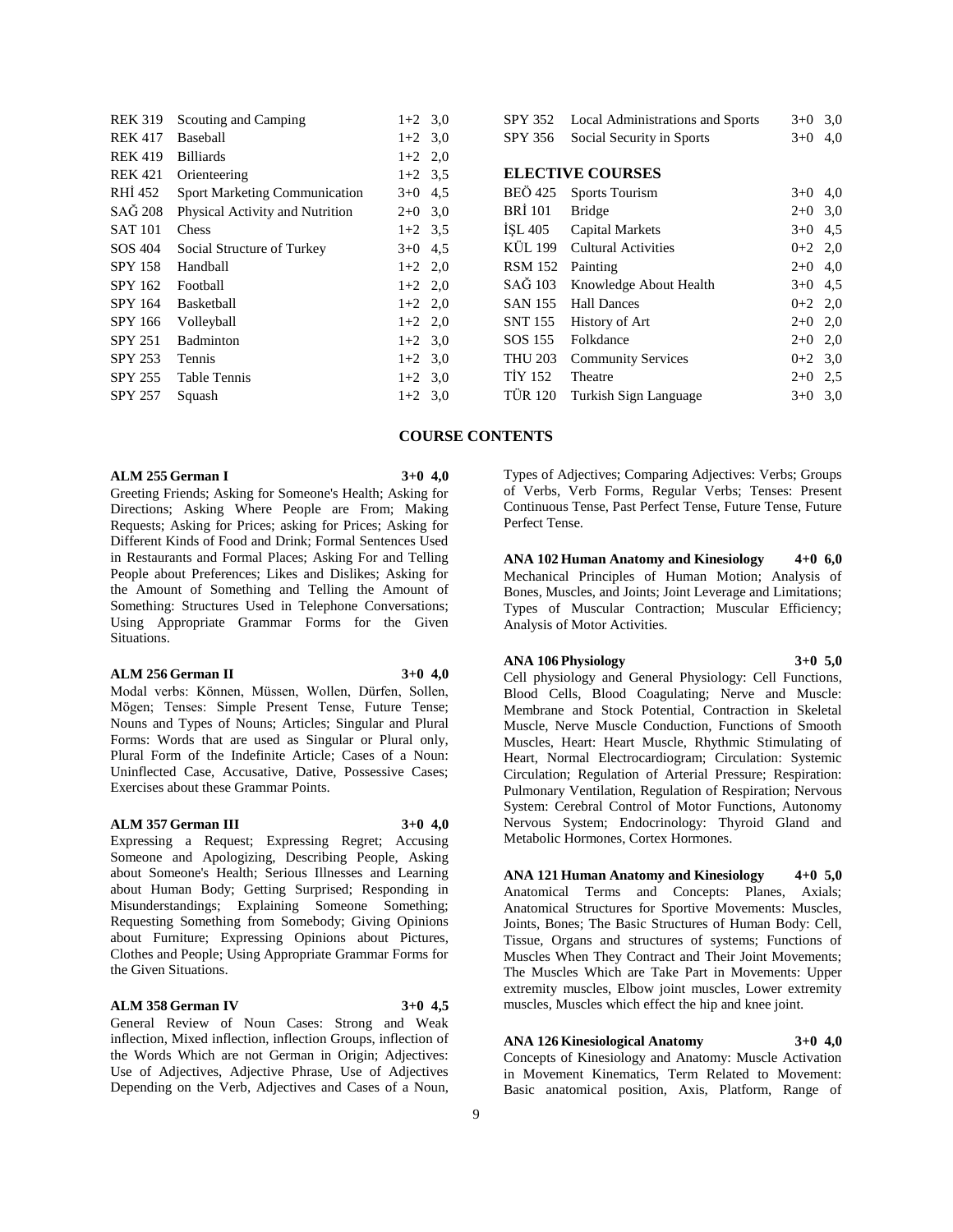Motion; Bones and Muscles in Upper and Lower Extremities: Chest, Shoulder, Leg, Forearm, Upper arm, Back, Abdominal, Neck, Hand and Feet Muscles, Humerus, Clavicula, Radius, Ulna, Pelvis, Femur, Tibia, Fibula, Vertebrae, Costae, Hand and Feet Bones, Upper extremities, lower extremities, abdominal and back muscles.

#### **ANA 213 Exercise Physiology 2+2 5,0**

Structure and Function of Cell, Tissue, Organs and Systems that Form Human Body; Energy Resources of Human Organism in Exercise and Their Relations with Sports Activities; Fatigue and Recovery; Metabolic Adaptations to Training: Acute and chronic adaptations in strength and endurance training; Neuromuscular, Cardiovascular, and Respiratory Systems and Exercise; Hormonal Adaptations to Exercise; Sex Differences in Exercise; Altitude, Exercise in Hot and Cold Environments; Basic Laboratory Applications and Performance Evaluation in Exercise Physiology.

#### **ANA 301 Fitness 2+2 5,0**

Definition of Fitness: Body composition; Methods of Measuring Subcutaneous Layer Fat; Measuring Energy Consumption; Measuring Maximal Anaerobic Power; Dynamism ; Active Life; General Principles of Fitness for Men and Women.

#### **ANİ 304 Animation 1+2 2,0**

Concept and Types of Animation: Qualitative classification of animation, Classification by types of activity; Basic Properties of Animation Services; Functions of Animation; Management of Animation Services: Planning, Organizing, Guiding, Control; Management Processes of Animation Services: Coordination, Leadership, Communication; Animation Principles; Review and Assessment of Animation Programs in Public and Private Institutions.

**ANT 101 Sport Philosophy and Olympism 2+0 4,0** Fundamental Principles in Philosophy; Philosophy of Science, philosophy of Ethics, Sport Philosophy; Games; Entertainment and Sports; Olympism; Olympic Games; Modern Olympic Games.

# **ANT 102 Introduction to Biomechanics 2+0 3,0**

Definition of Biomechanics; Study of Human Movement; Kinematics of Movement and Balance.

#### **ANT 109 Basic Track and Field 1+2 4,0**

Basic Knowledge about Track and Field; Concept of Endurance and Classification of Endurance; Aerobic endurance, Anaerobic endurance, Methods and principles of endurance training; Concept of Sprint and Classification of Sprint: Reaction time, Acceleration, Maximal sprint, Sprint endurance; Concept of Strength and Classification of Strength: Training methods and principles of maximal strength, Explosive strength, Reactive strength, Strength endurance.

**ANT 110 Coach Training and Its Principles 2+0 4,0** Coaching and Its Definition: Personality characteristics of a coach, Knowledge of sports, Level of interest, Understanding of discipline, Honesty, Distinguishing, Rolemodeling, Maturity, Flexibility; Working Methods of a Coach: Before the competition, During the competition, After the competition; Coaching Styles; Coach Training: Basic structure of coach training, Coach training program, Stages of coaching, Requirements of coach training; Models of CoachTraining in Other Countries and Comparison with Turkey.

#### **ANT 111 Numerical Basics of Sports 3+0 4,0** Physical States of Matter: Gas, liquid and solid states; Force, Pressure and Electricity: Scientific principles of force and pressure, Measurements of force and pressure, Joint torques and range of motion, Impulse and momentum; Energy Consumed at Laboratory Tests: Calculation of energy consumed in at cycle and treadmill tests; Data Analysis: Mean, Mode, Median, Data types, Statistical errors.

**ANT 112 Use of Technology in Sports 3+0 4,5** The Importance of Technology Use in Sport: Talent selection, Performance development, Transfer; Technological Devices: Computers, Tablet computers, Smartphones, Telemetric devices; Key Performance Parameters in Sports: Motion profile, Physical parameters, Physiological parameters, Technical and tactical skills; Performance Analysis: Competition and match analysis, Physical and physiological analysis; Technology-Aided Analysis and Presentation: Text-based software, Statistical software, Measurement and assessment software.

**ANT 113 Introduction to Sports Sciences 3+0 4,0** Concept of Sports; Historical Background of Sports; Effects of Sports on Individuals; Effects of Sports in Societies; Sports Philosophy; Scientific Approaches to Sports; Function of Sports: Social, economic, and psychological functions of sports; Concepts Related to Sports Sciences; Basic Movement Skills; Active life; Movement Education; Motor development: Areas of motor development, Stages of motor development, the factors that affect motor development.

# **ANT 114 Ethics of Sports 2+0 3,0**

Ethics and Morality: Morals, Morality in sports, Ethics, Ethics in sports; Fair Play and Olympism: Sense of fair play, Virtue in sports, Understanding of Olympism; Gender and Sports: Women and sports, Gender equality, Sexual discrimination in sports; Doping in Sports: Steroids in sports and drug use, Doping methods used in sports; Sports and Violence: Violence in sports, Aggression, Ethics in supporting sports teams, Ethics in Sports Media: Media ethics, Objectivity in sports media.

# **ANT 115 Basic Gymnastics 1+2 3,0**

Concept of Basic Gymnastics: Definition, Other types of gymnastics, Exercises in Gymnastics: Stands, Marches, Commands, Sorting and Wheels; Running: Direction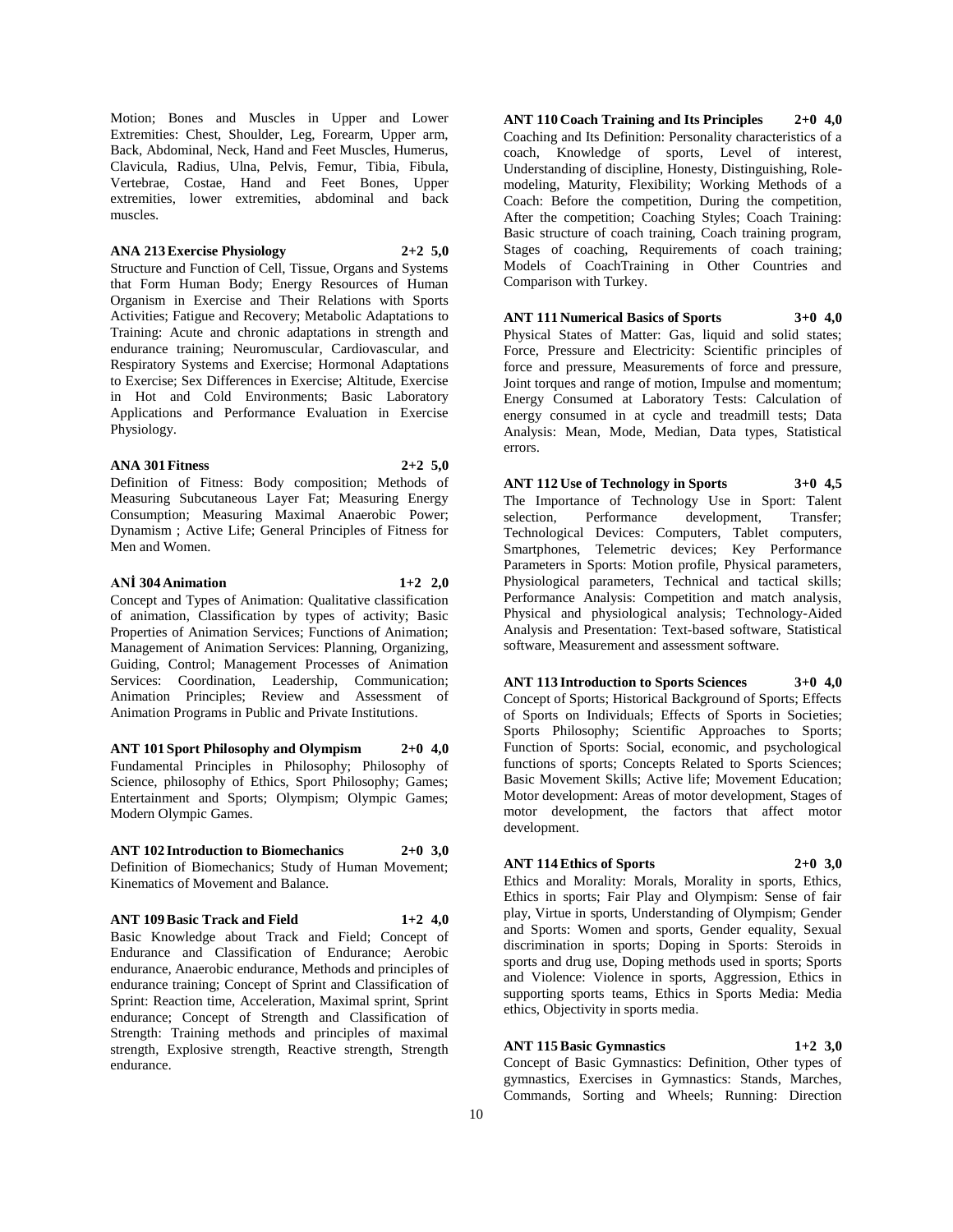changing in running, Rhythmic running, Jumping and hooping; Stretching: Stretching exercises: active and inactive stretching; Coordination Skills: Gym board, Ropes, Balls, Pins Vertical ropes; Exercising with a Partner: Groups exercises with 2, 3, or 4 members; Power Development Exercises: Static and dynamics power exercises; Conditional Properties: Balance, Speed, Power, Endurance, Stretching exercises.

#### **ANT 201 Sports Biomechanics 2+0 3,0**

Basic Physics and Maths in Sports: Time, Biomechanical Characteristics; Linear Characteristics: Length, Velocity, Acceleration, Circular Characteristics: Angle, Body Angle, Directional Angle, Angular Velocity, Angular Acceleration; Biodynamic Characteristics; Circular Characteristics; Mechanical Concepts and Principles Used in Different Sports; Physics and Maths in Sports Performance.

#### **ANT 204 Sport Pedagogy 2+0 3,0**

The Trainer; Educational and Behavioral Characteristics; Teaching-Learning Approaches; Learning styles; Teaching Techniques; Learning Process; Training sessions; Use of Technology in Training; Administrative Aspects of Training; Approaches in Sports Education.

#### **ANT 206 Kinoanthropometry 2+0 3,5**

Anatomic Positions; Somatic Growth and Development; Techniques of Measurement and Definitions; Length and Width; Circumference; Skinfold; Distribution of Somatotips; Somatagram (Body profile); Evaluation of Body Composition by Anthropometric Method, Body Structure; Structural factors in Ability selection.

### **ANT 210 Cycling 1+2 2,5**

Historical Development of Cycling; Nutrition of Cyclists, Safety in Cycling; Clothing; Seat Position; Height of Saddle; Height of Handle-Bar; Length of Handle-Bar; Cycling and Development of Cycling; Cycling Competitions.

#### **ANT 212 Mountaineering 1+2 2,5**

Quality of Clothes, Tools and Other Equipments, Walking, Slope, Tents, Camping, Tactics of Camping; Nutrition; Techniques of Using Pickaxe and Wearing Crampon; Climbing on Ice and Snow, Slope and Defense.

# **ANT 214 Fencing 1+2 2,5**

Definition: Rules, Parry, Action, Self-Confidence, Concentration, Aesthetic, Reflex, Balance, Group Adaptation, Definition of Technical Terms; Parry and action, Riposte, Septime, Disengage, Handle, Priority, Ground, Weapon, Foil, Epee, Sabre; Technical features of Fencing; Feet; Change on ends, Quarte, Sixte, Septime, Octave, Quinte, Guard, Reprise, Bastinado, Balestro.

# **ANT 216 Archery 1+2 2,5**

History of Archery in Turkey and in the World; Teaching Methods; Posture, Clicker, Bowsling, Drawing Hand, Draw, Aim, Point of Aim, Nose Mark, Kisser, Bop-Notch,

Bowsling, Tackle, Arrow-Nock, Anchor-Point, Release of the Arrow, Types of Arrow, Competitions, Nutrition, Skill Election, Periodical Training.

# **ANT 222 Talent Identification and Children in Sport 3+0 5,0**

Theoretical Principles of talent in sport: the definition of talent, talent search and selection process, Talent foresight, approaches related with skill foresight, Talent Search, Selection and Directing Models; Five Steps to Talent Search and Selection; Family, School and Sports Club Cooperation for Talented Kids' Choice and directing; Factor Effects the Success; Sports Ability on Children; Developing Skills; Reasons for Sport; Training Children and Teenagers; Aim of Children Training; Adaptation; Risk of Children Training; Motor Skills Education; Medical Approach.

**ANT 243 Functional Movement Systems 1+2 3,0** Functional Movement Analysis Methods: Functional movement screen (FMS), Types of posture analysis, Functional movement analysis assessment; Mobilization, Flexibility, Stabilization and Balance Concepts; Mobilization Trainings for the Joints: Ankle, Hip and back region; Stabilization Training for the Joints: Ankle, Knee, Hip, Trunk stabilization; Corrective Exercise Methods; All Joints; Special Functional Training Methods; Sport Specific Functional Training Methods.

**ANT 273 Artistic Gymnastics I 2+2 4,0**

Equipment in Artistic Gymnastics; Warm Up; Physiology of Warm Up; Basic Stands in Gymnastics; Strength Exercise for Modifications to the Basic Stands; The Improvement of Flexibility-Strength-Coordination-Mobility and Level of Ability; Testing and Assessment of Flexibility; Simple Rolling on the Ground; Front and Back Handspring and Their Variations; Balance and Balance Postures; Small Movements Link; Strength and Ability Training for Basic Techniques; Coordinative Abilities; Improvement of Jumping.

**ANT 274 Artistic Gymnastics II 2+2 4,0** Training Periodization in Artistic Gymnastic; Assessment

of Training and Control; The Overload Principle; Biomechanical Analysis the Movements in Artistic Gymnastic; The Biomechanics of Twist and Somersault; Methodical Teaching of Movement in Artistic Gymnastic; The Investigation of the Movement's Techniques in Apparatus; Rules of Assessment of Woman and Man in Competition; Difficulty and Special Requirements with Rules of Formation and Bonus; Difficulty Tables; Serial Assessment.

#### **ANT 275 Track and Field I 2+2 4,0**

Long Distance Running; Recent Middle and Long Distance Runs; Long distance Running in Children; Exercises for Middle and Long Distance Running; Exercises for Aerobic Endurance; Training Program and Sample Workouts on Mountain; Cross-Country and Road Running; Half Marathon and Marathon Training Programs and Sample Workouts; Teaching Walking Technique and Sample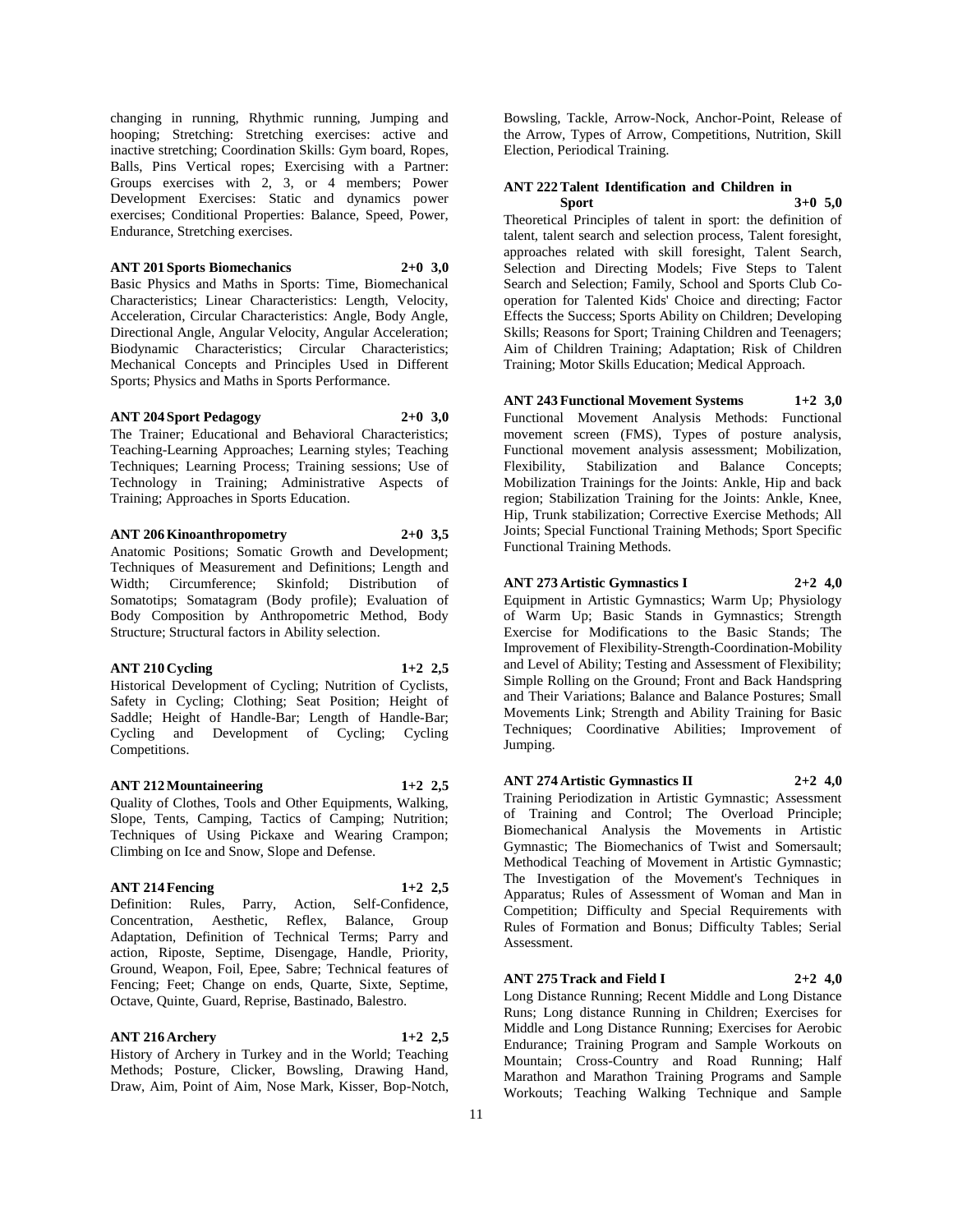Workouts on Race Walking; Rules Knowledge; Track and Field Competition Rules.

#### **ANT 276 Track and Field II 2+2 4,0**

Fields in Throwing Sports; Throwing Sectors; Security Precautions and Equipment Throwing Sports; Shot Put: Holding, Take off from hand, Preparation to slip technique; Slipping and Rotation Shot Put Techniques; Discus Throw: Holding, Take off from hand; Teaching Slipping-Return Techniques; Mistakes in Discus Throw and Exercise for Adjust; Investigation of Shot Put, Javelin, Discus and Hammer Throw Tecniques Biomechanically; Javelin Throw: Holding, Take off from hand, Steps Techniques; Javelin Throw with Five Steps Techniques; Hammer Throw: Holding, Take off from hand, Preparation for hammer throw by turning around, Teaching hammer throw techniques.

#### **ANT 277 Badminton I 2+2 4,0**

History of Badminton; Development of Badminton in Turkey and the World; Equipment of Badminton and Game Zones (Net, Posts, Ball, Racket Types, Clothes, Shoes And Auxiliary Meterials); Teaching Fundamental Skills in Badminton; Racket Gripping Types: Forehand technique, Backhand technique, Improvement drills, Body and foot positions in forehand and backhand, Ball trajectory in forehand and backhand strokes; Correction of Mistakes Drills; Contact Areas of Ball and Racket; Correction of Mistakes; Main Stance Techniques; Main Standing Position; Serve Standing and Stroking Positions; Serve Stroke; Application of Serve Types: High serve, Short serve, Swip serve, Body and foot positions in serve stroke; Stroke stage; Serve Types and Ball Trajectory; Application of Serve Types According to Match Types; Correction of Mistakes.

#### **ANT 278 Badminton II 2+2 4,0**

Foot Work in Badminton: Stepping analysis, Running directions and tecniques, Side step to backyard, Front cross and back cross foot tecniques, Foot movement to net, Explanation and application of clear, Drop, Lop tecniques; Body and Foot Positions, Ball Trajectory in Clear, Drop, Lop Strokes; Correction of Mistaken Stroke Types; Combination of Running Directions and Foot Movements; Clear-Drop Drills; Drop-Lop Drills; Combination of Clear, Drop, Lop Strokes; Explanation and Application of Drive, Smach, Net Strokes; Body and Foot Positions; Ball Trajectory in Drive, Smach and Net Strokes; Correction of Mistaken Strokes; Drills Including all Stroke Types; Shadow Badminton; Preparation to Match: Game rules, Serve stroke, Serve faults, Repitation of serve, Winning and losing of points, Single game, Double game, Change, Umpire knowledge, Duty and positions of game zone staff; Umpire Hand Sings; Turnament and Organizations.

#### **ANT 279 Basketball I 2+2 4,0**

Definition of Basketball; Historical Development in the World and Turkey; Features of the Game of Basketball; Basketball Refereeing Rules; Knowledge of Game Rules; Knowledge of Basketball Court Measurements; Organizing

Competitions in the World and in Turkey; The Importance of Warm Up; Basketball Specific Warm Up and Stretching; Teaching Principles and Methods in Basketball; Position and Characteristics of the Players; Head Coach and Assistant Coach with the Tasks; Ballhanding Exercises; The Definition of Technique; Progressive Teaching of with and without Ball Techniques: Ball handling, Basic stances, Pass and varieties with the ball, Stops, Turns, Dribbling, Without the ball basic position, Gliding step and combined teaching of techniques; Deception and rhythm work.

#### **ANT 280 Basketball II 2+2 4,0**

Basketball from a Physiological Perspective; Driving the Ball Low and High; Left-Right Layup and Layup from All Angles; Analysis of Shot, Preparation for and Gradual Instruction of Shot: Changing hand and direction at the front, Taking the ball from between the legs and changing hand and direction with reverse, Layup and shooting techniques; Skill Development Drills; Box-Out; Rebound; Offensive and Defensive Rebound; Floors; Fundamentum of Defense; Fast-Break; Individual Techniques and Tactics of the Player Positions in Basketball; On- and off-the Ball Techqniues in Basketball; Group Dynamics in Basketball; Individual Group Offensive and Defensive Characteristics; 1x1, 2x2, 2x1, 3x3, 3x2, 4x4, 4x3, 5x5, 5x4; Fast-Break Organization; Screen and Screen Defenses; Pick and Roll Defense.

#### **ANT 281 Football I 2+2 4,0**

General Principles and Educational Purposes; Football Game Rules and Historical Development; Football Field and Equipment; Football Symbols and Drawings; Technical Skills Training: Ball controls, First touch, Kicks, Ball control related to aim, Dribbling with ball, Ball possession, Ball hiding, Creating space and turning, The feints, Combined movements; Defense Principles: First, second and third zone defense systems and formations.

#### **ANT 282 Football II 2+2 4,0**

The Importance of Set Pieces in Football: Direct and indirect free kicks, Penalties, Corners, Throw-in, Goal kickoff, Kick-off, Referee Shot; Defensive and Offensive Principles of Set Pieces; Area and Man to Man Marking; Systems and Formations; Team Building and Player Profiles; Goalkeeper Technique in Football: Location holding, Organizing defense players, Setting up the game in the back passes; The Importance of Second Balls; Counterattack Principles; Pass Types: Back, Side, Vertical, Diagonal, Forward, To the feet and empty area; Principle of Transition from Attack to Defense; Recovery and Distraction; Attacking Principles; Passing, Support, Ball possession; Principle of Transition from Defense to Attack: Width, Depth, Balance, Penetration in attack, Attacking as a result of gaining ball from first, second and third areas, Building up play from low zone to high zone, Mobility, Displacement, Creating space, Pressing on the high zone, Defending Turns; Functional Training; Attack from Width and Center; Action Options of Wing Players Who Force to Inside Area.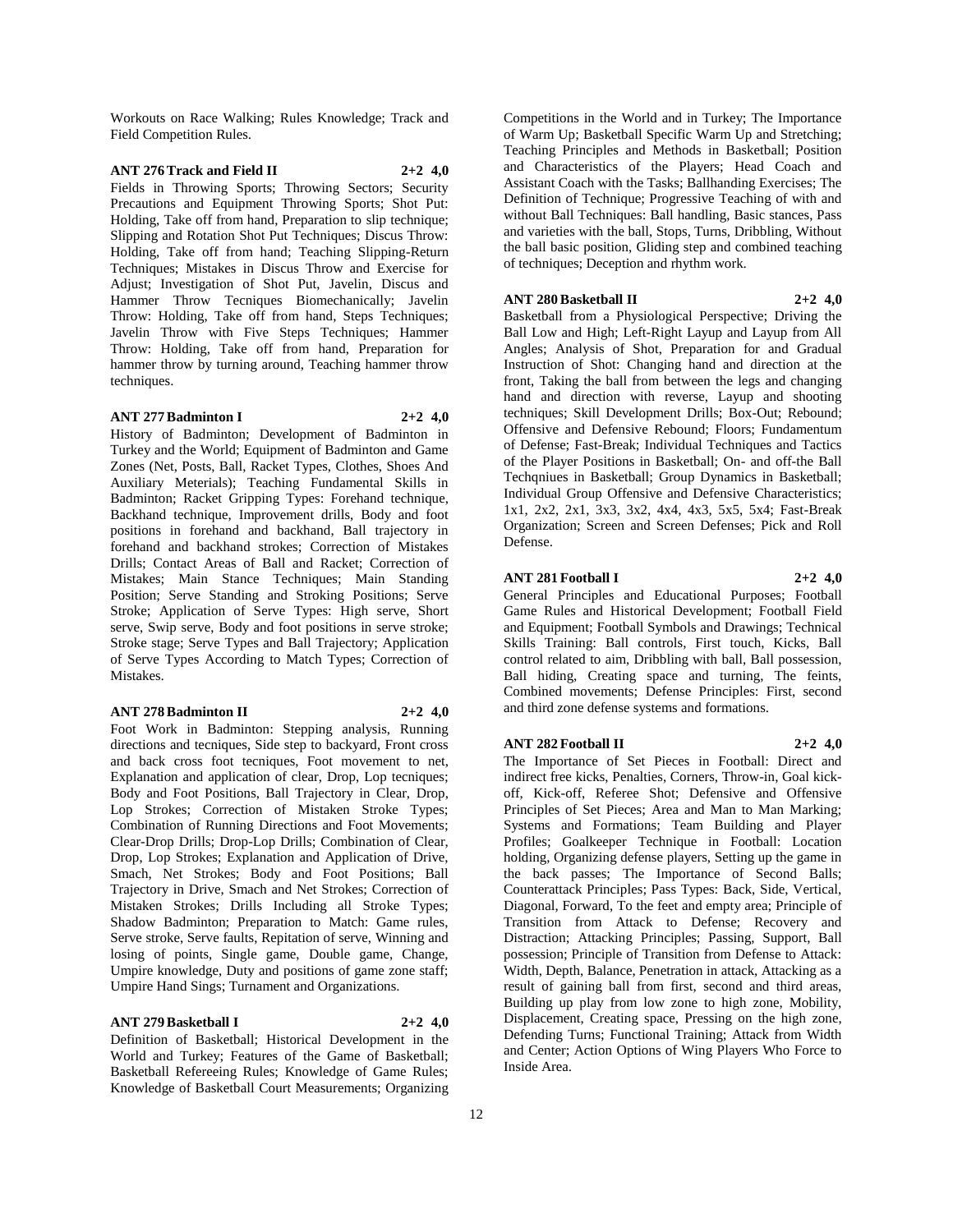#### **ANT 283 Handball I 2+2 4,0**

The Characteristics and Philosophy of Handball; History, Development of Handball in the World and in Turkey; Game Rules And Information about Handball Court and Equipment; Warm up and Cool-down Exercises; Educational Games in Handball; Individual Technical and Tactical Handball; Attack; Ball Handling-Throwing, Dribbling, Passing; Basic Rust (Endurance-Based Stepless); Wrist Rust (In-Out); Leaping Rust; Floor Passing; Down Passing; Rear Rust; Chest Rust; Neck Rust; Other Rust Varieties; Fake Movements; Fake Movements With and Without Ball; Screening; Goal Kicks; Basic Shot; Basic High-Shot; Basic Shot in the Hip Height; Falling Throws; Forward Falling; Jumping Throws and Other Types of Goal Kicks.

#### **ANT 284 Handball II 2+2 4,0**

The Importance of Small-Sided Games in Handball; Variety and Training Purposes in Small-Sided Games; Contribution of Small-Sided Games to Offensive and Defensive Training Organization; Attacking against Opponents Who Use a Deep and High Defensive Line; Features of Modern Handball; Combined Training Variations in Handball; Strength, Speed, Endurance, Agility, Quickness, Balance, Proprioceptive Trainings Combined with Technical and Tactical Training; Training Applications According to Players' position; Technology Usage in Handball; Match Analyses; Scouting, Composing Training Drills, Periodization Software.

#### **ANT 285 Table Tennis I 2+2 4,0**

History of Table Tennis; Development of Table Tennis in Turkey and the World; Introduction to Table Tennis; Equipment of Table Tennis; Properties of Clothes, Rubber, Properties and Types of Wood and Ball; Fundamental Skills in Table Tennis; Racket Gripping Types; Improvement of Racket-Ball Coordination Skills; Forehand and Backhand Flat Strokes Drills (Teaching and Development); Ball Work in Flat Balls; Correction of Stroke Mistakes; Foot Work in Game Conditions; Application of These Skills in a Match; Spin Strokes (Fast, Top, Side); Spin Strokes to Parallel and Cross; Block Technique; Block Technique to Parallel and Cross; Combination of Spin and Block Techniques; Assessment of Stroke Mistakes and Correction; Main Serve Types in Table Tennis: Application of body and racket positions in flat, kick, cut, long serve, Correction of mistakes in serve stroke; Receiver Strokes According to Type of Serve.

# **ANT 286 Table Tennis II 2+2 4,0**

Chop, Shooting and Lop Techniques: Combination of chop, Shooting and lop techniques, Correction of mistakes, Cut and kick (long and short) serve strokes, Correction of possible mistakes during serve stroke, Drills including all acquired strokes; Table Tennis Rules (Serve Faults, Winning, Losing, Change, Time Out, Team Game Systems, Turnaments and Organizations); Application of Tecniques in a Match; Competition Categories; Tecnical and Tactical Training; Talent Identification in Table Tennis and Application of Talent Tests; Types of Competition

Categories: Single games, Double games, Mixed games; Periodization in table tennis; Tactical Training Drills; Training Types in Different Age Groups; Application of Performance Tests.

# **ANT 287 Rhythmic Gymnastics I 2+2 4,0**

Historical Improvement of Rhythmic Gymnastics; Effects of Rhythmic Gymnastics on Motor Development; Aims in Children, Teen, Young and Adult Categories; Basic Exercise on Rhythmic Gymnastics; Different Step Forms; Walking, Bounce, Running, Changing Step, Jumping, Gallop, Vales step; Turnings, Fluctuates, Swing and Oscillations; Balance, Jumping and Skip; Rollings; Dance Techniques: Classic dance, Basic foot and arm positions, Assessment of posture, Sample workout series on dance and body techniques; Warm Up and Flexibility Workouts.

## **ANT 288 Rhythmic Gymnastics II 2+2 4,0**

Basic Body Elements: Skip and jumping, Balance, Turnings, Flexibility, Fluctuates, other groups; Various Step Forms, Bounce and Jumps, Oscillation and Circle, Turnings, Pre-Acrobatic Movements; Making Composition with Basic Body Elements; Apparatus Techniques; Aims and Specialties of Techniques; Combination Techniques and Items; Basic Properties of Ripe Apparatus; Grip, Hurls, Throwings, Through Inside, Forward and Backward Turning, Winding the Body; The Combination of Basic Body Element and Apparatus; Requirements Composition for Ripe Apparatus; Prepare the Composition with Ripe Apparatus; Hoop Apparatues Features: Grip, Rollings, Rotations, Through inside and the top, Circle and eights, Throwings, Combination of basic body elements and apparatus, Composition requirements for circle apparatus, Preparing the composition with circle apparatus.

#### **ANT 289 Tennis I 2+2 4,0**

The History of Tennis; Tennis in the World; Development of Tennis in Turkey; Introduction to Tennis; Playground and Equipment (Racket types, Clothes, Court surfaces types); Tennis Culture (Playing and Watching); Explaining the Nature of the Rules of Tennis Tradition; Teaching of Basic Techniques: Racket holding forms, Development activities for ball-racket coordination; Forehand and Backhand Ground Strokes Working Drills; Correction of Mistakes; Footwork; Stroke Types: Half volley, Volley, Drop volley and lob strokes; Parallel, Cross Volley and Spiking Workouts; Preparation Volley for Volley Points (1st Volley); Body and Foot Position in the Volley, Half-Volley and Spike; Correction of Body Posture and Feet Position; Transition to Serve; Explaining Serve Types: Flat service, Twist service, Body position in the slice serve, Correct movement of the racket towards ball; Correction of Mistakes and Foot Works; Combined Drills in Three Exercises; 1st Serve and 2nd Serve According to the Match Score.

# **ANT 290 Tennis II 2+2 4,0**

Technical Expression and Implementation of Specific Strokes; Development of General Strokes and Footwork Exercises; Match Preparation; Rules of the Game;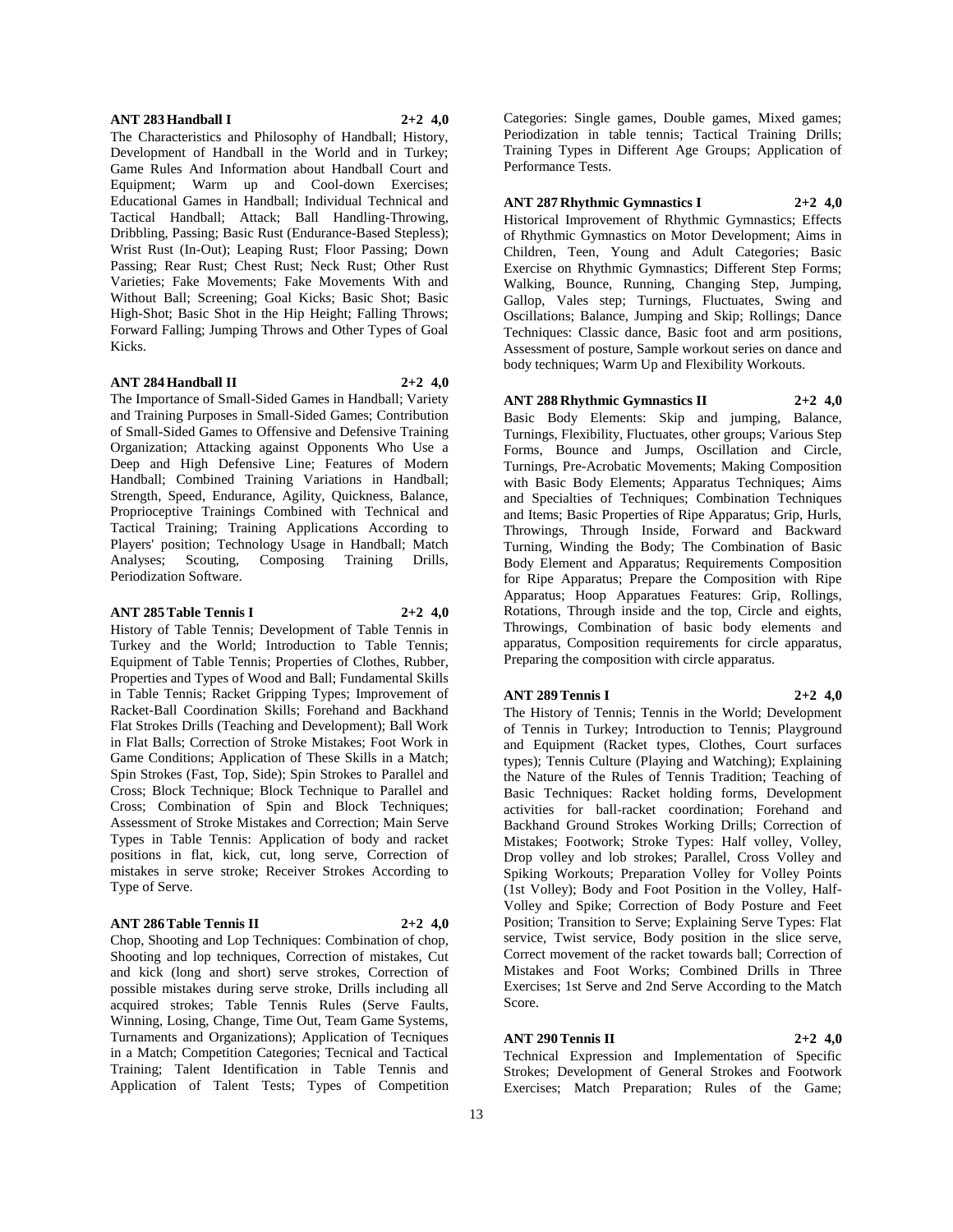Competition Field; Ball; Racket; Serve; Foot Fault; Serve Error; Second Serve, Duplication of Serve; Changing Field; Points; Winnig and Loosing of the Point, Set and Tie-Break Scoring System; Refereeing Knowledge; Tennis Tournament Organization and Tournament Types (Amateur and Professional); Instructional Principles in Tennis; Instructional Methods and Techniques; Personality Characteristic of Tennis Coaches; Personality Characteristics of Tennis Players; Talent Identification: Scouting, Talent identification, Routing of talented players and tests in talent identification.

#### **ANT 291 Volleyball I 2+2 4,0**

The Development of Volleyball in Turkey and Around the World; Characteristics of Volleyball; Importance of Warm-Up and Warm-Up Exercises in Volleyball; Anthropometric and Sport Performance Characteristics in Volleyball; Player Types and Characteristics; Basic Positions; Basic Techniques and Teaching; Overhead Passing Training and Types: Featured underhand, Reverse overhead, Leaping overhead; Progressive Teaching Forearm Passing and Types: Featured headlines rust, Rust cuff back; Complex Teaching Underhand and Forearm Passing Techniques; Setter Properties.

#### **ANT 292 Volleyball II 2+2 4,0**

Forearm Pass; Combined Teaching of Service Techniques; Service Receiving Systems: Basic W system, Four step and Cup system; Teaching Spike Step by Step and Spike Types: Spike to high, Low, Short, Bullet, Flat Passes; Combined Teaching of Overhead Pass, Forearms Pass, Service and Spike Techniques; Technical Education of Block and Block Types: Combined teaching of single block, Double block, Triple block; Combined Teaching of Overhead Pass, Forearm Pass, Service and Spike Techniques; Gradual Teaching of Dig Technical and Dig Types; Sequence The Playing Field, Turned and Displacements; Offensive and Defensive Dubbing; Volleyball Strength and Sprint Exercises.

#### **ANT 293 Swimming I 2+2 4,0**

Historical Development of Swimming; Swimming Pools; Examining Swimming Pools for Educational Classes and Competitive Athletics; Field and Equipment of Swimming for Competitive Athletics; Basic Training Phases in Swimming: Adapdation to water, Breathing, Opening eyes, Being able to stay on the water, Information about moving in water, Aquaplaning and grip exercises in water; Freestyle Technique: Examining the body position, The position of head, Breathing-moving, Foot Beat Movement, Analysis and investigation of the hand positions in recovery movement; Backstroke Technique: Analysis of backstroke swimming technique, Body position, The position of head, Breathing-moving, Foot beat movement, Investigation of hand positions and recovery movement, Possible mistakes and their corrections in backstroke; Breaststroke Technique; Butterfly Technique; Fluid Dynamics in Swimming.

# **ANT 294 Swimming II 2+2 4,0**

Starting Techniques in Swimming; Finishings and Returns; Methods of Teaching Swimming Techniques Based on Age Groups: 0-3 years, 3-6 years, 6-10 years, 10-14 and older; Swimming Terminology; Swimming Organizations; Structure and Operating Modes of the Swimming Federation: Boards, Provinces, Provincial organizing committee, Swimming referee committee, Swimming city representative's duties, powers and responsibilities; Duties of International Swimming Federation 'FINA' and European Swimming Association 'LEN'; Continental Championships; World Championships and the Olympics; Swimming Refereeing and Swimming Rules; Talent Identification in Swimming.

#### **ANT 295 Archery I 2+2 4,0**

Introduction to the Structural Organization of "Archery" in the World; Introduction to the Structure of Turkish Archery Federation; Archery Disciplines: Target archery, Para archery, Field and 3D archery, Flight and clout archery, Ski and run archery; Archery Constitution and Procedures; Archery Events; Target Archery Rules I; Target Archery Rules II; Field Archery and 3D Archery Rules; Miscellaneous Archery Rounds and Anti-Doping Rules.

#### **ANT 296 Archery II 2+2 4,0**

Safety Precautions; Archery Equipment: Recurve bow, Compound bow, Clout Archery bows; Warm Up and Cooling in Archery; First Aid in Archery; Fundamental Skills in Archery: Using archery equipments like arm tab finger tab, Chest guard, Wrist guard etc.; Preparation to Archery Shooting; Teaching Basic Techniques: Stance, Holding, Drawing and full draw, Aiming and release, Sight adjustment; Shooting in Different Conditions.

#### **ANT 302 Teaching Methods in Sports 2+2 4,0**

Characteristics of Sports Programs; Transferring Aims to Behavior; Definition of Style; Selection of Styles: Command Style (A), Practice Style (B), the Reciprocal Style (C), the Self-Check Style (D), the Inclusion Style (E), Guided Discovery Style (F), the Divergent Style (G), Individual Program-Learner's Design (H), Learner's Initiated Style (I), Self-Teaching Style (J), Micro Teaching and Practicing; Using Teaching Technology in Sport Education.

#### **ANT 310 Swimming 1+2 3,0**

Teaching Phases in Swimming: Adaptation to Water, Respiration, Adaptation of Eyes, Floating, Advancing in water; Swimming Techniques and Analyses: Freestyle, Backstroke, Butterfly, Breaststroke; Rules of Competitions and officiating; Triathlon; Organization in Swimming; FINA; Dimensions of Swimming Pools; Biomechanics of Swimming.

**ANT 311 Psychology of Competition 3+0 5,0** Competition: Concept and content of competition, Historical development of the concept of competition, Meaning of the concept of competition today; Competition Processes; Competition and Human Interaction: Individual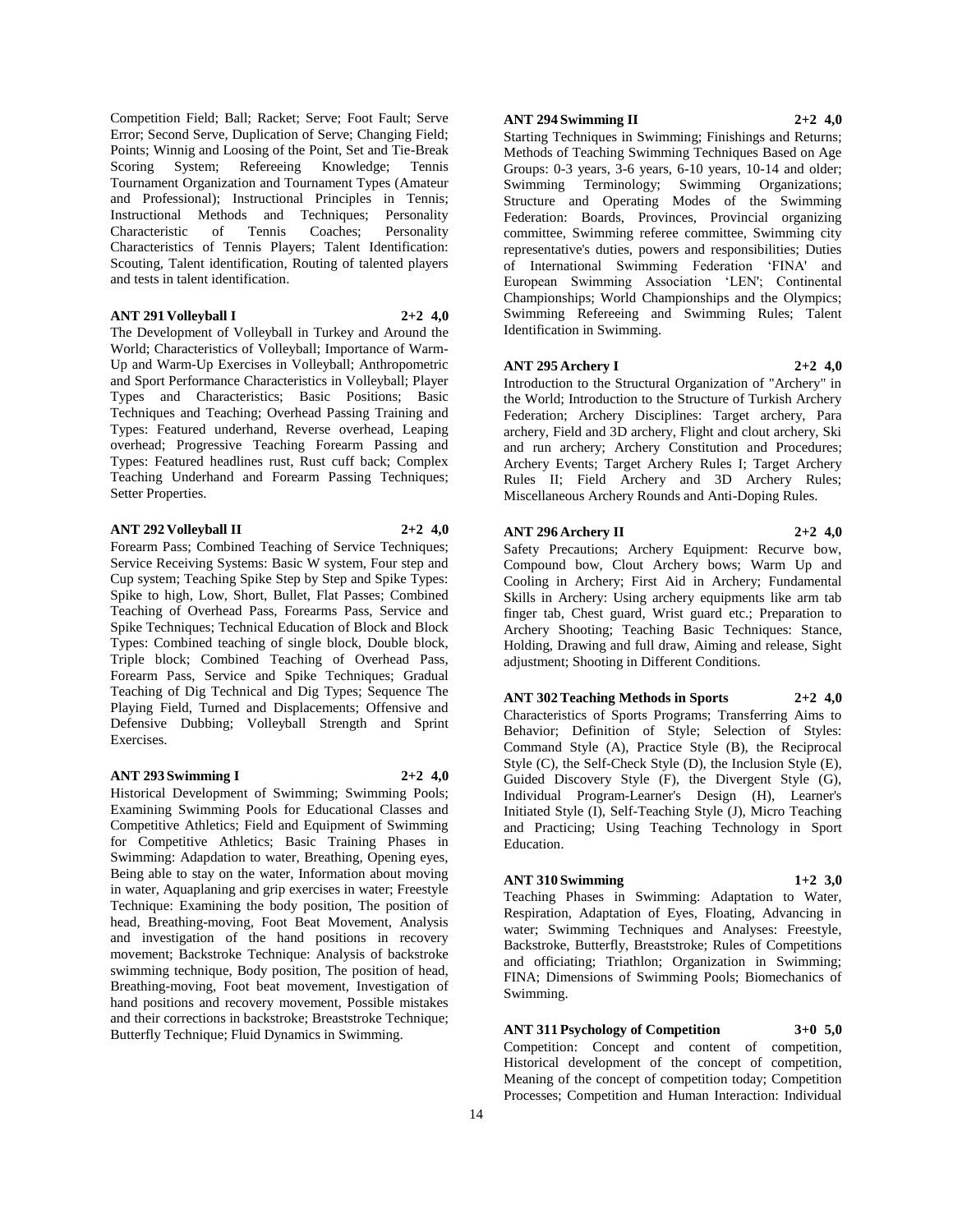competitions, Team competitions, Effects of competition on human, Objective causes of competition, Subjective causes of competition, Reactions to competition, Results of competition, Relationship between competition and anxiety, Relationship between competition and stress, Relationship between competition and self-confidence.

#### **ANT 314 Training Periodization 3+0 5,0**

Training Periodization Factors: Planning of short, middle, and long term training, Structures of microcycle and mesocycle training, Period and annual plan; Block Training; Altitude Training; Preparation for Training and Competition: Types and examples of warm-up; Strength Training Periodization: High level strength training for team and individual sports, Hypertrophy, Maximal strength, Explosive strength, Reactive strength, Strength endurance, Strength maintenance; Endurance Training Methods and Periodization; Speed Training Methods and Periodization.

# **ANT 315 Research Project I 3+0 4,0**

Preparation of the Research Project Proposal; At the end of the term, preparing a project proposal for solving a problem in different age groups, gender and groups of athletes with different training status or sedanter on field of science, coaching, fitness and sports performance analysis, Definition of the problem, The purpose of the project, Contribution of the project, Literature, Determination of the materials and methods; Work Schedule: Determination of the working calendar.

#### **ANT 316 Research Project II 1+3 5,0**

Research Project Application: At the end of the term, the research project for the solving a problem in different age groups, gender and groups of athletes with different training status or sedanter on field of science, coaching, fitness and sports performance analysis; Work Schedule: Determination of the working calendar; Laboratory Practice; Using Available Machinery and Equipment in accordance with the Objectives of the Research Project and Obtain the Research Data; Data Analysis and Presentation of Results; Analysis and Proper Presentation of Research Data; Research Project Report; Writing the Research Project in accordance with the Principles of Academic Writing; Research Project Presentation; Sharing the Results of Research Projects.

#### **ANT 343 Artistic Gymnastics 2+4 5,0**

Fundamental Activities for Getting to Know the Coaching Profession; Observing Trainings, and Materials, Methods and Techniques Used in Trainings; Daily Observation of the Coach in a Sports Club; Observation of Coaches in a Competition Environment; Sports Club Management, Observation of Rules and Administrative Tasks, Observation of the Relationships Among Coaches, and Factors in the Competition Environment; Observation of Training Management of the Coach and the Control of the Athletes; Observation of the Daily Life of Athletes in Training and Competition Environments; Observation of Various Aspects of the Coaching.

#### **ANT 344 Track and Field 2+4 5,0**

Fundamental Activities for Getting to Know the Coaching Profession; Observing Trainings, and Materials, Methods and Techniques Used in Trainings; Daily Observation of the Coach in a Sports Club; Observation of Coaches in a Competition Environment; Sports Club Management, Observation of Rules and Administrative Tasks, Observation of the Relationships Among Coaches, and Factors in the Competition Environment; Observation of Training Management of the Coach and the Control of the Athletes; Observation of the Daily Life of Athletes in

#### **ANT 345 Badminton 2+4 5,0**

Various Aspects of the Coaching.

Fundamental Activities for Getting to Know the Coaching Profession; Observing Trainings, and Materials, Methods and Techniques Used in Trainings; Daily Observation of the Coach in a Sports Club; Observation of Coaches in a Competition Environment; Sports Club Management, Observation of Rules and Administrative Tasks, Observation of the Relationships Among Coaches, and Factors in the Competition Environment; Observation of Training Management of the Coach and the Control of the Athletes; Observation of the Daily Life of Athletes in Training and Competition Environments; Observation of Various Aspects of the Coaching.

Training and Competition Environments; Observation of

#### **ANT 346 Basketball 2+4 5,0**

Fundamental Activities for Getting to Know the Coaching Profession; Observing Trainings, and Materials, Methods and Techniques Used in Trainings; Daily Observation of the Coach in a Sports Club; Observation of Coaches in a Competition Environment; Sports Club Management, Observation of Rules and Administrative Tasks, Observation of the Relationships Among Coaches, and Factors in the Competition Environment; Observation of Training Management of the Coach and the Control of the Athletes; Observation of the Daily Life of Athletes in Training and Competition Environments; Observation of Various Aspects of the Coaching.

#### **ANT 347 Football 2+4 5,0**

Fundamental Activities for Getting to Know the Coaching Profession; Observing Trainings, and Materials, Methods and Techniques Used in Trainings; Daily Observation of the Coach in a Sports Club; Observation of Coaches in a Competition Environment; Sports Club Management, Observation of Rules and Administrative Tasks, Observation of the Relationships Among Coaches, and Factors in the Competition Environment; Observation of Training Management of the Coach and the Control of the Athletes; Observation of the Daily Life of Athletes in Training and Competition Environments; Observation of Various Aspects of the Coaching.

#### **ANT 348 Handball 2+4 5,0**

Fundamental Activities for Getting to Know the Coaching Profession; Observing Trainings, and Materials, Methods and Techniques Used in Trainings; Daily Observation of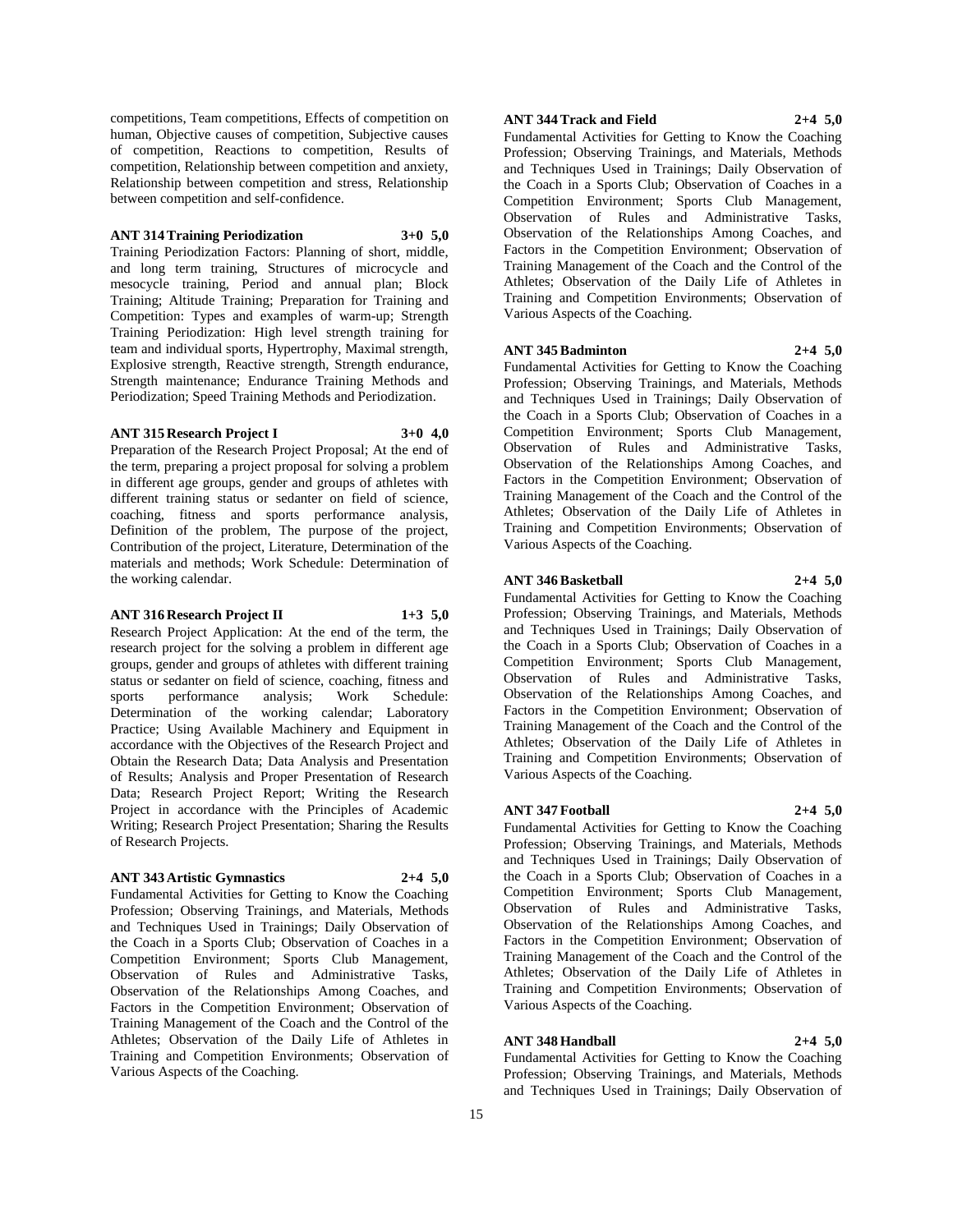the Coach in a Sports Club; Observation of Coaches in a Competition Environment; Sports Club Management, Observation of Rules and Administrative Tasks, Observation of the Relationships Among Coaches, and Factors in the Competition Environment; Observation of Training Management of the Coach and the Control of the Athletes; Observation of the Daily Life of Athletes in Training and Competition Environments; Observation of Various Aspects of the Coaching.

#### **ANT 349 Table Tennis 2+4 5,0**

Fundamental Activities for Getting to Know the Coaching Profession; Observing Trainings, and Materials, Methods and Techniques Used in Trainings; Daily Observation of the Coach in a Sports Club; Observation of Coaches in a Competition Environment; Sports Club Management, Observation of Rules and Administrative Tasks, Observation of the Relationships Among Coaches, and Factors in the Competition Environment; Observation of Training Management of the Coach and the Control of the Athletes; Observation of the Daily Life of Athletes in Training and Competition Environments; Observation of Various Aspects of the Coaching.

### **ANT 350 Rhythmic Gymnastics 2+4 5,0**

Fundamental Activities for Getting to Know the Coaching Profession; Observing Trainings, and Materials, Methods and Techniques Used in Trainings; Daily Observation of the Coach in a Sports Club; Observation of Coaches in a Competition Environment; Sports Club Management, Observation of Rules and Administrative Tasks, Observation of the Relationships Among Coaches, and Factors in the Competition Environment; Observation of Training Management of the Coach and the Control of the Athletes; Observation of the Daily Life of Athletes in Training and Competition Environments; Observation of Various Aspects of the Coaching.

#### **ANT 351 Tennis 2+4 5,0**

Fundamental Activities for Getting to Know the Coaching Profession; Observing Trainings, and Materials, Methods and Techniques Used in Trainings; Daily Observation of the Coach in a Sports Club; Observation of Coaches in a Competition Environment; Sports Club Management, Observation of Rules and Administrative Tasks, Observation of the Relationships Among Coaches, and Factors in the Competition Environment; Observation of Training Management of the Coach and the Control of the Athletes; Observation of the Daily Life of Athletes in Training and Competition Environments; Observation of Various Aspects of the Coaching.

# **ANT 352 Volleyball 2+4 5,0**

Fundamental Activities for Getting to Know the Coaching Profession; Observing Trainings, and Materials, Methods and Techniques Used in Trainings; Daily Observation of the Coach in a Sports Club; Observation of Coaches in a Competition Environment; Sports Club Management, Observation of Rules and Administrative Tasks, Observation of the Relationships Among Coaches, and

Factors in the Competition Environment; Observation of Training Management of the Coach and the Control of the Athletes; Observation of the Daily Life of Athletes in Training and Competition Environments; Observation of Various Aspects of the Coaching.

# **ANT 353 Swimming 2+4 5,0**

Fundamental Activities for Getting to Know the Coaching Profession; Observing Trainings, and Materials, Methods and Techniques Used in Trainings; Daily Observation of the Coach in a Sports Club; Observation of Coaches in a Competition Environment; Sports Club Management, Observation of Rules and Administrative Tasks, Observation of the Relationships Among Coaches, and Factors in the Competition Environment; Observation of Training Management of the Coach and the Control of the Athletes; Observation of the Daily Life of Athletes in Training and Competition Environments; Observation of Various Aspects of the Coaching.

#### **ANT 354 Archery 2+4 5,0**

Fundamental Activities for Getting to Know the Coaching Profession; Observing Trainings, and Materials, Methods and Techniques Used in Trainings; Daily Observation of the Coach in a Sports Club; Observation of Coaches in a Competition Environment; Sports Club Management, Observation of Rules and Administrative Tasks, Observation of the Relationships Among Coaches, and Factors in the Competition Environment; Observation of Training Management of the Coach and the Control of the Athletes; Observation of the Daily Life of Athletes in Training and Competition Environments; Observation of Various Aspects of the Coaching.

#### **ANT 373 Artistic Gymnastics III 2+2 4,0**

Basic Exercises for Abutment in Parallel and Swinging Arms; Preparation of Kipe to the End; Handstand-Somersault Practice on the Ground; Balance Postures; Methods of Heavy Handstand Practice; Holding in Pull-Ups and Kinds of Swinging; Take a Elan, Front and Back Belly Returns; Cartwheel on the Ground; Round-off; Dolphins Somersault; Horse Vaulting with Open Leg and Closed Leg; Übersclag Jump; Running's Kite in Low Pull-Ups Mode and Down Landing in High Pull-Up Mode; Belly Take-off; Belly Return; Holding and Swinging on the Top Bar in Girls Parallel; Bottom Return and Finish on the Lower Bar; Simple Take-off on the Balance Apparatus; Walking and Pose; Using Assist Apparatus and Functions.

**ANT 374 Artistic Gymnastics IV 2+2 4,0** The Competition Rules in Artistic Gymnastics; Difficulty Rules and Implementation of the Rules; Preparation of Contest Series' Difficulty Levels; Jumping Table; Cartwheel and Twisted Jumping; Step Drop from Somersault on the Ground; Farad Step Somersault; Round and Flic Flac; Hoops; The Endings on Balance; Kipe in Asymmetry Apparatus; Mounting on Side Horse Exercises; The Rhythm and Jumping Exercise on the Balance

Apparatus; Shoulder Return on the Parallel; Reach the Asymmetry; Thsukahara Exercise in Jumping Table; The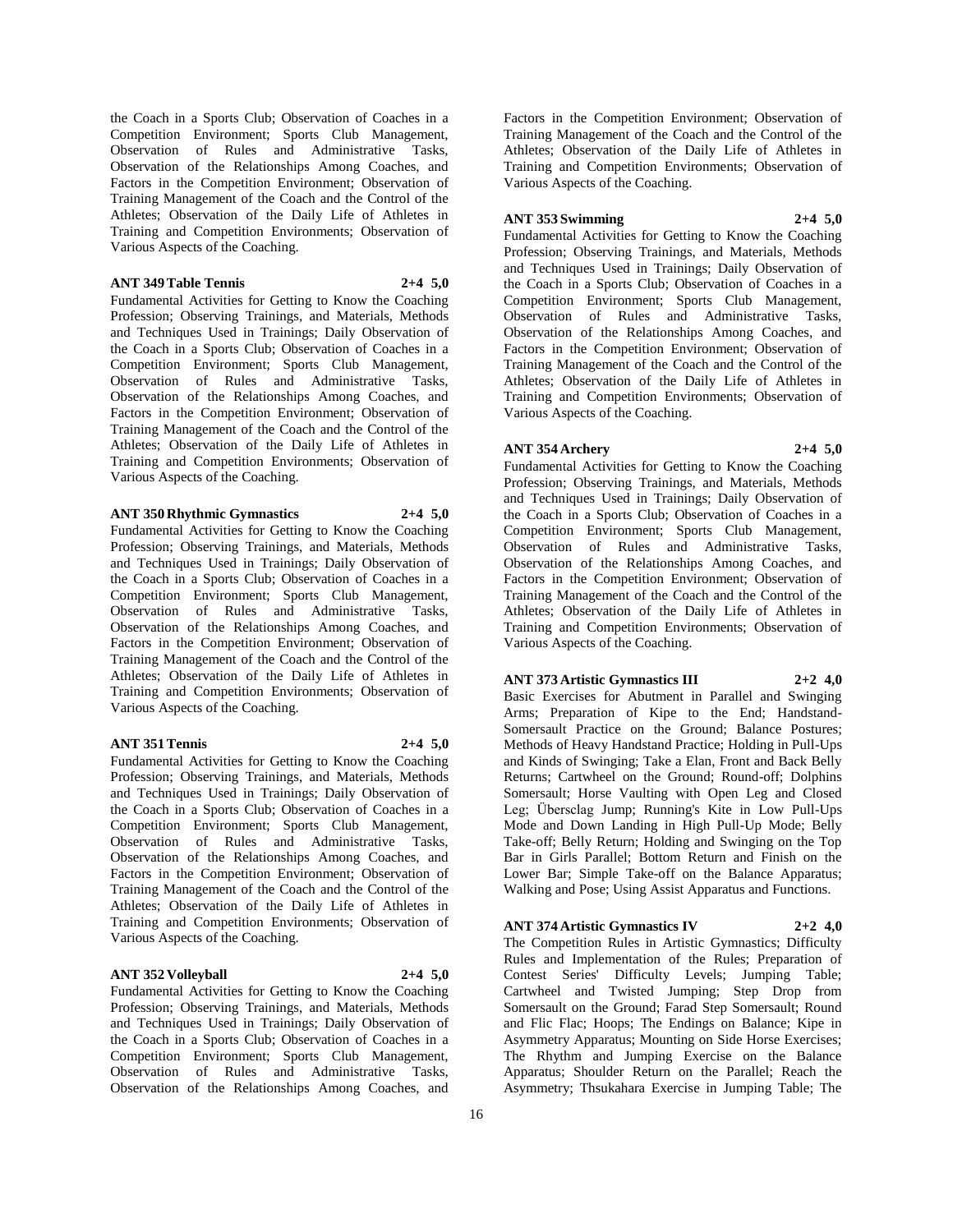Analysis of Yamasita-Tsukuhara Hand Spring-Forward Somersault Movement; The Analysis of Top Level Difficulty Movement.

# **ANT 375 Track and Field III 2+2 4,0**

Exercises for Impoving the Long Jump Technique; Preparing Training Programs for Long Jumpers; Triple Jump Techniques; Preparatory exercises for the technique and improving the technique; Control towards the Triple Jump Technique; Power Training and Improving the Skill for the Triple Jump Technique; Preparing Training Programs for Triple Jumpers; Teaching High Jump Techniques; Exercises for High Jump Techniques; Principles of the Training Programs for High Jump Techniques and Preparing Programs; Pole Vault Techniques; Preparatory Exercises for the Pole Vault Techniques; Preparing Training Programs for Pole Vault.

#### **ANT 376 Track and Field IV 2+2 4,0**

Short Distance Runs: Exercises for the running sections, Teaching the running techniques in short distance running, Take off techniques, Preparatory exercises for running techniques, Exercise for speed endurance, Hurdle-Runnings: Improvement exercise for short distance hurdle running techniques, Tactics in competition for short distance hurdle running, Long distance hurdle running techniques, Exercises for Long Distance Hurdle Running, Preparation of training programs; Relay Running: Relay race format and techniques, Sample workouts on relay running, Sample workouts on techniques of relay taking and changing style; Multiple Races: Sample workouts on multiple race, Training program and training principles for multiple races; Circuit Training and Sample Workouts; Competition Observation and Analysis.

#### **ANT 377 Badminton III 2+2 4,0**

Teaching Principles in Badminton; Teaching Methods in the Development of Fundamental Skills in Badminton: Command practice, Cooperation, Oriented discovery skills, Problem solving, Making working sheets, Microteaching methods, Microteaching applications; Personal Characteristic of Badminton Trainers and Players; Talent Identification; Searching for Talent; Selecting Talents; Talent Guidance and Tests for Talent Identification; Training Types: Daily, Weekly, Monthly; Strength, Speed, Endurance, Agility, Coordination and flexibility trainings; Periodization of Training for Performance Players; Biomechanics of Badminton; Explanation of Competition Categories: Single, Double and Mixed double.

#### **ANT 378 Badminton IV 2+2 4,0**

Technical and Tactical Training; Age Groups; Onset of Badminton, Working Types; Application of Talent Identification Tests; Application of Training Types According to Match Types; Training Types According to Age Groups; Tactical Training Drills: Offensive and defensive tactics in badminton, General tactic, Specific tactic, Single offensive and defensive tactics, Double side to side and front back systems, Mixed drills and development; Tests and Measurements in Badminton; Application of

Performance Tests According to Time; Tests for Tecnique; Mental Badminton; Mental Preparation; Nutrition; Observation Charts for Players; Evaluation of Competition Observation and Analysis; How to Use Observation Charts and Application; Observation and Assessment of the Player; How to Use Technology in Badminton: Technology usage in badminton, Material development for skill teaching, Scannig and following current development in badminton.

#### **ANT 379 Basketball III 2+2 4,0**

Team Offensive and Defensive Systems: Man to man, Space, Combined, Match-ups, Defense variable types, Printed full court, ¾, ½; Field defenses against this kind of defense and offensive philosophy; Five short, A Long four short, Three long two short, Four long one short, Understandings and drills of five long-player offensive and defensive systems; Free Games; Penalty Basketball; Playing at each Position; Transtion in the game; Motion Offense; Flex Offense; Talent Identification and Orientation Phase in Basketball; Developing Coaching Philosophy in Basketball; Coaching Goals and Styles; Sports Psychology and Sports Pedagogy in Basketball; Development of Team Offense and Defense System; Planning and Periodization of Basketball Training Principles; Daily, Weekly, Monthly, Annual Training Planning; Planning of Training Principles According to the Age Groups; Analysis of Training Task and Purposes According to the Age Groups and Categories; Child Training and Adolescence Training.

#### **ANT 380 Basketball IV 2+2 4,0**

Psychological Preparation for Competitions in Basketball Matches; Pre-Match, Halftime, Post-Match Speech; Usage of the Break; Substitutions; Players Coming from the Bench; Building Teamwork and Team Offensive System According to the Characteristics of the Players and Related Drills; Power Development; Strength, Speed, Endurance and Leap Development of the Force; Field and Performance Tests Used in Basketball; Biomechanics in Basketball: Technical evaluation of kinetics and kinematics in basketball; Basketball Statistics; Scouting and Game Analysis; Basketball Nutrition and Energy Systems; Nutrition Training Period and the Competition Period; Training and Game Management; Coach and Athlete Relationships; Coaches, Players and Referees Relations; Practical Experience in Refereeing; Current Training Methods in Basketball.

#### **ANT 381 Football III 2+2 4,0**

Basic Movement and Coordination Training in Children; Importance of Warming in Football: Training warming, Match warming, Injury preventer warming; Motor and Physical Development Characteristics Between the Ages of 6-18; Development of Coordinative and Football Specific Technical Skills Between the Ages of 6-18 via Small Sided Games; Annual Training Periodization and Match Structure of the Ages of 6-18: Training Periods, Durations, Field size, Number of players; Total Training Amount in a Year; Long Term Planning According to Developmental Characteriestics of 6-14 year-olds; Daily, Weekly, Monthly And Annual Periodization of Individuals Who are 14 years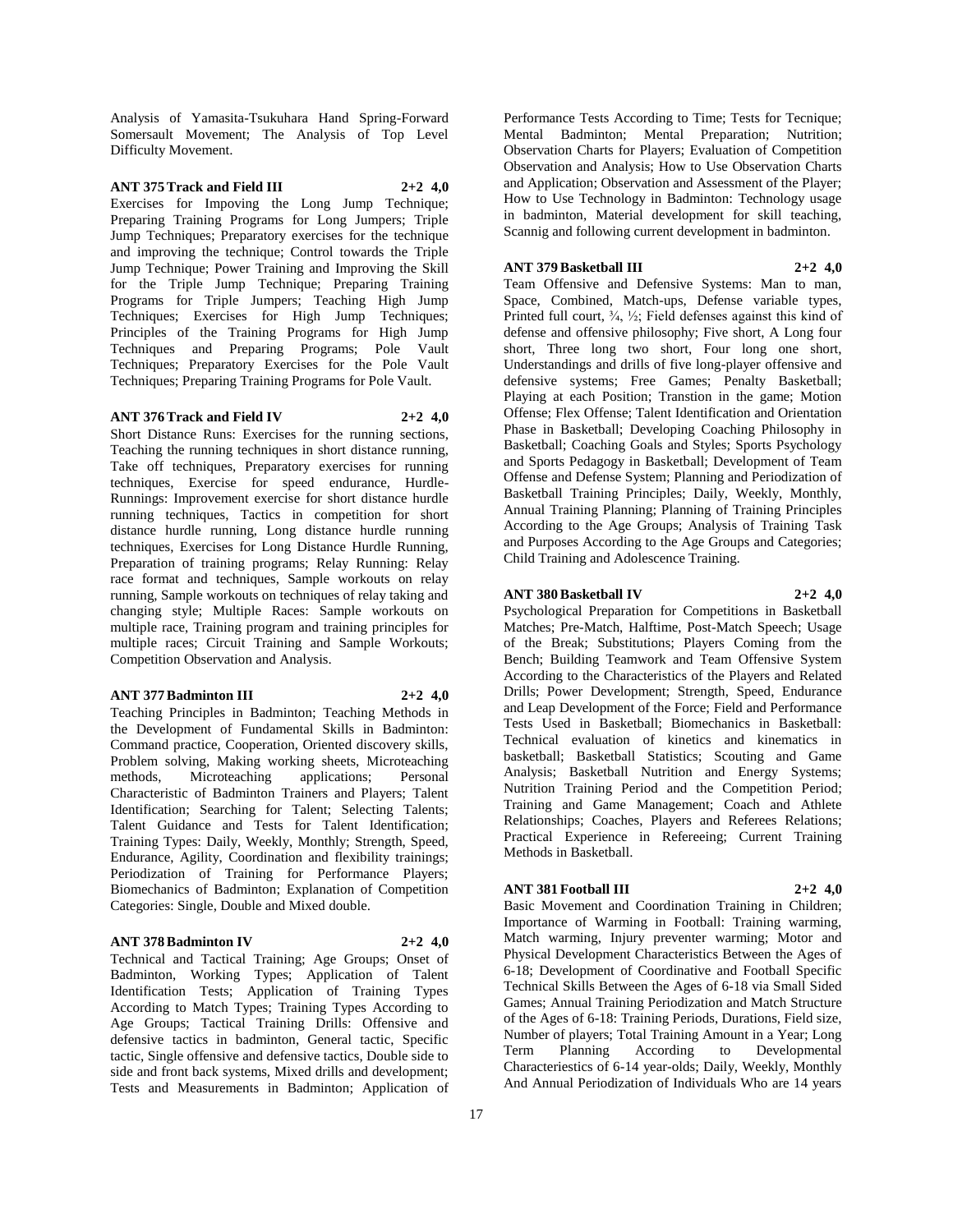old and above; Training Periodization of Preparation, Competition and Transition Periods; Specific Training Methods Regarding Football; Techniques and Tactics of all Positions; Features of Modern Football; Physical and Physiological Requirements of Football; Football Specific Technical Skill Tests; Defining Training Load During Training; Using GPS and Heart Rate Watches.

#### **ANT 382 Football IV 2+2 4,0**

The Importance of Small-Sided Games in Football; Variety and Training Purposes in Small-Sided Games; Contribution of Small-Sided Games to Offensive and Defensive Training Organization; Attacking Against Opponents Who Use a Deep and High Defensive Line; Features of Modern Football; Combined Training Variations in Football; Strength, Speed, Endurance, Agility, Quickness, Balance, Proprioceptive Trainings Combined with Technical and Tactical Training; Training Applications According to Players' position; Technology Usage in Football; Match Analyses; Scouting; Composing Training Drills; Periodization Software.

#### **ANT 383 Handball III 2+2 4,0**

Talent Identification in Handball; Organization System and Contest Organization; Organizational System of I.VE.F., E.VE.F., T.VE.F.; Offensive Systems in Handball; Performance-Based Programs; Nutrition; Training Programs and Methods Based on Age Groups; Teaching Methods in Handball; Characteristics of Players; Defense Systems in Handball: Man to man defense, Zone defense, Combined defense, Multiplicity in defense, Defense Scarcity; Observation and Tests in Handball; Psychology of Handball Coach; Sports Psychology and Handball Game Analysis.

#### **ANT 384 Handball IV 2+2 4,0**

Attack in Handball: Attack sets, Combinations, Attack sets in combined attacks, Fast break, Multiple offense, Rarity offense; Defense: Man to man defense, Zone defense, Combined defense; Scanning and Following New Developments; Devoloping and Planning Training Programs for Performance; Analyses and Comments in Handball; Technology Usage; Microteaching Applications; Devoloping Training Programs; Planning: Prerequisites, Aims, Teaching and learning techniques, Applications, Control and samples; Periodization: Delopment, Factors affecting periodization, Annual, Monthly, Weekly, Daily and Individual Assessment; Observation Types; Assessment of the Results; Obtained Results; Research and Program Development towards Advance of Handball.

# **ANT 385 Table Tennis III 2+2 4,0**

Instructional Principles in Table Tennis; Instructional Methods and Techniques; Talent Identification (Seeking, Choosing, Guiding and Tests); Personal Characteristics of Table Tennis Trainers and Players; Effects of Trainers on Players' Performance Before, After and Durng a Competition; Technical Development and Conditioning; Training Types: Strength, Speed, Agility and Coordination, Endurance; Biomechanics of Table Tennis; Periodization in

Table Tennis for Performance Players; Nutrition; Single Training Drills; Determining Game Conditions According to Players Motoric Properties; Important Points During Offensive and Defensive Games; Analysing Rivals and Taking Precautions.

**ANT 386 Table Tennis IV 2+2 4,0** Development of Double and Mixed Game Drills; Improving Game Drills with Training; Determining Double and Mixed Players; Biomechanical Analysis; Special Sport Physiology; Technology Usage in Table Tennis; Ball Throwing Machine and Drills; Mental Drills in Table Tennis; Nutrition and Mental Preparation; Game Tactics; Offense, Block, Defense, Drills And Foot Work according to These Styles and Correction of Mistakes; Observation Charts for Players; How to use Observation Charts and Application; Observation and Assessment of the Player; Evaluation of Competition and Analysis.

# **ANT 387 Rhythmic Gymnastics III 2+2 4,0**

Basic Features of Ball Apparatus; Grip, Rolling, Jump, Rotation, Throwing and Catching; Combination of Basic Body Elements and the Apparatus; Requirements for Ball Apparatus and Preparing the Composition with Ball Apparatus; Basic Features of Tape Apparatus; The Combination of Tape Apparatus and Basic Body Elements; Composition Requirements for Tape Apparatus and Preparing the Composition with Tape; Basic Features of Cudgel Apparatus; Grip, Circles and Swings; Mill Throwing, Asymmetric Movements, Strikes; Combination of Cudgel Apparatus with Basic Body Elements; Composition Requirements for Cudgel Apparatus and Preparing the Composition with Cudgel Apparatus.

# **ANT 388 Rhythmic Gymnastics IV 2+2 4,0**

Stages: Preliminary Stage, Basic preparation stage, Athletic stage, Top level athletics stage; Parts of the Educational Process on Rhythmic Gymnastics and Athletic Gymnastics: Technical preparation, Physical preparation; Strength, Flexibility, Endurance, Psychological preparation, Tactic preparation, Choreographic preparation; Body-Dance Techniques and Apparatus Technique Composition Workout; Long Term Periodization; Annual Training Planning; Competition Training; Combinations of Dance; Preparing Compulsory and Free Styles; Prepare a Sample Composition with Apparatus.

# **ANT 389 Tennis III 2+2 4,0**

Technical Development and Power Enhancement in Tennis; Types of Training: Strength, Speed, Endurance and Coordination; Biomechanics of Tennis; Performance Training Programming; Nutrition; Explanation of Match Categories; Technical and Tactical Training; Age Groups; Starting Tennis; Operating Modes; Selection of Testing Applications; Types of Competition Categories: Single competitions, Double competitions, Mixed competitions; Training and Application Forms According to the Type of Competition; Tactical Training Drills; Training Based Groups Types in Different Age Groups; Implementation of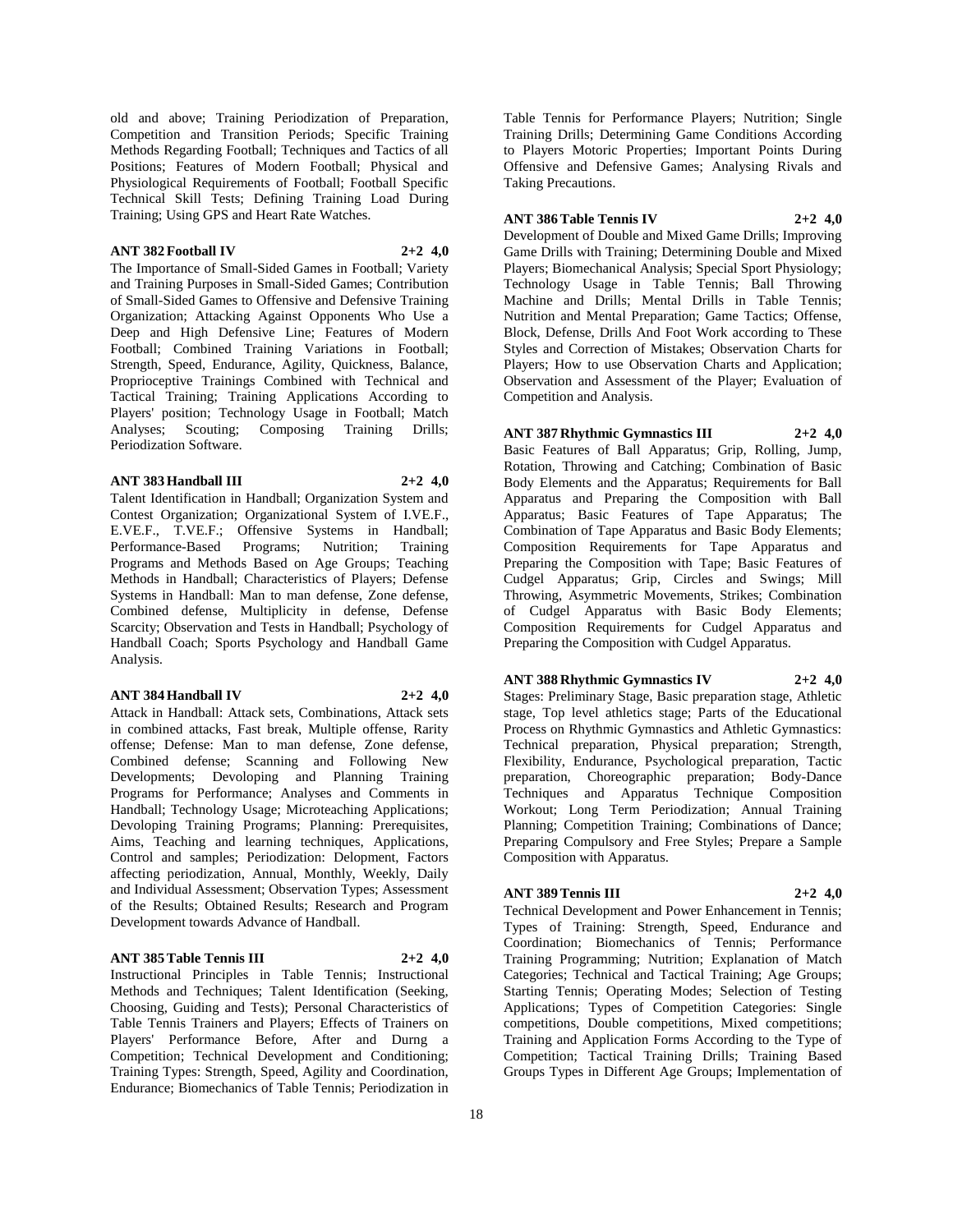Student Selection Tests; Implementation of Performance Tests According to Time.

#### **ANT 390 Tennis IV 2+2 4,0**

Training Drills for Singles; Determination of the Game; Important Factors in Baseline and Service Volley Games; Determining Opponent's Game Style and Taking Precautions; Doubles and Mixed Game Drills; Improving These Skills by Training; Double and Mixed Player Types; Baseline and Service-Volley Training; Biomechanical Analysis; Special Sports Physiology; Using Technology; Implementation of Microteaching; Mental Tennis; Nutrition for the Match and Mental Preparation; Types of Game Tactics; Baseline Game; Required Feet and Body Training; Feet Training for the 1st and 2nd Volley and Stroke Areas; Methods of Preparing Observation Checklists According to Athlete Characteristics; Observation and Assessment of the Athletes; Evaluation and Analysis of Competition Observations.

#### **ANT 391 Volleyball III 2+2 4,0**

Endurance in Volleyball; Flexibility in Volleyball; Coordinating Drills in Volleyball; Volleyball Player Types and Characteristics; Volleyball Game Systems: 3-3, 4-2, 5- 1, 6-0 game systems; Setter Positioning in Back Court; Defense Systems: Back court middle player inside and outside defence systems; Volleyball Match Analysis and Statistics; Complex Approach to Training in Volleyball; Nutrition in Volleyball; Mini Volleyball.

#### **ANT 392 Volleyball IV 2+2 4,0**

Talent Identification in Volleyball; Training Plans in Volleyball: Annual, monthly, weekly, daily training programs in volleyball; Coach Types; Coach-Player Relationship; Coach-Referee Relationship; Coach-Manager Relationship; Match Management in Volleyball: Before, During and After the competition; Plyometric Training in Volleyball; Selection and Training of the Libero; Common Injuries and First Aid in Volleyball; Position Tricks; The Tests Used in Volleyball; Mental and Psychological Characteristics of Volleyball; Beach Volleyball.

#### **ANT 393 Swimming III 2+2 4,0**

Energy Metabolism in Swimming; Effects of Swimming Training on Musculoskeletal, Circulatory and Respiratory Systems; Special Endurance Training for Swimming; Sprint Training Methods in Swimming; Swimming Flexibility Exercises; Land Training in Swimming; High-Altitude Training in Swimming; Swimming Performance Tests: Blood lactate test, Retest, The T30 test, Strength tests, Push tests, Cruise tests, Anaerobic capacity tests; Swimmers' Nutrition and Its Importance; Preventing Common Injuries in Swimming.

#### **ANT 394 Swimming IV 2+2 4,0**

Planning and Periodization of Training in Swimming: Planning swimming training for 4 years, and Annual, Monthly, Weekly and daily plans, General preparation, Special preparation period, Competition period, Transition period; Importance of Technical, Tactical and Motivational

Training; The Individualization of Seasonal Programs; Preparation of Annual and Monthly Sample Program; Sample Weekly and Daily Preparation Programs; Writing Sample Training Programs.

#### **ANT 395 Archery III 2+2 4,0**

Archery Anatomy: Scapular joint, Gleno-humeral joint, Elbow, Wrist and finger joints; Kinesiologic Analysis of Archery: Holding technique, Pushing technique, Drawing and full-draw techniques, Aiming technique, Release technique, Follow through technique; Archery Performance Evaluation: Qualitative approach; Archery Performance Evaluation Methods: Kinematic evaluation, Kinetic evaluation.

#### **ANT 396 Archery IV 2+2 4,0**

Detection of Arm Length in Archery; Maintenance and Tuning of Archery Equipment: Selection and cutting of arrows, Recurve bow string, Compound bow string, Recurve bow pulling strength adjustment, Proper arrow selection to different types of bows, Height of nock, Sticking feathers, The height of nock, "Center Shot" adjustment, "Tiller" adjustment, Sight adjustment.

# **ANT 401 Artistic Gymnastics I 1+4 4,0**

Investigations and Practises to be the fundamentals of practicum lessons in Sport Clubs and Schools; Subjects of some investigations and Practicum; Exercises of asking questions in Technic and Tactic Trainings, Directing and controlling of a training, Using books on sport and health, Group works, Preparing and using worksheet, Preparing Daily, Weekly, Monthly and Annual Training programs, Registration of athletes and evaluating, Preparing performance tests and practice, Investigating youth trainings, Micro-teaching practices, Participating in Seminars.

# **ANT 402 Artistic Gymnastics II 1+4 4,0**

Gaining experience as a trainer in Sport Clubs and Schools; Working full-time or part time once a week in Sport Clubs and Schools, Preparation for training, Preparing training program and practices, Tests for athletes' performance and their applications, Preparing practice file, Using written sources and technology, Participating in Seminars.

# **ANT 403 Track and Field I 1+4 4,0**

Investigations and Practises to be the fundamentals of practicum lessons in Sport Clubs and Schools; Subjects of some investigations and Practicum; Exercises of asking questions in Technic and Tactic Trainings, Directing and controlling of a training, Using books on sport and health, Group works, Preparing and using worksheet, Preparing Daily, Weekly, Monthly and Annual Training programs, Registration of athletes and evaluating, Preparing performance tests and practice, Investigating youth trainings, Micro-teaching practices, Participating in Seminars.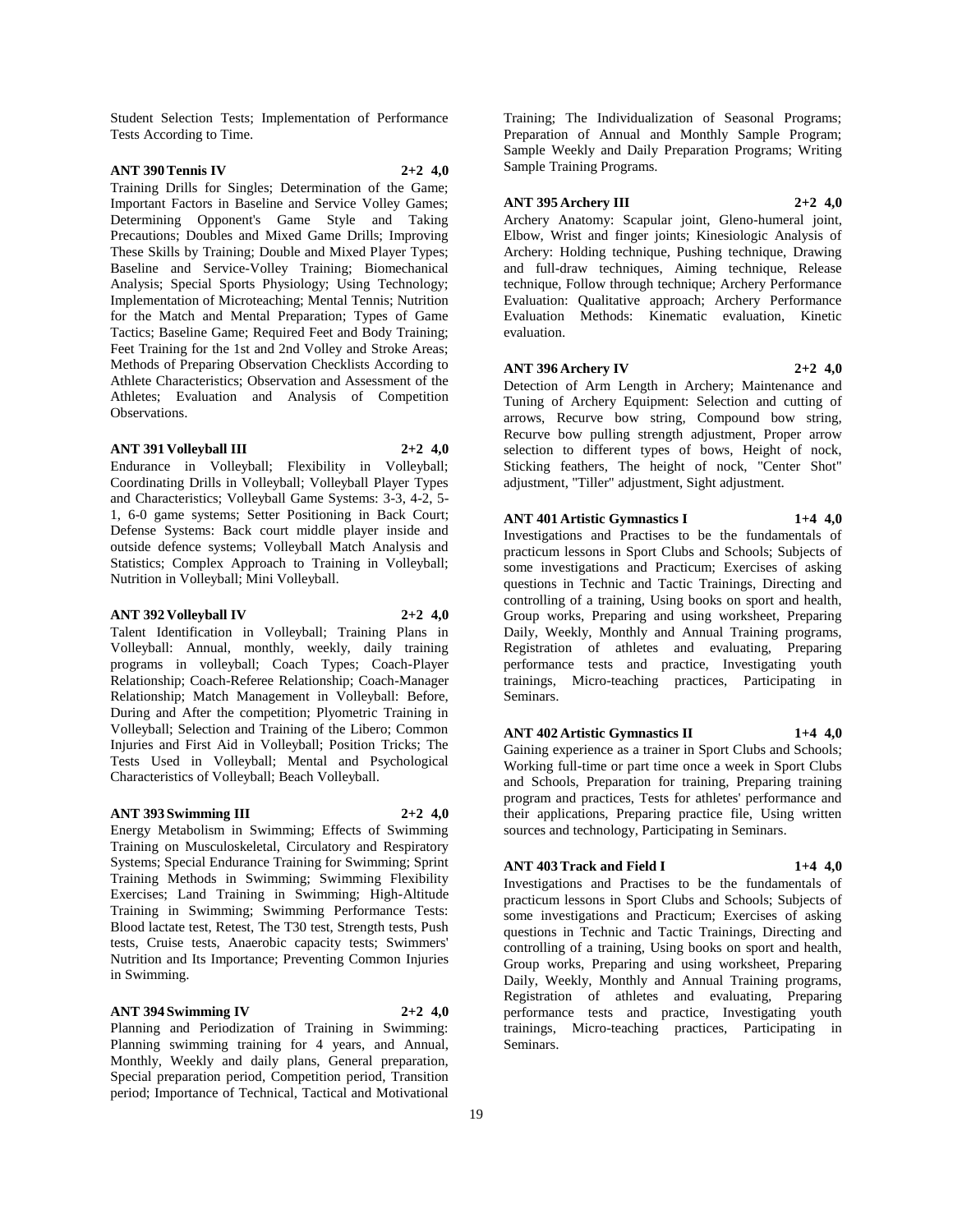#### **ANT 404 Track and Field II 1+4 4,0**

Gaining experience as a trainer in Sport Clubs and Schools; Working full-time or part time once a week in Sport Clubs and Schools, Preparation for training, Preparing training program and practices, Tests for athletes' performance and their applications, Preparing practice file, Using written sources and technology, Participating in Seminars.

#### **ANT 405 Badminton I 1+4 4,0**

Investigations and Practises to be the fundamentals of practicum lessons in Sport Clubs and Schools; Subjects of some investigations and Practicum; Exercises of asking questions in Technic and Tactic Trainings, Directing and controlling of a training, Using books on sport and health, Group works, Preparing and using worksheet, Preparing Daily, Weekly, Monthly and Annual Training programs, Registration of athletes and evaluating, Preparing performance tests and practice, Investigating youth trainings, Micro-teaching practices, Participating in Seminars.

#### **ANT 406 Badminton II 1+4 4,0**

Gaining experience as a trainer in Sport Clubs and Schools; Working full-time or part time once a week in Sport Clubs and Schools, Preparation for training, Preparing training program and practices, Tests for athletes' performance and their applications, Preparing practice file, Using written sources and technology, Participating in Seminars.

#### **ANT 407 Basketball I 1+4 4,0**

Investigations and Practises to be the fundamentals of practicum lessons in Sport Clubs and Schools; Subjects of some investigations and Practicum; Exercises of asking questions in Technic and Tactic Trainings, Directing and controlling of a training, Using books on sport and health, Group works, Preparing and using worksheet, Preparing Daily, Weekly, Monthly and Annual Training programs, Registration of athletes and evaluating, Preparing performance tests and practice, Investigating youth trainings, Micro-teaching practices, Participating in Seminars.

#### **ANT 408 Basketball II 1+4 4,0**

Gaining experience as a trainer in Sport Clubs and Schools; Working full-time or part time once a week in Sport Clubs and Schools, Preparation for training, Preparing training program and practices, Tests for athletes' performance and their applications, Preparing practice file, Using written sources and technology, Participating in Seminars.

#### **ANT 409 Football I 1+4 4,0**

Investigations and Practises to be the fundamentals of practicum lessons in Sport Clubs and Schools; Subjects of some investigations and Practicum; Exercises of asking questions in Technic and Tactic Trainings, Directing and controlling of a training, Using books on sport and health, Group works, Preparing and using worksheet, Preparing Daily, Weekly, Monthly and Annual Training programs, Registration of athletes and evaluating, Preparing performance tests and practice, Investigating youth

trainings, Micro-teaching practices, Participating in Seminars.

# **ANT 410 Football II 1+4 4,0**

Gaining experience as a trainer in Sport Clubs and Schools; Working full-time or part time once a week in Sport Clubs and Schools, Preparation for training, Preparing training program and practices, Tests for athletes' performance and their applications, Preparing practice file, Using written sources and technology, Participating in Seminars.

# **ANT 411 Handball I 1+4 4,0**

Investigations and Practises to be the fundamentals of practicum lessons in Sport Clubs and Schools; Subjects of some investigations and Practicum; Exercises of asking questions in Technic and Tactic Trainings, Directing and controlling of a training, Using books on sport and health, Group works, Preparing and using worksheet, Preparing Daily, Weekly, Monthly and Annual Training programs, Registration of athletes and evaluating, Preparing performance tests and practice, Investigating youth trainings, Micro-teaching practices, Participating in Seminars.

#### **ANT 412 Handball II 1+4 4,0**

Gaining experience as a trainer in Sport Clubs and Schools; Working full-time or part time once a week in Sport Clubs and Schools, Preparation for training, Preparing training program and practices, Tests for athletes' performance and their applications, Preparing practice file, Using written sources and technology, Participating in Seminars.

# **ANT 413 Table Tennis I 1+4 4,0**

Investigations and Practises to be the fundamentals of practicum lessons in Sport Clubs and Schools; Subjects of some investigations and Practicum; Exercises of asking questions in Technic and Tactic Trainings, Directing and controlling of a training, Using books on sport and health, Group works, Preparing and using worksheet, Preparing Daily, Weekly, Monthly and Annual Training programs, Registration of athletes and evaluating, Preparing performance tests and practice, Investigating youth trainings, Micro-teaching practices, Participating in Seminars.

#### **ANT 414 Table Tennis II 1+4 4,0**

Gaining experience as a trainer in Sport Clubs and Schools; Working full-time or part time once a week in Sport Clubs and Schools, Preparation for training, Preparing training program and practices, Tests for athletes' performance and their applications, Preparing practice file, Using written sources and technology, Participating in Seminars.

# **ANT 415 Rhythmic Gymnastics I 1+4 4,0**

Investigations and Practises to be the fundamentals of practicum lessons in Sport Clubs and Schools; Subjects of some investigations and Practicum; Exercises of asking questions in Technic and Tactic Trainings, Directing and controlling of a training, Using books on sport and health, Group works, Preparing and using worksheet, Preparing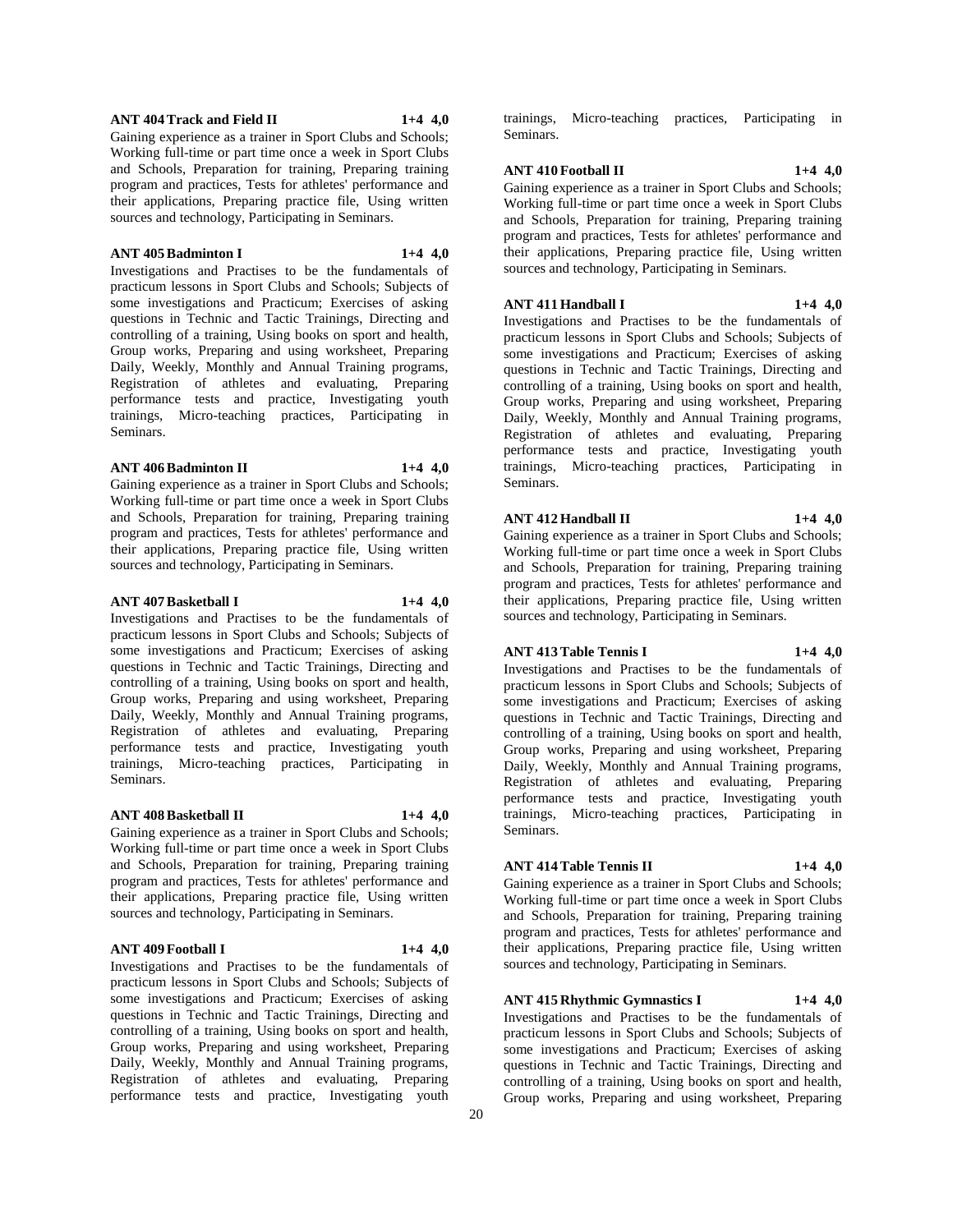Daily, Weekly, Monthly and Annual Training programs, Registration of athletes and evaluating, Preparing performance tests and practice, Investigating youth trainings, Micro-teaching practices, Participating in Seminars.

# **ANT 416 Rhythmic Gymnastics II 1+4 4,0**

Gaining experience as a trainer in Sport Clubs and Schools; Working full-time or part time once a week in Sport Clubs and Schools, Preparation for training, Preparing training program and practices, Tests for athletes' performance and their applications, Preparing practice file, Using written sources and technology, Participating in Seminars.

#### **ANT 417 Tennis I 1+4 4,0**

Investigations and Practises to be the fundamentals of practicum lessons in Sport Clubs and Schools; Subjects of some investigations and Practicum; Exercises of asking questions in Technic and Tactic Trainings, Directing and controlling of a training, Using books on sport and health, Group works, Preparing and using worksheet, Preparing Daily, Weekly, Monthly and Annual Training programs, Registration of athletes and evaluating, Preparing performance tests and practice, Investigating youth trainings, Micro-teaching practices, Participating in Seminars.

#### **ANT 418 Tennis II 1+4 4,0**

Gaining experience as a trainer in Sport Clubs and Schools; Working full-time or part time once a week in Sport Clubs and Schools, Preparation for training, Preparing training program and practices, Tests for athletes' performance and their applications, Preparing practice file, Using written sources and technology, Participating in Seminars.

#### **ANT 419 Volleyball I 1+4 4,0**

Investigations and Practises to be the fundamentals of practicum lessons in Sport Clubs and Schools; Subjects of some investigations and Practicum; Exercises of asking questions in Technic and Tactic Trainings, Directing and controlling of a training, Using books on sport and health, Group works, Preparing and using worksheet, Preparing Daily, Weekly, Monthly and Annual Training programs, Registration of athletes and evaluating, Preparing performance tests and practice, Investigating youth trainings, Micro-teaching practices, Participating in Seminars.

#### **ANT 420 Volleyball II 1+4 4,0**

Gaining experience as a trainer in Sport Clubs and Schools; Working full-time or part time once a week in Sport Clubs and Schools, Preparation for training, Preparing training program and practices, Tests for athletes' performance and their applications, Preparing practice file, Using written sources and technology, Participating in Seminars.

#### **ANT 421 Swimming I 1+4 4,0**

Investigations and Practises to be the fundamentals of practicum lessons in Sport Clubs and Schools; Subjects of some investigations and Practicum; Exercises of asking

questions in Technic and Tactic Trainings, Directing and controlling of a training, Using books on sport and health, Group works, Preparing and using worksheet, Preparing Daily, Weekly, Monthly and Annual Training programs, Registration of athletes and evaluating, Preparing performance tests and practice, Investigating youth trainings, Micro-teaching practices, Participating in Seminars.

### **ANT 422 Swimming II 1+4 4,0**

Gaining experience as a trainer in Sport Clubs and Schools; Working full-time or part time once a week in Sport Clubs and Schools, Preparation for training, Preparing training program and practices, Tests for athletes' performance and their applications, Preparing practice file, Using written sources and technology, Participating in Seminars.

#### **ANT 448 Observation, Measurement and Assessment in Sport 3+0 3,0**

Concepts of Observation, measurement, testing and evaluation: Concepts of Observation, measurement, testing and evaluation in sport; Methods of kinanthropometric measurement and evaluation: Methods of strength measurement and evaluation, Methods of speed measurement and evaluation, Methods of agility measurement and evaluation, Methods of endurance measurement and evaluation, Methods of range of motion measurement and evaluation, Methods of coordinative skills measurement and evaluation, The test batteries used in sports.

**ANT 449 Ergogenic Aids and Drugs in Sport 3+0 5,0** Basic Knowledge about Ergogenic Aid; Basic Knowledge about Using Ergogenic Aids; Classification of Ergogenic Aids; Allowed Substances, Partially Allowed Substances, Prohibited Substances; Basic Knowledge about Doping; Basic Knowledge about Using Doping; Classification of Doping; Different Doping Methods; Basic Knowledge about International Doping Offences and Punishments; International Anti-Doping Regulations, National Anti-Doping Regulations.

#### **ANT 451 Match Analysis 1+2 2,5**

Basic Concepts and Definitions: Fundamentals of match analysis, Use of match analysis and its benefits, Observation and computerized match analysis; Match Recording: Video recording angle, Video extension, Video conversion; Use of Technology: Computer, Tablet computer, Smart phone; Match Analysis Methods: Physical, Technical, Tactical; Fields of Use: Scouting, Individual analysis, Partial analysis, Team analysis; Stages of Match Analysis: Before the match, During the match, After the match.

# **ANT 452 First Aid 1+2 4,0**

Functioning Of The Human Metabolism And Systems: Disruptions occurring in the system, Things to do in the event of illness, Things to do in case of an accident or injury, First Aid Principles: The importance of first aid, Personal responsibilities related to first aid, Legal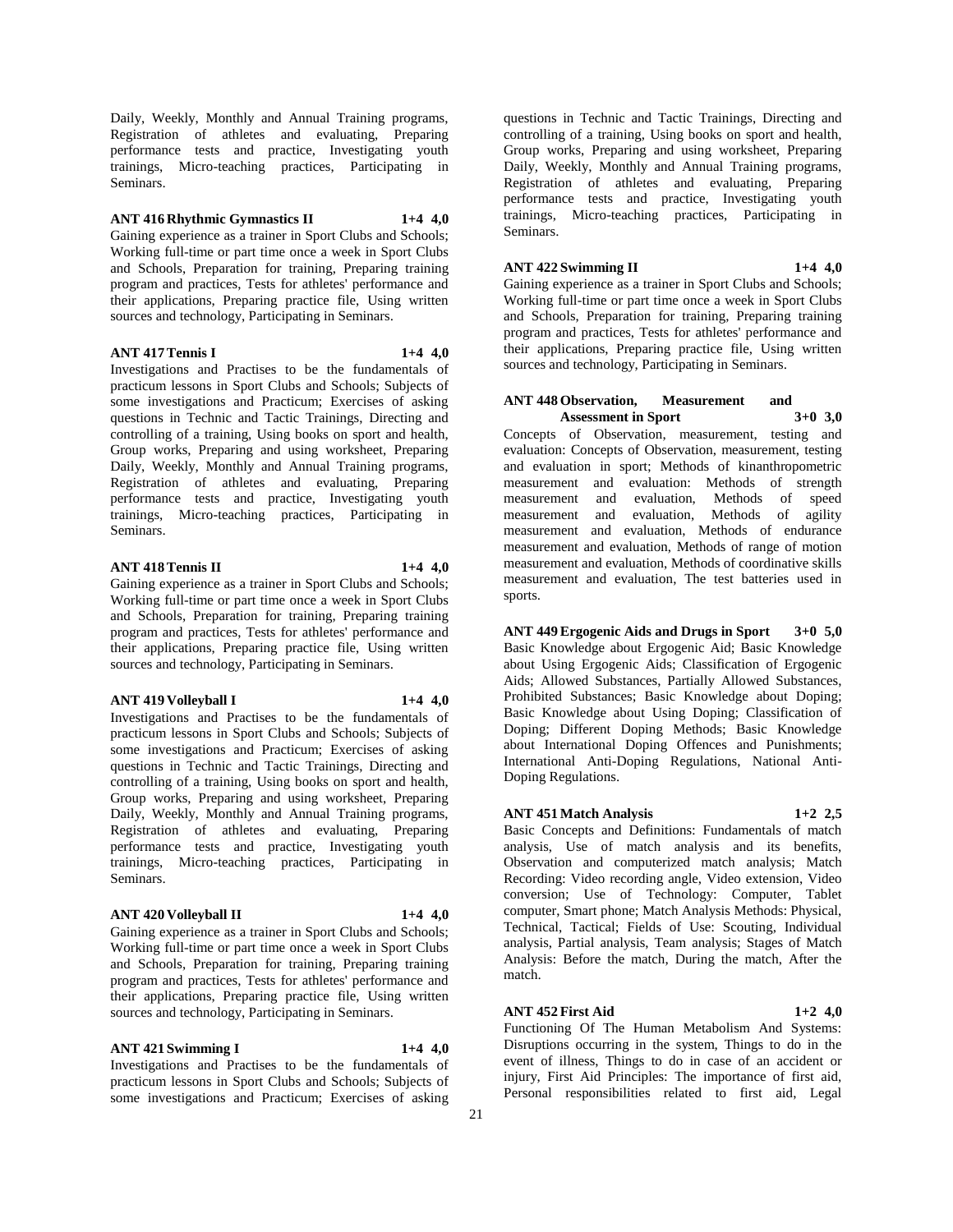responsibilities related to first aid, Priorities in first aid, Awareness on first aid, Equipment used in first aid, First aid and time, Lifesaving, Human responsibilities in first aid, Proper first aid intervention, Preparation for expert team after first aid.

**ANT 453 Competition Analysis Methods 1+2 2,5** Basic Concepts and Definitions: Fundamentals of competition analysis, Use of competition analysis and its benefits, Observation and computerized competition analysis; Competition Recording: Video recording angle, Video extension, Video conversion; Use of Technology: Computer, Tablet computer, Smart phone; Competition Analysis Methods: Physical, Technical skill, Tactical; Basics of Biomechanics: Evaluation of human movement, Kinematics, Kinetics; Fields of Use: Scouting, Individual analysis; Stages of Competition Analysis: Before the match, During the match, After the match.

# **ANT 454 Water Exercises for the Disabled 1+2 4,0**

The meaning and importance of swimming for the disabled, Reasons for disability; varieties and classification, Mental retardation and swimming, hearing impairments and swimming, visual impairments and swimming, Orthopedic impairments and swimming, Effects of physical education and sport on the disabled, Laws about physical education and sport for the disabled, Sports federations for the disabled, Physical fitness testing for disabled athletes.

#### **ANT 455 Basic Strength Training and Conditioning 1+2 2,5**

Concept and Applications in Training Sciences: Muscle physiology, Neuromuscular anatomy, Adaptation to conditioning, Biomechanics of resistance training, Cardiovascular anatomy and physiology, Respiratory anatomy and physiology; Physiological Adaptations to Anaerobic and Aerobic Training Programs; Age and Sex Related Differences in Resistance Training; Principles of Strength and Conditioning Tests: Warm-up and stretching, Resistance training and spotting; Aerobic and Anaerobic Exercise Program: Aerobic exercise training, Circuit training, Free weight techniques, Training with weight machine, Plyometric training, Speed, agility and speed endurance training.

#### **ANT 456 Life Coaching 2+0 4,0**

Personal Training Method, Description and Features: Preliminary information, ParQ testing, Evaluation of health and sports performance , Postural analysis; Determination of Training technique: Planning specific exercise program; General Definitions: Fitness, Bodybuilding, Wellness, Sports performance; Personal Nutrition Program: Supplements(Nutritional supplement for athletes); Resistance trainings: Pilates, Reformer, Kinesis, Crossfit; Cardiovascular Workouts: Spinnig, Zumba; Stretching Trainings: Dynamic, PNF.

#### **ANT 475 Testing and Evaluating the Sports Performance 2+2 3,0**

Measurements and tests: Preparation, protection, calibration, preparing measurement form; Sports performance: Sports performance field tests, Sports performance laboratory tests; Practical tests: Anthropometric tests, Jumping tests, Physical and functional capacity tests, Endurance tests, Anaerobic power and capacity tests, Lactate test, Strength tests, Explosive strength tests, Anaerobic endurance tests, Aerobic endurance tests, Speed tests, Coordination tests, Flexibility tests, Agility-quickness tests, Balance tests, Reaction tests, Motion analysis tests, Game and match analysis tests; Test protocols for specific sports branches, norm values and statistics, assessment and interpretation of test results, Preparing personal and team training programs according to the test results.

**ANT 476 New Trends in Physical Fitness 1+2 4,0** Definition and importance of fitness; Terminology about fitness; Dynamics of fitness and methods; CRE(Cardio-Respiratory Endurance); Measurement methods of CRE and exercise models; Determining body composition and measurement methods; Balanced diet, weight control and calculation of energy consumption; Muscle strength and endurance measurement, methods and exercise models; Importance of flexibility, measurement methods and exercise models; Principles of fitness in male and female; Starting and continuing a fitness exercise programme ; Fitness exercise programme management; Fitness exercise programme management (Leadership); Management of stress.

**ANT 477 Motion Analysis 2+2 4,0**

Basic Principles of Biomechanics and Kinesiology; Concepts of Space and Dimension; Motions in x, y, z Dimensions; Muscles: General characteristics, Muscle dynamics, Motions performed by muscles and joints; Theoretical Approaches in Motion Analysis; Basic Concepts in Motion Analysis; Joint Marking; Image Recording; Image Matching; Calibration; Digitizing; Image Transforming; Filtering; Reporting; Motion Analysis in 2D; Motion Analysis in 3D; Motion Analysis Practices in Different Sport Branches.

# **ANT 478 Modular Sport Education 3+0 3,0**

Sportive Leadership; Leader and Leadership; Leadership Types; Leadership Characteristics of Coaches; Scouting: Live player analyses, Post players analyses, Preparing reports; Grassroots Organizations for Clubs; Grassroots Organization Models of Turkish Football Federation; Youth Development Model of Clubs; Preparing Children for Professional Life within the Club Monitoring and Technical Medical and Professional Organization Structure by Providing the Skills and Motivation; Child Protection: Club action plan in sports, Code of conduct, Child abuse; Education in Sport; Effective Coaching for Youth Players; Cooperation between Coach and Referee and Game Rules Changes: Cooperation between a coach and referee during a match; Visual Presentation of Changed Rules.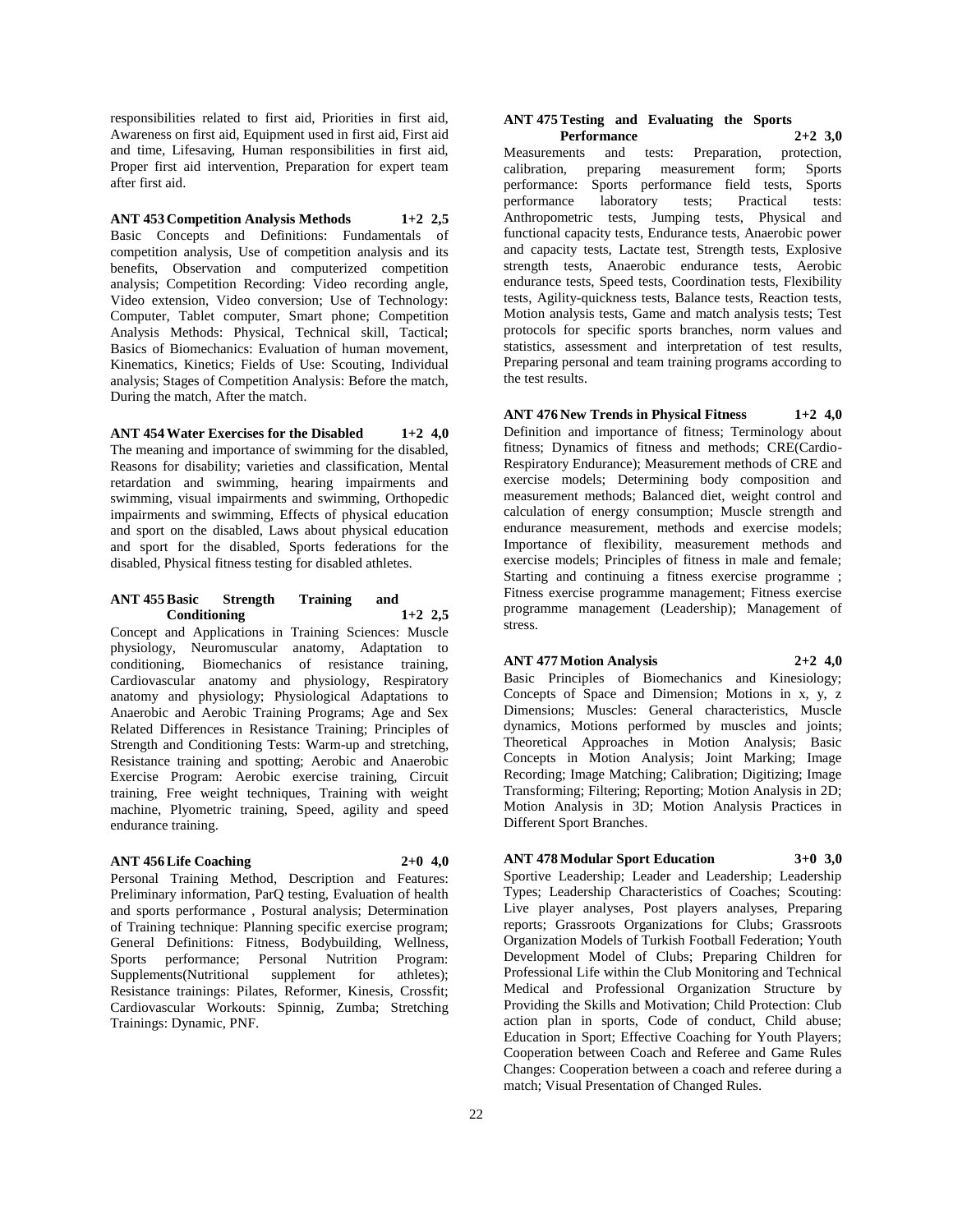#### **ANT 479 Archery I 1+4 4,0**

Investigations and Practises to be the Fundamentals of Practicum Lessons in Sport Clubs and Schools; Subjects of Some Investigations and Practicum; Exercises of Asking Questions in Technique and Tactic Trainings; Directing and Controlling a Training; Using Books on Sports and Health; Group Works; Preparing and Using Worksheets; Preparing Daily, Weekly, Monthly and Annual Training Programs; Registration of Athletes and Evaluating; Preparing Performance Tests and Practice; Investigating Youth Trainings; Microteaching Practices; Participating in Seminars.

#### **ANT 480 Archery II 1+4 4,0**

Gaining Experience as a Trainer in Sport Clubs and Schools; Working Full-Time or Part Time Once A Week in Sport Clubs and Schools; Preparation for Training; Preparing for Training Programs and Applications; Tests for Athletes' Performance and Their Applications; Preparing a Practice File; Using Written Sources and Technology; Participating in Seminars.

#### **ANT 482 Cardiopulmonary Exercise Tests and Evaluation 1+2 5,0**

Cardiopulmonary Exercise Tests and Evaluating Parameters; Cardiopulmonary Exercise Tests Applied on Cycle Ergometer and Treadmill; Maximal Oxygen Consumption; Aim of Test and Analysis; Stating it in the Article; Anaerobic Threshold; Analysis of the Data; Lactate Test, Aims, Importance and Results; Applied Test Protocol and Individual Differences towards Ergometers; Tests for Different Age Groups; Responses to Submaximal Exercise; Analysis of Oxygen Uptake Kinetics; Responses to Supramaximal Exercise Test; Oxygen Uptake Kinetics; Physiological Response of Body According to Exercise Intensity.

#### **ARY 202 Research Techniques 3+0 5,0**

Science: Definition of science, Scientific research, Technical approaches in scientific research; Research: Stages of a research, Types of research, Data collection techniques in research; Question: Definition of question, Types of question, Question forms in research, Preparation of the forms using computers: Analysis of the results: Evaluation of question forms using computer, Statistical analysis of the research results, Computer output of research results; Report writing; An Application of Research Planning.

# **ARY 204 Scientific Research Methods 2+0 3,0**

Basic Concepts of Science and Their Analyses; What Is Science?; Functions of Science; Basic Principles of Science; What is Analysis?; Variations of Analysis; Basic Principles of Analysis; Basic Characteristics and Differences of Analysis in Social Sciences and Science, Qualitative and Quantitative Research Methods For Analysis; Models of Analysis; Means of Eliciting Feedback; Analysis of Feedback; Writing Reports; Utilization of Analysis Results.

# **ARY 403 Research Methods 2+0 4,0**

Scientific Research and Other Scientific Activities: Conference, Symposium, Colloquium, Congress, Seminar, Panel, Summer School, Selection of the subject for Scientific Research; Methods of Knowledge-collection for Research Planning of Research; Experimental Set-up; Preparation of Scientific Books; Preparation of a Thesis, Preparation of Conference papers and Oral Presentation; Physical Measurement and Significant Numbers; Uncertainty; Sensitivity; Graphic Analysis; The method of Least Square Means and Correlation.

**ARY 406 Research Project 2+2 5,0**

Social Science Concept; History of Social Science; Characteristics of Social Evidence; Specialization in Social Sciences, Global Social Sciences; Planning a Research Project: Categories of Data, Written Data, Statistics, Methods in Data Evaluation; Theoretical Research Framework: Levels of Scientific Research; Typology and Classification, Theories and Hypothesis; Rules of Writing a Research Report, General Writing Rules.

# **BEÖ 101 Introduction to Physical Education**

**and Sport Sciences 3+0 4,0** Introduction to Physical Education and Sports Sciences; Basic Concepts of Physical Education and Sports; Philosophy of Physical Education; Future of Physical Education and Sports as a Profession; Basic principles of Different Approaches in Physical Education and Sports; Fundamentals of Success and Development in Sports; Sports Sciences and Performance.

#### **BEÖ 102 Life Fit 2+2 3,0**

Sports and Exercise; Effects of Fitness in Human Health; Aerobic Exercises; Fitness Exercises; Psychological Problems; Stress and Sport; Weight Testing; Balanced Nutrition; Women and Exercises after Pregnancy; Aged People and Exercise Types; Activity Schedules Organized According to Age and Performance.

#### **BEÖ 123 The Basics of Physical Education and Sport 2+0 4,0**

The Basic Concepts in Physical Education and Sport; The Place of Physical Education and Sport in Education and Teaching; The Aims, Philosophy of Physical Education and Sport and Its Relations with The Other Sciences; The Future of Profession Fields in Physical Education and Sport; The Basic Principles of Different Physical Education and Sport Approaches; The Basics of Development and Achievement in Sport; Sport Sciences and Performance; Movement Education: Definition, The aims and functions of movement education; Learning Fields of Movement Knowledges and Skills; The Field of Active Participating and Healthy Life; Its Place and Function in Turkish Education and Sport Foundation.

# **BEÖ 124 Artistic Gymnastic 1+2 4,0**

The Definition and History of Artistic Gymnastic; Floor Techniques for Men and Women: Front and back handspring, Handstand exercises, Teaching of cartwheel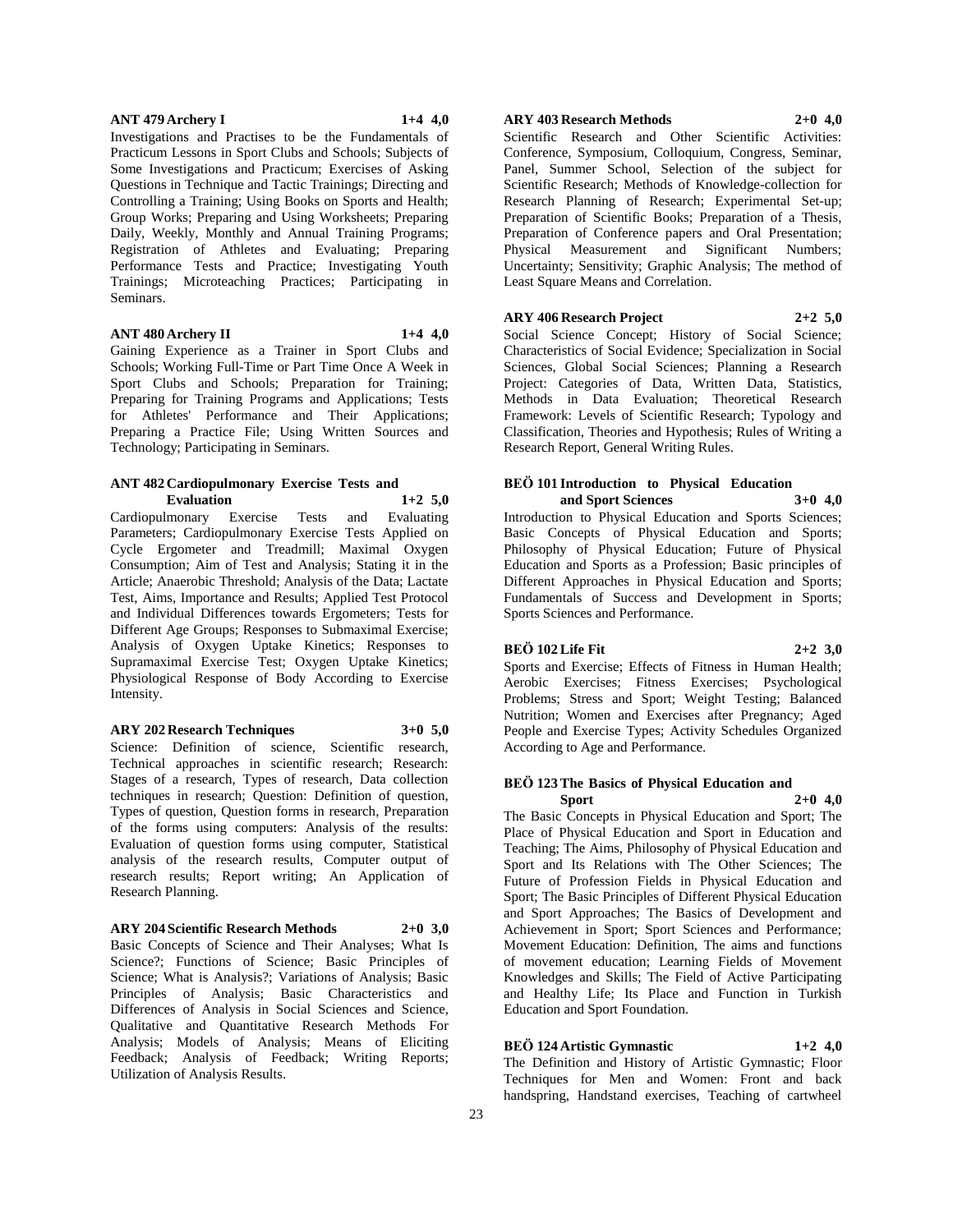and round-off, Horse vaulting with open leg and closed leg; Parallel Techniques for Men: Swings and holdings, Swing and hold on the rings, Swing and hold on the horizontal bar, Mounting on side horse exercises; Uneven Bar Techniques for Women: Basic exercises for rolling on uneven parallel and turning on with arms; Balance Techniques for Women: Walking, Jumping, Twisting, Forward and backward somersault.

#### **BEÖ 125 General Gymnastics 1+2 4,0**

Definition and History of Gymnastics; Gymnastics Stances; Ceremony Walking; Formation Exercises; Development of Sense of Rhythm; Small Apparatus in Gymnastics; Choosing Apparatus According to Age; Rope Exercises; Educational Games with Rope; Stretching; Individual and Partner Exercises with Balls and Stepboards; Gymnastics Rope, Individual and Group Exercises with Pin; Rhythmic Exercises with Gymnastics Stick; Force and Flexibility Exercises with Bars; Multi Usage of Gymnastics Bench; Chest Exercises; Exercises with Partners.

#### **BEÖ 126 Track and Field 2+2 5,0**

Runnings: Long distance runnings; Middle distance runnings, Short distance runnings, Hurdle runnings, Relay runnings; Jumps: Long jump, Triple jump, High jump, Pole-vault; Throwings: Shot put, Discus throw, Javelin throw, Hammer throw; Teaching Basic Technique Skills According to Subjects; Competition Rule Knowledge; Combined Competitions: Decathlon, pentathlon and heptathlon; Field and Equipment Knowledge of Track and Field.

#### **BEÖ 127 Basketball 2+2 5,0**

Today's Contemporary Modern Basketball; Basketball as an Education Instrument; Game Rules of Basketball; Field and Equipment Knowledge; Warm Up and Stretching in Basketball; Aptness Exercises to Ball; Techniques with Ball in Basketball: Catching ball, Basic stance with ball, Dribbling, Passing the ball and its kinds, Stops, Turnings, Turnstile, Shot, Rebound; Techniques Without Ball: Basic stance, Defense sliding steps, Jumps, Box-out; Individual Defense and Offence Characteristics; Team Offence and Defense.

# **BEÖ 129 Swimming 2+2 3,0**

Historical Development of Swimming: Swimming in the world, Swimming in Turkey; Basic Preparation Exercises in Swimming: Adaptation to water, Respiration, Adaptation of eyes, Floating, Progress in water; Swimming Techniques and Their Analysis: Freestyle, Backstroke, Breaststroke, Butterfly; Diving and Its Rules; Life Guarding; Dimensions of the Pools and Rules; Swimming Referees; Swimming Starting and Rules; Swimming Turning and Rules; Nutrition in Swimming; Biomechanics of Swimming.

#### **BEÖ 168 Mountaineering 1+2 4,0**

Mountaineering in The World and Turkey; Trip Planning: Basic trip planning, Trip preparation checklist, Determining<br>participants? physical condition, Planning route; condition, Planning route; Equipment: Equipment assessment, Clothing, Boots, The

backpack, Sleeping equipment, Shelter, Cooking equipment; General Hiking and Camping Rules: General principles, Campsite selection, Dealing with waste; Travel in Nature: Maps and compass, Other navigation tools, Traveling in bear country; Safety and Emergency Procedures, Firs Aid and Emergency Care.

### **BEÖ 170 Scouting and Camping 1+2 4,0**

The Definition of Scouting; Generation and Development of Scouting on the World and in Turkey; Scouting Anthem; Scouting Uniform; Arming and Signal in Scouting;<br>Scouting Equipments: Communication Techniques; Scouting Equipments; Communication Direction Finding; Kinds of Knots which are Used in Scouting; The Definition of Camping and Kinds of Camping; Camping Staffs; Camping Activities; Kinds of Fire and Cook Stone: Safe fire; Safe Water for Drinking; Using Map, Scrip, GPS When You Lost; Kinds of Shelter.

#### **BEÖ 172 Canoe 1+2 4,0**

Definition and History of Canoe Sport; Historical Development of Canoe Sport in Turkey and World; Centers of Canoe Races to Arrange in Turkey; Committees and Regulations; Introduce of Using Equipment; Characteristics of Shovel; Characteristics of Using Boats in Races; Rules of ICF; Categories of Canoe Races and Distance: Flat water, Slalom, Wild water, Marathon, Canoe sailing; Canoe Polo; Schedule and Races.

#### **BEÖ 174 Orienteering 1+2 4,0**

The Definition, Aim and Content of Orienteering Teaching Orienteering in Elementary Schools; The Necessities, Preparing and Practicing of Orienteering Education: The characteristics of international orienteering maps, Usage of orienteering scrip, Determination of racetrack for competition, The characteristics of field, IOF Racetrack preparing principles, The characteristics of control points, CLUE Cards and their characteristics, The definition of punching, Systems which are approval to IOF, Kinds of punch, The definition of sportident system; Orienteering competition, The characteristics of equipments and competitor, International competition rules and referee knowledge.

# **BEÖ 176 Trekking 1+2 4,0**

The Definition of Trekking; The Essentials which Must Be Done Before Trekking, At The Time of Trekking, After Trekking; Trekking Equipments; Backpack and Essential Equipments in Backpack; The Characteristics of Clothes; The Characteristics of Shoes; Sleeping Bags: Their kinds and characteristics; The Characteristics of Mats; Tents: Their kinds and characteristics; The Methods of Direction Determination: Scrip, GPS, Pole star, Sun, Watch; The Problems According to Weather Conditions in Trekking.

# **BEÖ 178 Sailing 1+2 4,0**

Definition and History of Sailing Sport; Historical Development of Sailing Sport on The World and in Turkey; Introduce of Using Equipment; Rules of ISAF; Sailing Boat Classifying in Olympic Categories: Finn, 470, Flying dutchman, Tornado, Star, Soling, Mistral olympic one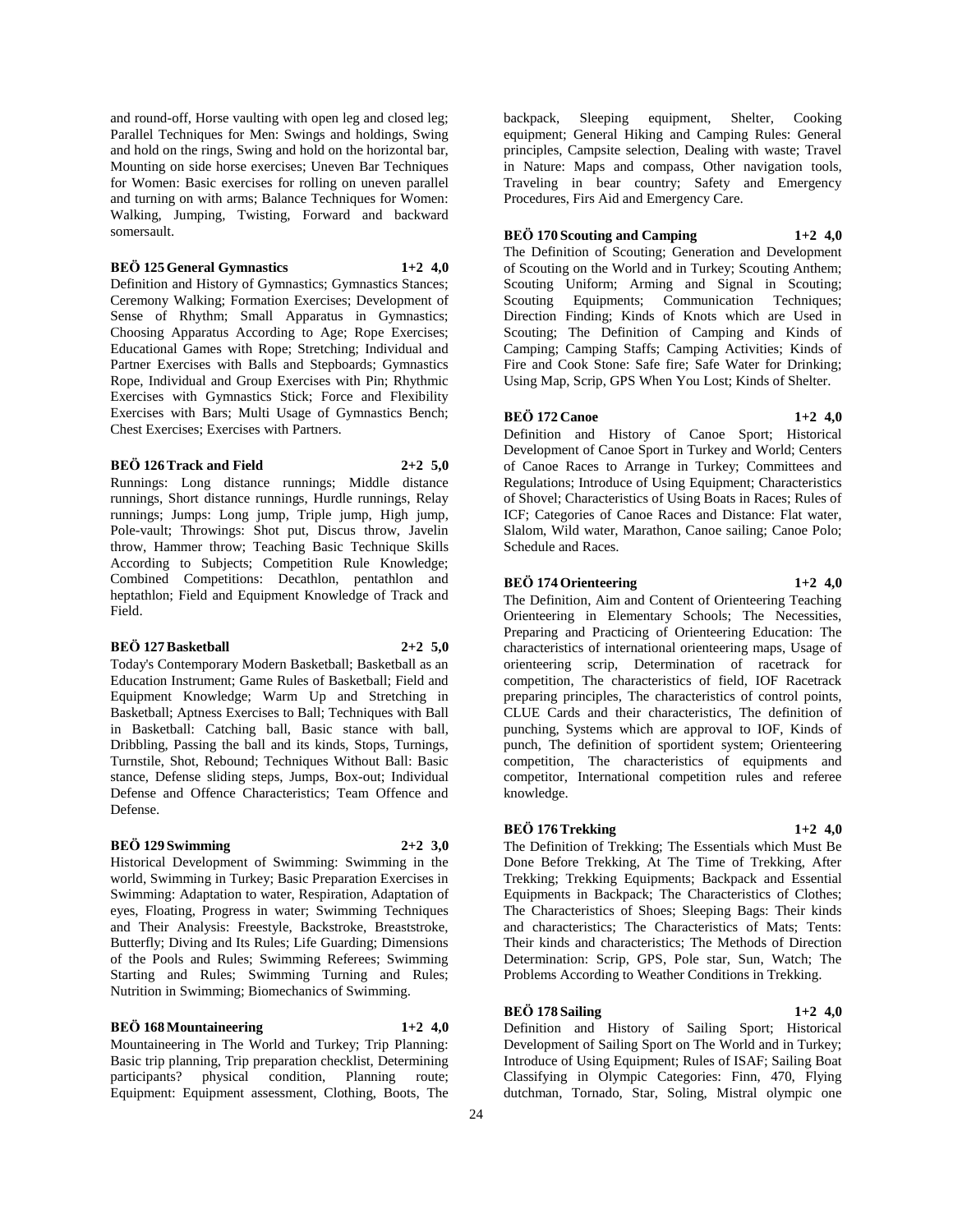design; Categories of Sailing Boats: Stable boats, Free boats, A lot of fuselage, Sail boards; Orsa; Apaz; Pupa; Sailing Tour; Sailing Race; Schedule and Races: Justice of participate to races, Rewards.

# **BEÖ 202 Knowledge About Training 3+0 4,0**

Theory and Methodology in Training: Terminology; Basic Principles of Training; Specificity; Overload and Reversibility; Adaptation to Loading: Acute Adaptation, Chronic Adaptation and Over Compensation; Relationship between Loading and Heart Rate, Aerobic Loading and Anaerobic Loading; Theory and Methodology of Strength Development, Theory and Methodology of Speed Development, Theory and Methodology of Endurance Development, Theory and Methodology of Mobility Development.

### **BEÖ 205 Nutrition 3+0 4,5**

Principles of Nutrition; Nutrition and Food; Importance of Nutrition in Physical Activities; Food; Food Types, Carbohydrates, Lipids, Proteins, Minerals, Vitamins; Nutrition; Effects of Nutrition on Physical Performance; Before Competition; Post Competition; During Competition; Importance of Athlete's Diet; Problems and Solutions; Diet for Athletes After Competition; Weight Control.

#### **BEÖ 227 Handball 2+2 4,0**

Handball Today; Mini Handball and Its Philosophy; Handball Rules; Information on Field and Equipment; Warm-up and Cool-down in Handball; On-the-Ball Skills; Off- and On-the-Ball Handball Techniques; Catching and Throwing Ball; Dribbling; Pass and Types of Pass: Basic pass, Wrist pass, Back pass, Bottom pass, Bounce pass, Jumping pass; Scoring: Basic shoot, Jumping shoot, Falling shoot; Fakes; Individual Defense and Attack; Group Defense and Attack; Team Defense and Attack; Goalkeeper.

#### **BEÖ 228 Badminton Education 2+2 3,0**

Historical Development of Badminton; Badminton Equipment; Badminton Rules: Single competitions, Double competitions; Racket Gripping Techniques: Forehand, Backhand; Basic Standing Techniques: Basic waiting position, Waiting for service and stroke positions; Basic Stroke Techniques: Service, High service, Short service, Backhand and forehand net drop, Net kill, Lop, Clear, Drop, Drive, Smash; Running Directions and Techniques; Drills on Stroke Techniques Drills.

**BEÖ 229 Rhythm Education and Dance 1+2 5,0** Definition of Rhythm and Dance: Related basic concepts, Historical Development; Classification of Dance; Basic Movements: Various step forms, Walking, Jumping, Gallops, Turnings, Balances, Floor movements, Oscillations; Posture Training, Steps in Waltz, Tango, Jazz dance; Basic Dance Positions: Arm and leg positions; Relations between Movements and Music: Connection movements; Using Space: Various arrangement forms; Dancing with Tools: Practices with Tulle, Ropes, Rings,

Bars, Balls; Preparing Composition: Individual works and teamwork for composition preparation, Sample compositions.

**BEÖ 230 Table Tennis Education 2+2 3,0**

Historical Development of Table Tennis; Table Tennis Equipment; Table Tennis Rules; Single Competitions; Double Competitions; Racket Gripping Techniques: Basic waiting position, Waiting for service and stroke positions; Basic Stroke Techniques: Service, Forehand stroke, Backhand stroke, Forehand chop, Backhand chop, Forehand spin, Backhand spin, Block, Smash; Foot Training; Drills on Stroke Techniques.

#### **BEÖ 232 Squash Education 2+2 3,0**

Historical Development of Squash: Squash in Turkey and in the World; Characteristics of a Squash Court: Court size, Floor covering, Entrance door, Heating, lighting and airing of the court; Racquet, Ball Types and Their Characteristics; Athletes? Uniform and Accessories; Racquet Grip; Basic Postures and Waiting Positions: Waiting for serving and serving a ball positions; Basic Hit Techniques: Forehand, backhand; Foot Trainings; Trainings for Developing Techniques.

# **BEÖ 234 Tennis Education 2+2 3,0**

History of Tennis; Tennis in Turkey and in the World; Information on Court and Equipment; Types of Racket Grips; Stroke Types: Forehand, Backhand, Service, Volley, Smashes; Methods of Skill Development; Solution Proposals for Some Difficulties; Types of Standing Positions for Strokes; Game Rules; Types of Tournaments; Tournament Organization; Ability Selection; Training Planning for Different Age Groups; Training Drills; Strength Development in Tennis.

# **BEÖ 236 Training Theory 2+2 4,0**

Terminology of Training; Load and Adaptation; Principles of Training; Methods of Recovery; Technical Training and Its Application; Tactic Training and Its Application; Skills Training and Development of Skills Training in Children; Dynamics of Condition: Theory and application of strength, Theory of speed and its application, Theory of endurance and its application, Theory of flexibility and its application; Training Plans: Periodization of one year: Preparation period, Competition period, Transition period; Fatigue; Talent Identification.

# **BEÖ 238 Football 2+2 4,0**

Historical Development of Football in Turkey and in the World; Football Today; Football Pitch, Equipment, and Rules; Stretching and Warming-up in Football; Nutrition in Football and Liquid Consumption; Setting the Aim of Training in Football by Age Groups: Child and youth training; Techniques in Football: Hitting the ball with inside of the foot, Top of the foot and outside of the foot, Instep, Heading a ball; Ball Controls; Dribbling; Step-over; Tactic; Marking: Player and area; Using a Stopping Ball: Direct, Indirect, Penalty, Corner, Throw-in, Out, Throw-off;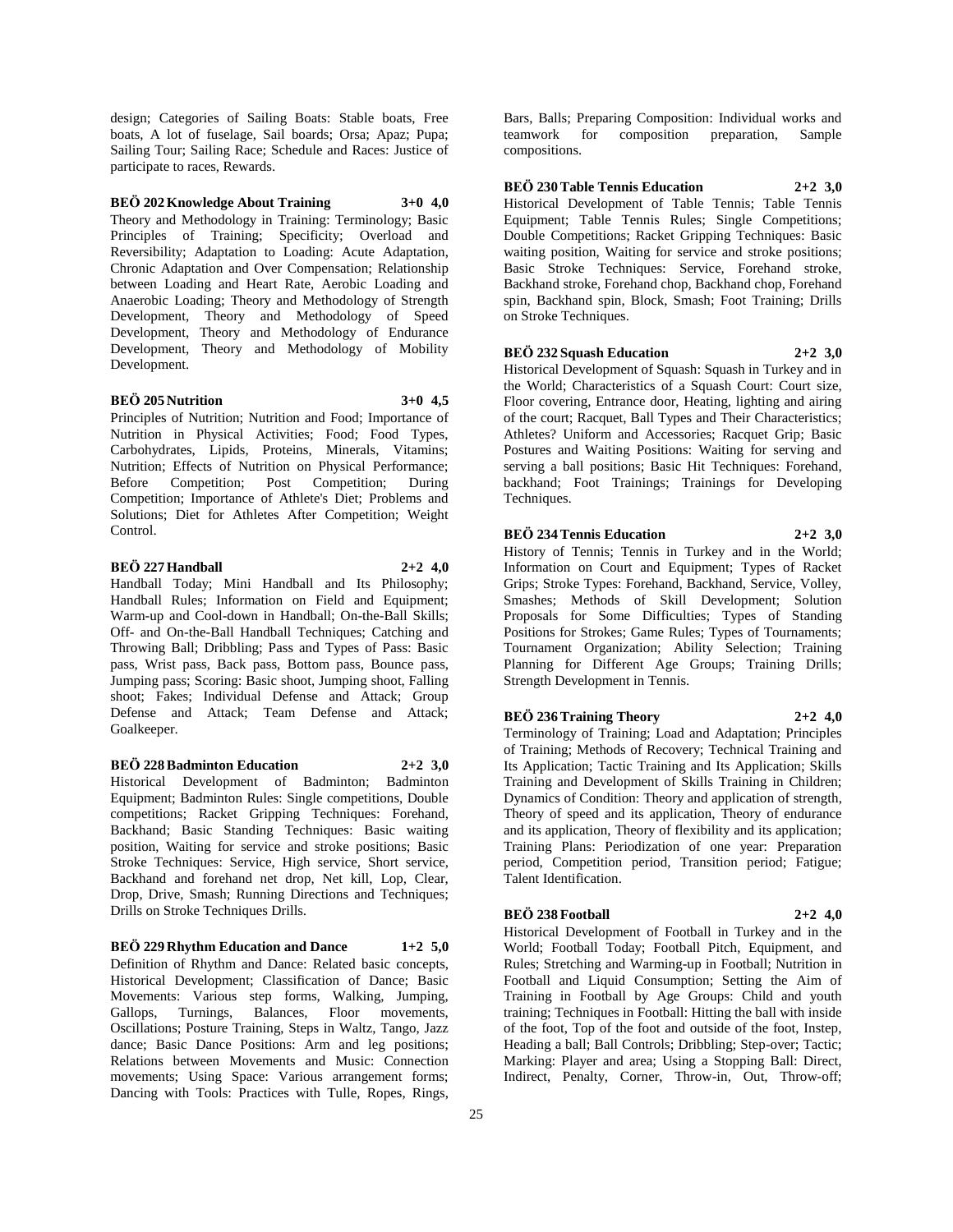Goalkeeper: Catching a ball, Starting a game, Spring and Push.

**BEÖ 302 Educational Games 2+2 5,0** Introduction Physical Education: Aims and objectives, Historical development; Selection and Teaching of Games; Effect of Games in Physical, Psycho-Motor, Social, Perceptual and Language Development; Classification of Educational Games; Games According to Their Practice; Placement; Teaching in Games; Games in Physical Education and Sport Education.

**BEÖ 304 Learning Skill in Sports 3+0 4,0** Neurological System of Skill Learning; Feedback in Skill Learning; Sensory and Motor Systems; Transfer of Skills; Motivation in Skill Learning.

**BEÖ 321 Sport Psychology 3+0 5,0**

History of Sport Psychology; The Interest Fields of Sport Psychology and Duties of Sport Psychologist; Problem Solution Methods in Sport Psychology; Learning Theories in Sport Psychology; Teaching Psycho-motor Skills; Laban's Movement Theory, Basic Motor Skills, Personality in Sport Psychology; Anxiety, Stress, Conflict in Sport; Motivation in Sport; increasing Performance in Sport; Imagination; Determining the Target; Attention and Concentration; Group Dynamic in Sport; Leadership in Sport; Aggressiveness and Severity.

#### **BEÖ 323 Volleyball 2+2 4,0**

Historical Development of Volleyball in the World and in Turkey; Characteristics of Volleyball; Rules of Volleyball; Game Positions in Volleyball; Passing Types in Volleyball; Service Types in Volleyball and Systems of Service Defense; Hitting in Volleyball; Blocking in Volleyball; Game Systems; Defense and Offense Systems; Performance Assesment in Volleyball; Psychological Traits of Volleyball Players.

#### **BEÖ 325 Physical Education and the History of Sport 2+0 2,0**

History of Physical Education; Different Approaches to Physical Education and Sports; History of World Sports: Sports in Ancient Times, Assyrians-Babylon, Egyptians, Jews, Chinese, Indians, Greeks, Romans; Sports in Middle Ages; Knight Association; Body Exercising of Public in the Middle Ages; Body Exercising of Peasants in the Middle Ages; Sports in New and Modern Times; Birth of New Ages and Humanitarian Movement; Physical Education and Sports in Highbrow Academics; Foundation of Public Gymnastics in Germany; Swiss Gymnastics; Development of Sports in Great Britain; Sports in Ancient Turks; Sports in Turkey Before and After the Republic; Olympics.

**BEÖ 327 Recreation Programes in Schools 2+0 2,0** Recreation Programs in Schools: Definition of recreation and its types, Characteristics and components of recreation programs in schools, Classification of recreation activities in schools; Leadership in School Recreation Programs: Leader and leadership, Types of leadership, leader-group interaction in recreation activities; Planning of School Recreation Programs: Planning elements of school recreation programs, Effective factors in planning, Planning stages and process of evaluation.

# **BEÖ 329 Baseball Education 2+2 3,0**

Historical Development of Baseball: Baseball in the World and in Turkey; Warm Up; Knowledge of Equipment; Baseball Field and Rules of the Game; Pitching and Receiving Exercises; Attack: Hitting technique, Bunt technique, Base running, Stealing base, Sliding technics; Defense: Players? characteristics both infield and outfield, Function of defense, Infield playing, Playing first base, Playing second base, Air balls, Double game, Shortstop; Hitter Techniques; Playing Third Base-Outfield Playing; Pitching and Receiving: Running drills between bases, Long, short and middle distance pitching and receiving exercises, Figuring out the Hitting Problems in Hitting Drills; Sample Game.

#### **BEÖ 331 Fencing Education 2+2 3,0**

History; Basics of Fencing and Fencing Evaluation; Practice of Theoretical Knowledge; Basic Fencing Movements; Defence and Attack Movements; Creative Works: Agility, Reflex, Balance movement; Fencing Materials and Materials Use; Ability, Balance and Agility Movements Practice; Competition Ability and Techniques; Morale and Motivation; Organizational Activities; Organizational Activities in Turkey and Organization Samples; Fencing Referee Regulations.

### **BEÖ 355 Modern Dance Education 2+2 3,0**

Movement Analysis Theory of Laban: Development of body awareness, Exercises for skeleton and muscles, Some movement exercises, Oral warnings and exercises for using senses, Awareness exercises with movement and formation of body consciousness, Moving with rhythm and music, Moving methods; Definition of Time Effort With Body,<br>Choreography Exercises: Individual choreography Exercises: Individual choreography exercises, Practicing previously performed modern dance choreographies, Individual and group exercises.

# **BEÖ 357 Teaching Archery 2+2 3,0**

Learning and Teaching Basic Stance Techniques; Learning and Teaching Basic Drawing Techniques; Learning and Teaching Usage of Archery Equipment; Learning and Teaching Full Draw Techniques; Learning and Teaching Aiming Techniques, Learning and Teaching Scoring; Learning and Teaching Release Techniques; Learning and Teaching Basic Safety Considerations; Learning and Teaching Release on Bow Arm; Learning and Teaching Drawing Arm Release Technique; Learning and Teaching Shooting from 18 Meters; Learning and Teaching Shooting from 25 Meters.

**BEÖ 376 Skill Learning in Sports 3+0 3,0** Basic Terminology Related with Learning and Motor Learning: Learning, Movement, Skill, Development, Growth, Maturation, Readiness; Classification of Skills; Individual and Socio-Cultural Factors that Affect Motor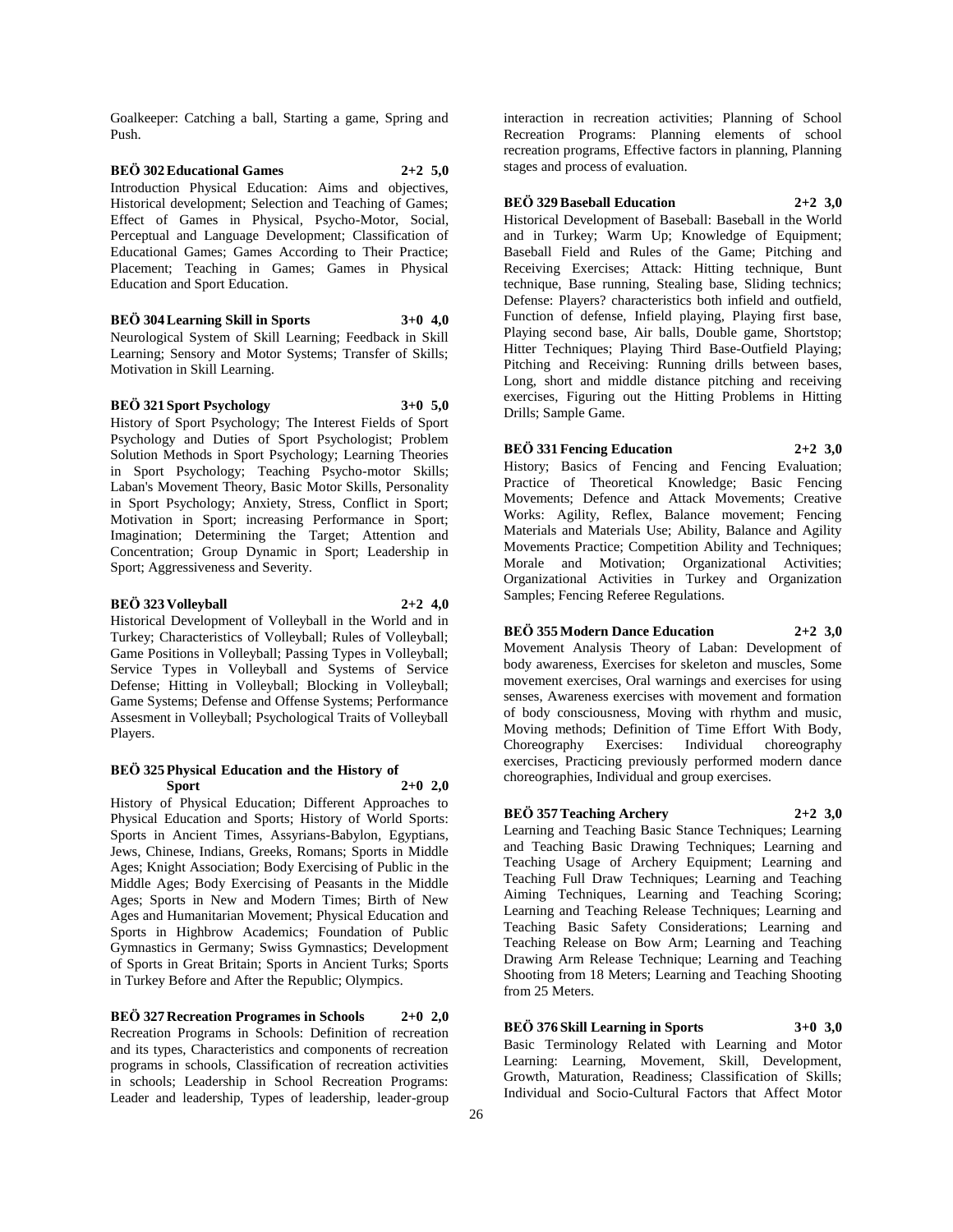Learning; Motor Learning Stages; Individual Differences; Anticipation and Memory; Motor Learning Models; Reaction Time and Decision Making Mechanisms; Sensorial Support in Motor Performance; Motor Control; Motor Control and Motor Program; Speed and Accuracy in Motor Learning; Transfer in Motor Learning Organization Strategies in Exercise.

#### **BEÖ 378 Exercise and Nutrition 2+0 2,0**

Definition of Nutrition; Importance of Adequate and Balanced Nutrition; Basic Principles of Nutrition; Nutrient Components: Carbonhydrates, Fats, Proteins, Minerals, Vitamins; Importance of Water in Human Organism and Effects on Physical Performance; Principles of Nutrition Before, During, and After Competition; Nutrition According to Age, Gender and Health Conditions; Controlling Body Weight; Obesity; Preparing Individual Nutrition Program; Calculation of Daily Energy Expenditure.

#### **BEÖ 380 Educational Games 1+2 3,0**

Introduction to Game; History of Game; Target and Aims of Games; Aims of Teaching Games; Importance of Games for Children; Effects of Game on Child Development: Physical, Psycho-motor, Social, Perpectual, Cognitive and Language development; Selections and Teaching of Games; Games Setting and Equipment; Classification of the Games; Important Points of Caution for Teachers; Game Safety; Game Applications.

#### **BEÖ 382 Effective Communication Skills 3+0 3,0**

Communication and Communication Process: Definition of communication, Communication process and its components, Classification of communication; Interpersonal Communication as a Communication Type: Why individuals communicate with each other, Nature of interpersonal communication, Factors to differentiate interpersonal communication from other communication types; Interpersonal Communication: Definition of interpersonal communication, Communication models, Components of interpersonal communication and their characteristics, Conflict in communication, Effective speaking and listening, Communication among student, teacher and parent.

#### **BEÖ 406 Teaching Experience 2+6 10,0**

Activities Towards increasing Students? Knowledge and Skills in Teaching; Teaching Under Supervision; Developing Individual Approaches to Effective Teaching in Different Classroom Situations; Observation: Student-Teacher Talk in the Classroom, Instruction, Classroom management; Evaluation, Lesson planning, Use of a textbook, Group work, Classroom organization, Use of Props, Microteaching.

**BEÖ 410 Motor Tests in Sports 3+0 4,0** Motor Tests in Sports Validity and Reliability; Test Materials; Anthropometric Measurements; Field and Arena Tests, Aerobic Tests, Anaerobic Tests, Endurance Tests Related to Heart and Respiratory Systems; Relation

Between Strength, Muscle Endurance, Speed, Flexibility, Jumping, Balance and Co-Ordination; Eurofit Test Groups, Laboratory Tests; Movement Analysis, Muscle Biopsies Blood and Lactate Measurements.

#### **BEÖ 412 Women and Sport 3+0 4,0**

Socio-Cultural Factors and Female Athletes; Female Athletes; Definition of Gender; Motivational, intellectual Success and Social Behavior Differences Between Male and Female Athletes; Female Athletes in History; Female Athletes in Olympics; Role of Parents in Guiding Female Athletes; Female Athletes in Terms of Society and Obstacles; Social Factors; Environmental and Situational Factors; Personality Factors; Socialization.

#### **BEÖ 414 Motivation in Sports 3+0 4,0**

Definition of Motivation; Incentive; Needs; Classification of Needs; Intrinsic and Extrinsic Motivation; Effective Leadership and Role of Motivation in Physical Education and Sports; Success Motivation Theory; Motivation Strategies for Teams and Athletes.

# **BEÖ 421 Groups Dynamics in Sport and Leadership 3+0 4,0**

Basic Concepts in Leadership and Group Dynamics; Group, Personality, Team Unity, Group Dynamics, Relation Between Group Dynamic and Performance; Factors which Effect Group Dynamic, Group Norms and Communication Channels, Group Productivity in Group, Out of Group Relations, Team Culture and Leadership in Sports; Trainer as a Leader: Trainer Types, Trainer Behavior in Establishing Group Dynamics.

#### **BEÖ 423 Children and Sports 3+0 4,0**

Factors effects the success; Sport Ability on Children; Developing Skills, Reasons for Sport; Training Children and Teenagers; Aims of Children Training; Adaptation; Risks of Children Training; Motor Skills Education; Orientation; Medical Approach.

#### **BEÖ 425 Sports Tourism 3+0 4,0**

Sport and Tourism; Developing Sports Tourism; Tourism and Tourist; Purpose; Sport Activities; Animation; Information, Work Opportunities; Sport Tourism in Turkey; Rafting, Tracking, Paragliding, Skiing, Horsemanship, Cycling, Water sports; Surfing in Turkey.

#### **BEÖ 458 Physical Education and Sports Management 3+0 4,0**

Definition of Management; Planning Organization; Coordination; Orientation; Auditing; Organization and Management of Sports; Turkish Sports Management; Historical Perspective; Youth and Sports Directorate and Sports Federations; Turkish Football Federation; Turkish Olympic Committee; Sport Policies and Legalities; Turkish Sport Policy; Physical Education and Sports Management from Elementary School to Universities.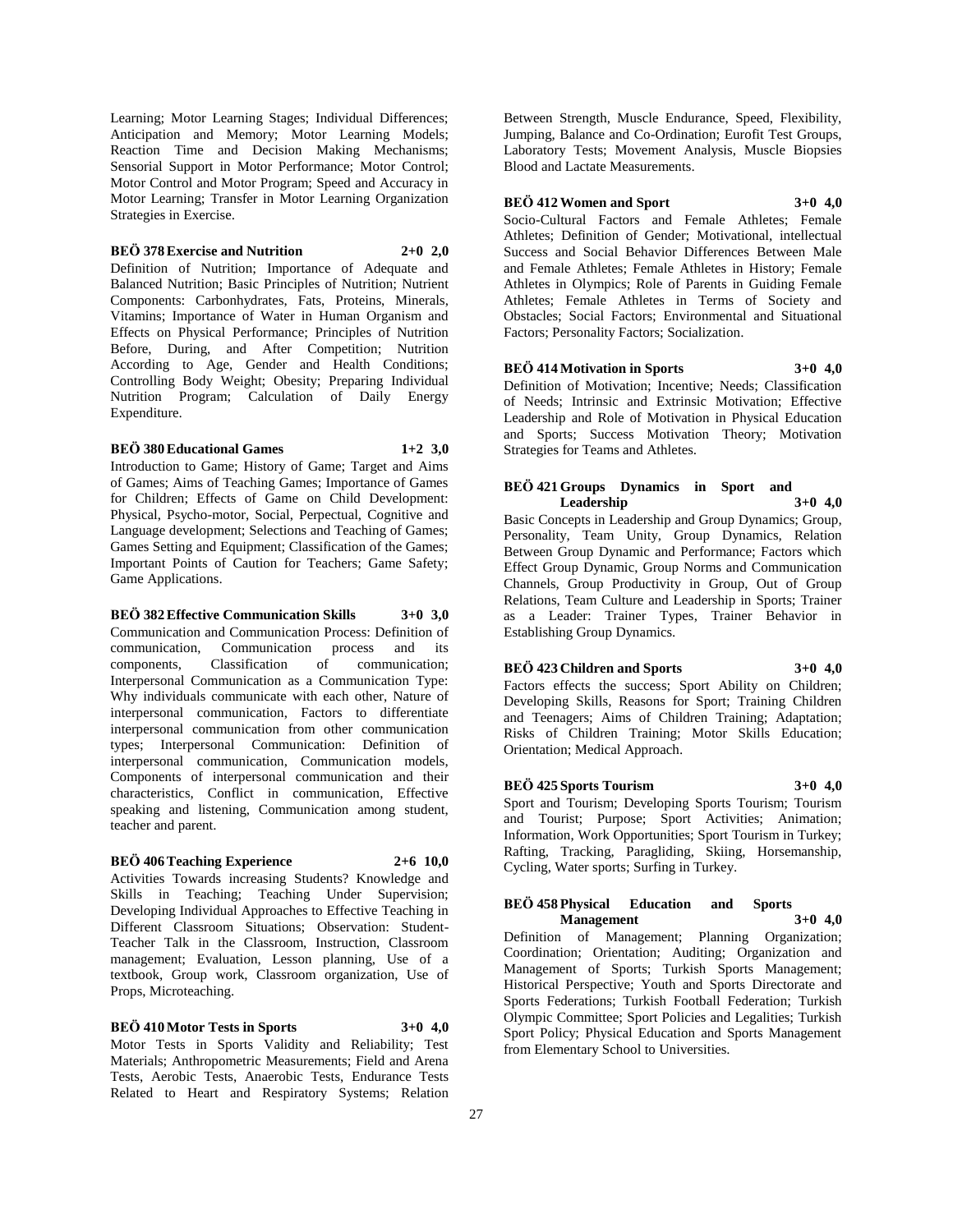#### **BEÖ 459 Physical Education and Sports for Disabled 1+2 4,0**

Effects of Physical Education for the Disabled; Causes Disabilities and Types of Physical Challenges; Physical Education for Mentally, Visually, Hearing Disabled and Orthopedic Children and Adults; The Affects of Physical Education on Disabled; Legal Regulations for Physical Education of the Disabled; Federation of the Disabled Persons; Sport for the Disabled; Special Olympics.

### **BİL 150 Fundamentals of Information Technology 4+0 5,0**

Introduction to Computer: History of Computer; Operating Systems: Introduction to operating systems; Office Software-Word Processors and Document Systems: General Characteristics of the Office Software; Office-Software-Spreadsheets Programs: Spreadsheets Programs; Office Software-Presentation Programs: Presentation Programs; E Mail-Personal Communication Management: General Characteristics of the E Mailing System; Effective use of the Internet and Internet Security; Network Technologies. Computer Hardware and Error Detection: Types of Computers; Social Networks and Social Media: Social Media and Introduction to Social Media; Special Application Software: Multimedia; Law and Ethics of Informatics: Intellectual Property and Informatics Law; E-Learning: Developments in E-Learning; E-Government Applications; Computer and Network Security; Latest Strategic Technologies of Informatics: Factors Affecting Technological Developments.

#### **BİL 169 Computer I 2+2 4,0**

Data Processing Technologies; Basic Concepts for Software and Hardware; General Operating Systems; Word-Processing Software; Electronic Table Programme; Presentation of Data; Using Internet in Education; Effects of Data Processing Technologies on Social Structure and its Position in Education; Security of Data Processing Systems Ethical Concepts.

# **BİL 170 Computer II 2+2 4,0**

Basic Concepts of Computer Assisted Instruction, Components, Theoretical Fundamentals and Application Methods; Wide-Spread Formats in Computer Assisted Instruction Design; Design of Lesson Soft-ware; Evaluation Approaches and their Selection; Distance Education Applications; Basic Skills in Database Programs.

#### **BİL 178 Computer-Aided Design and Presentation Techniques 2+0 3,0**

Types of Presentation: Instructional purpose, Persuasive presentations, Special-Purpose; Computer-Aided Presentation Software: Microsoft Power Point, Prezi; Effective Presentation Techniques: Visuality, Fitness for purpose, Simplicity, Coloring, To draw attention, Efeective voice usage; Microsoft Power Point, Microsoft Publisher and Adobe Photoshop Usage for Virtual Presentations: Make a poster presentation, Make a signboard and a leaflet for any activity.

# **BİL 215 Computer-Aided Design I 3+0 4,0**

Basic Concepts about Computers: Technology and Science; Importance of Computers in Modern Life; Using Computers: Creating Files, Saving Files; Designing Software of Visual and Aesthetic Value; Different Font Types, Typographical Arrangement, Designing Posters, Logos, Book Covers etc.; Vector Based Drawing and Visual Processing Programs: Adobe Illustrator, Freehand, Adobe PhotoShop, Painter, Graphic Converter.

# **BİL 216 Computer-Aided Design I 3+0 4,0**

What is WWW?; What is HTML?; Preparation of HTML pages; File and Additives; Image Formats; Font using; Software, Main Page, Palette, Control panels, Toolbox, Site window; First Page; Caption; Guide; Text; Image; Color Palette; Background Color and Images; Contacts; Preview; Browser; Contact controls; Loading a Website to Servers; Visual Web Processing Programs: Flash, Go Live, Adobe Dreamweaver.

#### **BİY 133 Sports Biology 2+0 4,0**

Cell; Cell classification: The eukaryotic cell, The prokaryotic cell, Molecules making up the cell: Organic molecules, Inorganic molecules, Cell structure: Cell organelles and their functions, Tissue and Organs, Systems: Nervous system, Endocrine system, Skeletal system, Muscular system, Digestive and Excretory System, Circulation system, Immune system, Respiratory system, Sensory organs.

# **BRİ 101 Bridge 2+0 3,0**

Introduction to Bridge; History; Basic Concepts; Bidding; Play; Hand Evaluation; Point Count; Opening Bids; Bidding Goals; Responses to one No-trump; More on Point Count; Responses to one of a Suit; Rebids by Opener; Declarer Play; Overcalls; Takeout Doubles; Two Club Opening; Weak Bids; No-Trump Structure; The Stayman Convention; Minor Suit Responses; Bidding after a Raise; Slam Bidding; Defensive Play.

# **FEL 114 Leisure Philosophy 3+0 3,0**

Philosophical Definitions of Leisure and Recreation; Aristotle's Leisure Philosophy; Marxist Leisure Philosophy; Lafargue's the Right to be Lazy Leisure Philosophy; Veblen's Leisure Class and Leisure on the Scope of Conspicuous Consumption Leisure Philosophy; Goncharov's Leisure Philosophy; Russell's in Praise of Idleness Leisure Philosophy; Riesman's Other-directed Leisure Philosophy; Baudrillard's Leisure Philosophy as Consumption Area; Postmodern Leisure Philosophy; Leisure Philosophy in Turkey.

#### **FİN 304 Financial Management 3+0 4,5**

Objectives and Description of Financial Management; Organizing Finance Departments in Companies; Financial Analysis; Ratios, Statement of Fund Flows; Financial Planning: Cash Budget, Pro-Forma Balance Sheet; Breakeven Analysis; Working Capital Management in Companies: Cash and Cash-Equivalents Management, inventory Management, Receivables Management; Fixed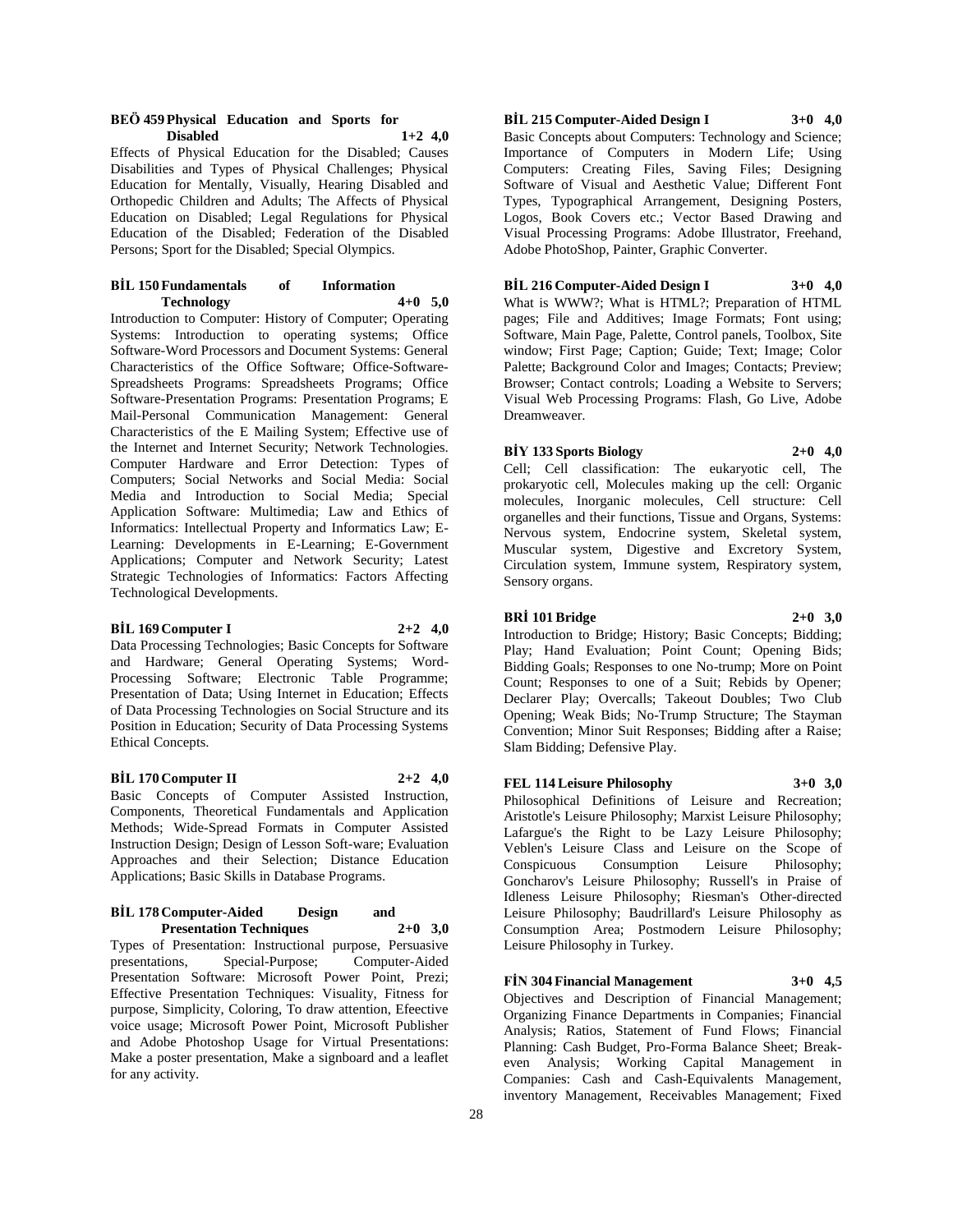Assets Management in Companies; Borrowing Policies in Companies; Short, Medium and Long Term Sources of Financing; Cost of Capital and Capital Structure in Companies; Causes of Business Failure and its Solutions.

# **FOT 402 Sports Photograhpy 3+0 4,0**

Introduction to Sports Photography; Sport Specific Set-ups, Tips on Photographing the Most Popular Sports: Football, Basketball and Swimming, Advice on Which Shots Are Crucial: Where Players Should be Positioned on the Playing Field, How to Compensate for Stadium Lighting, Ways to Capture Moving Feature Shots, Information on Selling the Images.: How to Shoot on Different Weather Conditions, Showcasing the Visually Impactful Work of the Professional Sports Photographers, image Critique, Post Production, Working with Agencies. Extreme Sports Photography: Practical Tips on Caring for Equipment, Setting up a Shoot, Safety, Suitable Clothing and Accessories, Costs.

# **HUK 151 Fundamental Concepts of Law 3+0 4,5**

Rules of Social Order and the Law; Rules of Law and Sanctions; Sources of Law; Statutes, Regulations, By-laws; Types of Legal Rules; Precedent Law; Turkish Judicial Systems; Branches Law: Public law; Private Law; Branches of Private Law; Branches of Public Law; Implementation and interpretation of Law; Concept of Legal Relationship and the Parties; Concept and Types of Rights; Persons: Real Persons, Legal Persons; Acquiring, Losing and Protection of Rights.

### **HUK 421 Sport Law 2+0 2,0**

History of Sport Low, Sources, Work Law at Sport and Practice Areas, Penalty Low at Sport, Disapproval's, Agreement and Professional Soccer Clubs at Sport and Athlete Regulation.

**İKT 101 Introduction to Economics I 3+0 5,0**

Basic Concepts: Economic activity, Economics as a science; Methodology and Systematic; Production Process: Factors of production; Productivity laws, Types of enterprises; Introduction to Price Theory: Value and utility, Optimal consumer behavior, Demand functions, Various types of demand elasticity; Supply: Cost and revenue functions, Market equilibrium, Determination of the supply curve; Demand and supply; Equilibrium Price and its Functions; Pricing Policies and Market Types; Determination of Equilibrium Price in Perfect Competition; Equilibrium in Monopoly; Imperfect Competition and Price Determination: Rent, Wages, Interest and entrepreneurial income.

**İKT 102 Introduction to Economics II 3+0 5,0** National Income Accounting and National Product: Economic Equilibrium, Various Ways of Presenting Macroeconomic Relationships, Nominal and Real National Income; Introduction to Monetary Theory: Theories Describing the Value of Money, Calculation of Purchasing Power, Inflation, International Economic Equilibrium (Exchange Rates), Primary Tools of the Monetary Theory;

Factors Determining Business Cycles and National Income: Introduction to Business Cycles Theories, Consumption Expenditures, investment Expenditures, Employment; International Economic Relations: International Mobility of Goods and Services, International Mobility of Factors of Production; Economic Growth and Development.

#### **İKT 421 Economy of Turkey 2+0 3,0**

The Place of Turkish Economy in World Economy; National Income and Income Distribution in Turkey; Developments of Public Finance in Turkey; Government Debt in Turkey; Sectoral Developments in Turkey: Agriculture, Industry, Energy, Service; Inflation in Turkey; Structural Stability Policies in Turkish Economy; A General Evaluation of International Trade Policies; Relations with EU; Policies Concerning Foreign Capital.

#### **İLT 101 Communication I 3+0 4,5**

Defining Communication; Process of Communication and Its Elements (Source, Message, Channel, Receiver, Encoding-Decoding, Cycle of Reference, Feed-Back, Noise, Feed-Forward and Selective Perception); System Approach to the Process of Communication; Communication Types; Communication Models in General; Defining Mass Communication and Its Process; interpersonal Communication versus Mass Communication; Comparing Mass Media and Their Impacts; Mass Communication Theories in General and Contemporary Theoretical Studies.

**İLT 354 Children and Communication 3+0 4,5** Children in communication; Directed child, Child who can be criticized; Parental filters; Communication levels; Use of mass media by children: Television, Child magazines, Radio, Cinema; How mass media use children: Principles, policies, Negotiation for children, Planning and research, Negotiation, Post negotiation, Working with children, Rights of children.

#### **İLT 362 Social Gender Differences in Communication 3+0 4,5**

Definition of social gender; Formation of social gender in childhood and adolescense; Social gender differences in non-verbal communication; Social gender differences in conflict; Differences experienced in business life, manwoman discrimination in the use of technology; Communication disorders, conflict in social sexual identity; Discussion on homosexuality; Reflections of the social sexual identitiy in media.

**İLT 366 Presentation Techniques 3+0 5,0** Effective Presentation Process; Presentation Preparation; Brainstorming; Writing Objectives; Developing Meaningful Sentences; Providing Exercises that Ensure Student Involvement; Determining Presentation Time; Determining Presentation Plan; Providing a Start that Ensures Attention; Effective Closure; Common Mistakes Made in Presentations; Preparing Visual Materials Using Computers; Presentation Software; Introduction to PowerPoint; Visual Literacy Rules; Roles of Visual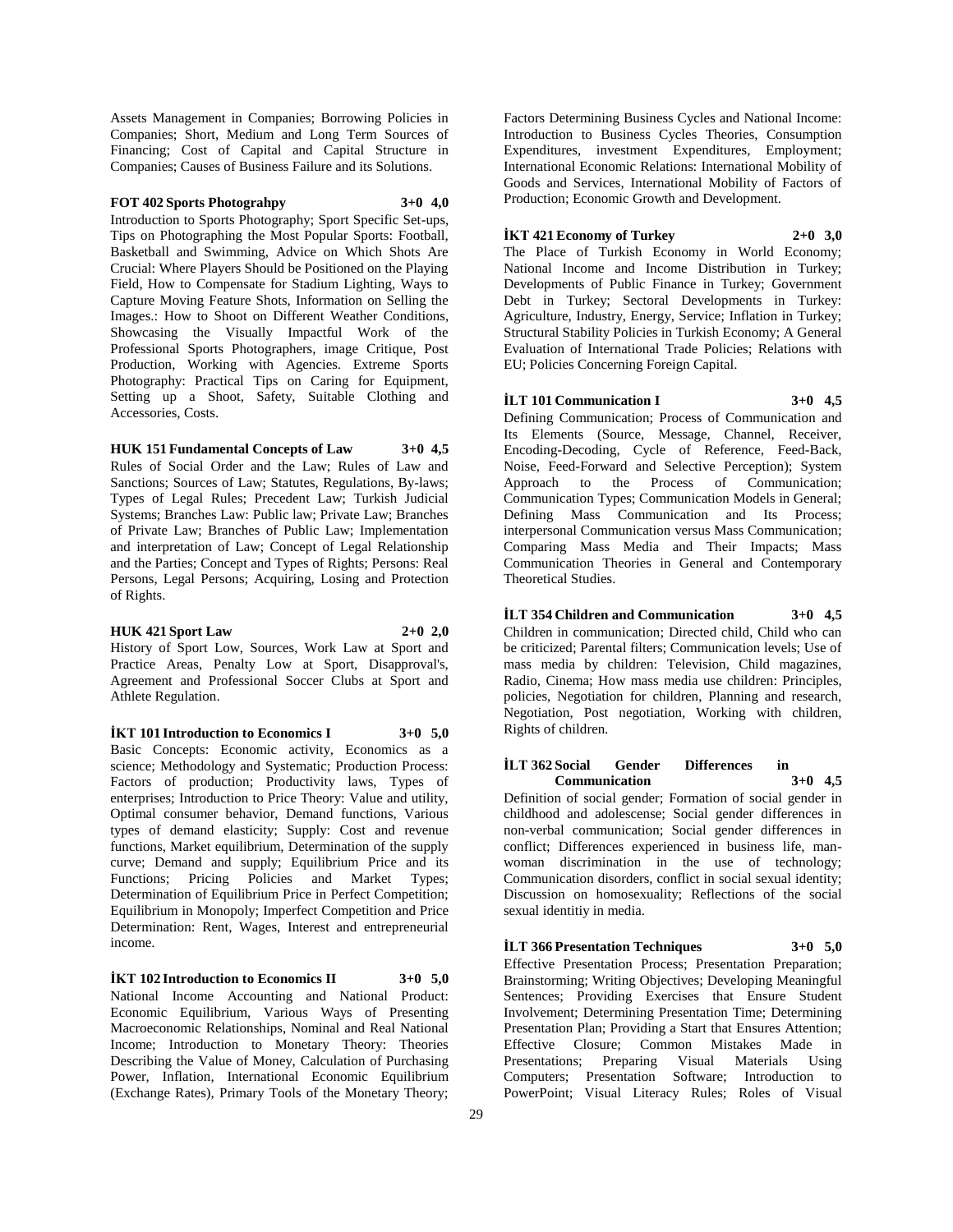Materials in Presentation Process; Developing Visual Materials; Visual and Verbal Elements; Placement; Composition; Balance, Style and Color.

**İLT 370 New Approaches in Management 3+0 6,5** Paradigm Changes in Management; System Approach; Organization Culture; Reconstruction; Total Quality Management; Team Work and Organization; Learning Organization; E-Business.

**İLT 419 Body Language and Diction 2+0 5,0**

Research on Body Language and Concepts of Body Language; Face-to-Face Relations; Relation between Human and Society; Relation between Body and Objects; Relation between Body and Space; Orientation Exercises; Diction Exercises: Intonation, Stress, Articulation; Use of Voice: Control of sound volume, tone color and breath; Speech Control; Movements of Head and Eyes; Facial Expressions; Use of Hands and Arms; Use of Feet and Legs; Harmany in Body Use; Relation between Speech and Body Use; Harmonious Use of Body, Space and Objects.

#### **İNG 177 English I 3+0 3,0**

Using the Simple Present; Talking about Yourself, Your Family, and Your Favourite Things; Using the Simple Present and Present Continuous; Using 'if and when'; Talking about Health, Remedies, Sleep Habits and Stress; Using going to and the Present Continuous to Talk about the Future; Talking about Birthdays, Celebrations, and Favourite Holidays; Using the Simple Past; Using 'all', 'most', 'a lot of', 'a few'; Talking about Childhood, School, and Your Teenage Years; Using 'Is there?' and 'Are there?' to Ask about Places in a Town; Using Location Expressions like 'across from' and 'outside'; Talking about Stores and Favourite Places in Your City or Town.

#### **İNG 178 English II 3+0 3,0**

Using Infinitives; Asking for and Giving Advice and Suggestions; Responding to Suggestions; Using 'Do you mind .?' to Ask for Permission and 'Would you mind....?' to Make Requests; Using the Past Continuous for Events in Progress in the Past; Making Comparisons with Adjectives; Using more and less with Nouns and Verbs; Talking about Different Ways of Communicating; Managing Phone Conversations; Using 'have' and 'have got to' to Describe People; Talking about What People Look Like; Using will, may and might to Talk about the Future; Using 'if' and 'when' and the Present Tense to Refer to the Future; Talking about Plans and Organizing Events; Using 'will' to Make Offers and Promises.

#### **İSN 315 Public Relations 2+0 3,0**

Definition of Public Relations; Historical Development of Public Relations; Professionalism and Fundamental Principles in Public Relations; Organization of Public Relations Activities; Institutional Public Relations; Research in Public Relations; Campaign Planning in Public Relations; Applications in Public Relations; Evaluation in Public Relations; Mass Communication Materials Used in Public Relations and Media Relations; Case Studies.

# **İSÖ 408 Education and Social Life 2+0 3,0**

Social Functions of Education; Person and Society; Social Behavior and Culture; Family and Education; Education and Socio-Cultural Structure; Relationship Between Culture and Education; Relationship Between Education Politics and Population; Family and Education; Organization of School-Society Relations; Relationship Between Education and Management System; Aims in Education and Society; Equality of Opportunity in Education; Mass Communication Tools and Education; Social Change and Education; Classification of Society and Education; Missions of Education in Growing Persons; Democracy and Application of Democracy in Education in Turkey.

#### **İST 317 Statistics 2+0 2,5**

Definition of Statistics: Fundamental concepts in statistics, Data collection techniques, Classification of data, Frequency distributions; Graphs; Averages; Means; Variability: Range, Standard deviation, Moments; Normal Distribution: Normal distribution function, Calculation of the area under the normal curve; Sampling Theory; Indexes: Types of indexes.

**İŞL 101 Introduction to Business 3+0 4,5** Concept of business: Economic systems, Production factors, Needs and wants, Demand, Goods and services, Consumption and consumer; Success criterion: Efficiency and related concepts; Characteristics of Businesses: Goals and functions of businesses, Relationships with the environment and responsibilities of businesses, Grouping of businesses; Foundation of businesses: Foundation decision, Determining plant location; Extending Businesses; Business ethics and social responsibility ( Ethical and moral rules); Concept of management; Functions of management; Human resources management; Functions of human resources management; Principles of marketing.

**İŞL 102 Management and Organization 3+0 4,0** Management: Definition, Significance of Management for Business Enterprises; Development of Management Science: Classical, Behavioral and Modern Theories; Management Systems; Decision Making and Planning; Concepts of Authority and Power: Characteristics of Authority and Power, Delegation of Authority; Organization: Characteristics and Principles; Comparison of Organization and Planning Processes; Departmentalization; Staffing: Fundamentals, Staffing Process; Leading: Fundamentals, Leading Process; Organizational Structures: Development and Varieties of Organizational Structures; Controlling: Fundamentals and Controlling Process.

#### **İŞL 203 Business Law 3+0 4,0**

Social Life, Social Order and Law; Sources of Positive Law; Branches of Law; Legal Relations and the Concept of Rights; Concept of Obligation; Sources of Obligations; Concepts of Commercial Enterprise and Merchant; Business Associations; Negotiable Instruments; Competition Law Protection; Consumer.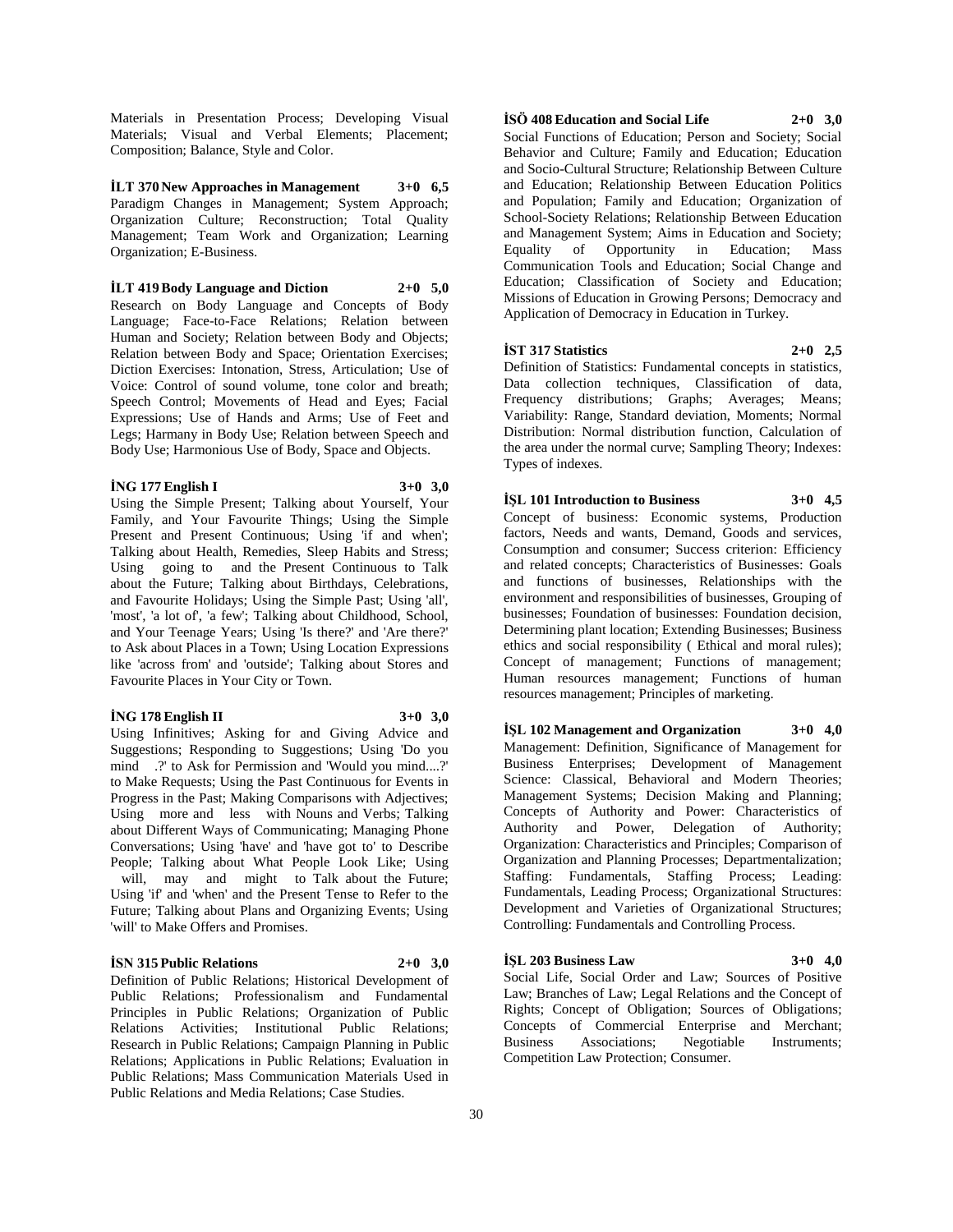**İŞL 204 Business Planning 2+0 3,0** Basic Concepts of Business; Goals and Varieties of Business; Planning of Basic Concepts: Business enterprises; Analyzing of Business Market in Turkey; Structure of Employing; Problems of Employing; Methods of Business Planning; Planning Tools; Employing; Finding, Election, Personnel training, Methods, Principles and evaluation.

**İŞL 301 Human Resources Management 3+0 4,0** Human Resources Management: Development, Goals and Principles; Functions of Human Resources Management: Human resources planning; Recruitment, Performance Appraisal, Training, Orientation and Development; Wage and Salary Administration; Career Management; International Human Resources Management; Technology in Human Resources Management.

**İŞL 307 Management Information Systems 2+0 3,0** Concept of Information Systems: Classifications of Information Systems; Information Systems in Business Management: End User Information Systems, office Automation Systems, Electronic Communication Systems, Electronic Meeting Systems, Electronic Printing Systems, Process of Image Systems; Business Information Systems: Marketing Information System, Production Information System, Human Resource Information System, Accounting Information System, Financial Information System; Decision Support Systems: Models of Decision Support Systems, Executive Information System, Artificial Intelligence, Expert Systems; Global Dimensions: Global Data, Security and Ethic Problems in Information Systems, Computer offenses.

**İŞL 352 Organizational Communication 2+0 3,0** Definition and Significance of Organizational Communication; Functions of Organizational Communication; Organizational Communication Process; Channels of Organizational Communication; Communication Methods and Tools in Organizations: Organizational Communication and Managerial Function; Organizational Culture and Communication; Barriers to Organizational Communication; Developing Methods of Organizational Communication.

#### **İŞL 405 Capital Markets 3+0 4,5**

Financial Markets: Basic Types of Financial Markets, Operations in a Capital Market, Intermediaries, Mutual Funds, Investment Companies; Financial Instruments; Instruments in Money Markets, Instruments in Capital Markets, Istanbul Stock Exchange; Equity Market, Bond Market; Clearing and Maintenance for Stocks; Default; Quotation: Quotation Systems; Concept of Risk; Calculation of Return.

# **İŞL 406 Strategic Management 3+0 4,5**

Fundamental Principles of Strategic Management: Vision, Mission Strategy, Politics; Strategic Management in Corporations: Definition of strategic management, Principles of Strategic Management, Nature of Strategic Management; Fundamental Principles of Strategic

Management; Strategic Management Processes; Strategic Management: Developments from 1960 to 1990; Process of Development in Strategy; Purposes of Strategy; Analysis of External Environment; Analysis of Corporate.

#### **İŞL 421 Entrepreneurship 2+0 3,0**

Importance and Evolution of Entrepreneurship: Entrepreneurship within the framework of Manager, Concepts of Entrepreneur, Employer, Boss and Investor; Leadership in Entrepreneurship and Importance of Management Characteristics; Characteristics of Entrepreneurship; Changing Views of Entrepreneurship; General Evaluation of Entrepreneurship in Turkey: Change and Entrepreneurship; Entrepreneurship before and after the Republic; Female Entrepreneurs.

### **İŞL 452 Problem Solving Techniques in Management 3+0 4,0**

Problem Solving Techniques; Total Quality Management; Traditional and Recent Understanding of Quality; Competitive Quality Approach; Consumer Based Quality; Improvement Projects Teams; Circle of Deeming; Kaizen; Description and Degrees of the Problem; Brainstorming; Cause and Effect Diagram; Data Collection Techniques; Grouping; Histogram; Correlation Diagram and Its Analysis; DAADI Technique (Listening, Understating, Determining Goals, Supporting, Monitoring); individualized Proposal Systems.

#### **KİM 138 Sports Biochemistry 2+0 4,0**

Molecules: Proteins, Carbohydrates, Lipids and nucleic acids, Energy metabolism; Concept of Bioenergetics: Oxidation and reduction reactions, Energy formation: ATP molecules, Aerobic and anaerobic energy metabolism, Electron transport chain and oxidative phosphorylation, Exercise and protein metabolism, Exercise and carbohydrate metabolism, Exercise and lipid metabolism, Exercise and nucleic acid metabolism.

#### **KÜL 199 Cultural Activities 0+2 2,0**

Participating Actively or as a Spectator in Sports Activities; Participating in Activities Arranged by the Counseling Center; Participating in Workshops in Art; Education on Museums; Participating in Art Trips; Participating in Cultural Trips; Participating in and Taking Duty in activities such as Cinema, theatre, scientific Meeting etc.; Taking duty in Clubs; Being a Student Representative and Participating in Environmental Activities.

#### **MAT 157 Basic Mathematics I 2+0 3,0**

Definition of Mathematics; Nature and Structure of Mathematics; Sets and Operations (intersection, Unification, Containment, Difference, Etc, ); Addition, Subscription, Multiplication, Division; Kinds of Counting Systems; Structure and Features of integers (Dividable, Remained Divisions, Etc.); Concept of Fraction and Concept of Rational Number; Four Operations in Rational Numbers; concept of Real Number; Set of Real Numbers and Operations in Real Numbers (Root, Power, Etc).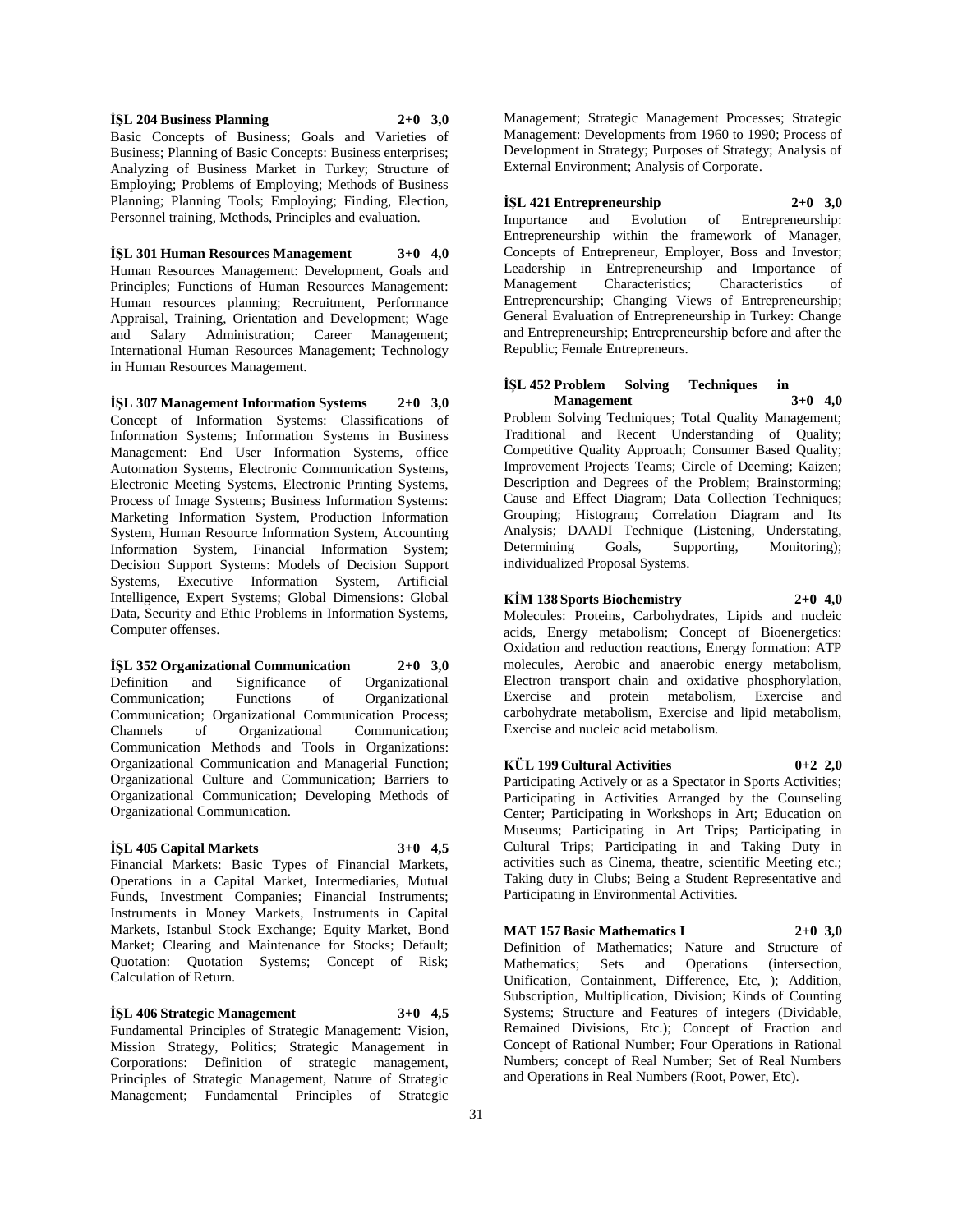#### **MAT 158 Basic Mathematics II 2+0 4,0**

Concept of Equation: First and Second Degree one and Two Unknown Equations; Simple Operations of Finding Factors; Concepts Relation of and Functions and Examples of Them; Concept of Double Operation and Examples; Graphics of First and second Degree one Variable Equations; Basic Geometric Knowledge: Trigonometric Ratios in Right Triangle, Simple Trigonometric Functions.

#### **MUH 105 Introduction to Accounting 2+2 4,5**

Related Concepts of Business and Accounting; Financial Statements and Effects of Financial Issues on Financial Statements; Techniques of Gathering Information for Financial Statements; Journal Vouchers, Types of Accounts; Daily Transactions: Opening Accounts; Transactions of to Purchase and To Sale of Goods; Periodic inventory System, Perpetual inventory System and Sales Transactions, Transactions of Exchange Securities, Bank Transactions, Credit Transactions, Cash Credits, Guaranteed Credit; Transactions of Bill; Types of Bill, Recording of Bill Transactions, Transactions of Fixed Assets, Transactions For The End of Period, Mistakes and Errors.

#### **MUH 302 Analysis of Financial Reports 3+0 4,5**

Fundamental Financial Statements: Balance sheet, Income statement; Comparative Statements Analysis Method: Preparation of statements, Analysis and interpretation; Percentage Analysis Method: Preparation of statements, Analysis and interpretation; Trend Analysis Method: Preparation of statements, Analysis and interpretation; Fund Cash Flow Analysis: Preparation of statements, Analysis and interpretation; Change in Net Working Capital Statement: Preparation of statements, Analysis and interpretation; Ratio Analysis: Analysis and interpretation of liquidity, financial structure activity and profitability ratios.

**MÜZ 138 Fundamentals of Music Education 1+2 3,0** Music and Education: The role of music in education, Fundamentals; Notation in writing music, Introduction to instrument and voice training; Group performance in music; Creativity training using literacy in music; School and camp songs, National Anthem, Music for marching bands, Rhythm and aesthetic movements, Developing rhythm in music, Conducting voice and instrument groups, Developing skills to accompany music with movement.

#### **MÜZ 155 Turkish Folk Music 2+0 2,0**

Folk songs from different Regions of Turkey are Taught; Aegean Region Zeybek Folk Songs: Eklemedir koca konak, Ah bir ateş ver, Çökertme, Kütahya'nın pınarları, Çemberinde gül oya; Kars Region Azerbaijani Folk Songs: Bu gala daşlı gala, Yollarına baka baka, Dağlar gızı Reyhan, Ayrılık, Dut ağacı boyunca; Central Anatolian Region Folk Songs: Seherde bir bağa girdim, Uzun ince bir yoldayım, Güzelliğin on para etmez, Mihriban ve Acem kızı; Southeastern Anatolian Region; Urfa and Diyarbakır Folk Songs: Allı turnam, Urfanın etrafı, Mardin kapısından atlayamadım, Fırat türküsü, Evlerinin önü kuyu; Blacksea

Region; Trabzon, Rize, Artvin Folk Songs: Maçka yolları taşlı, Ben giderim Batuma, Dere geliyor dere.

#### **OKÖ 104 The Development of Movement and Training for Children 3+0 4,0**

Major Concepts of Development: Development, Growth, Maturation, Learning; Development of Movement and Affecting Factors; Stages of Motor Development, Reflexes, Primitive, Basic; Influence of Movement Education on Preschool Children, Influence of Movement Education on Image of Ego; Characteristics of Good Movement Education Program; Objectives of Movement Education.

#### **OKÖ 212 Drama 2+2 5,0**

Drama; Introduction to Drama in Education; Drama Stages in Education; Creativity; Definitions of Creative Drama, Basic Terms of Drama in Education: Drama, Dramatic play, Communication, Play, Improvisation, Child theatre, Play pedagogy, Theatre pedagogy, Animation, Role playing; Differences between Theatre and Drama; The Relationship between Play and Drama; Components of Drama Education, Drama leader, Drama group, Preparation of drama setting, Drama in outer spaces; Techniques Used in Preschool Drama and Examples of Practice; Development of New Drama Examples.

#### **ÖMB 103 Introduction to Education 3+0 4,0**

Basic Concepts of Education; Basic of Education as a Science (Philosophical, Social, Legal, Psychological, Economical, Political); Historical Development of Education; Method in Educational Science; Functions of Education; Social renovation and Change form the Educational Sciences Point of View; Teaching as a Profession; Application and Development in Teacher Training.

#### **ÖMB 106 Educational Psychology 3+0 4,0**

Definitions and Functions of Psychology and Educational Psychology; Human Development: Childhood and adolescent devolopment; Various Aspects of Human Development: Physical, Social, Mental, Emotional and moral; Learning: Factors affecting learning; Contemporary Learning Theories: Behaviorism, Cognitive approach, Particulary constructivism and Brain based learning Theories; Effective Learning and Factors Affecting Effective Learning; Motivation; Induvidual Differences and Behaviours of Students in Groups.

#### **ÖMB 204 Special Education 2+0 4,0**

Definition of Special Education; Basic Concepts and Principles about Special Education; Individuals with Special Needs; Reasons of Disabilities; Historical Approaches to Disability; Education and Characteristics of Individuals with Special Needs and Skills; Using Games in the Education of Children Whose Development is Different; Types of Games; Family Structure of Children That Need Special Education; The Situation of Special Education in Turkey; Special Education Institutions and Organizations in Turkey.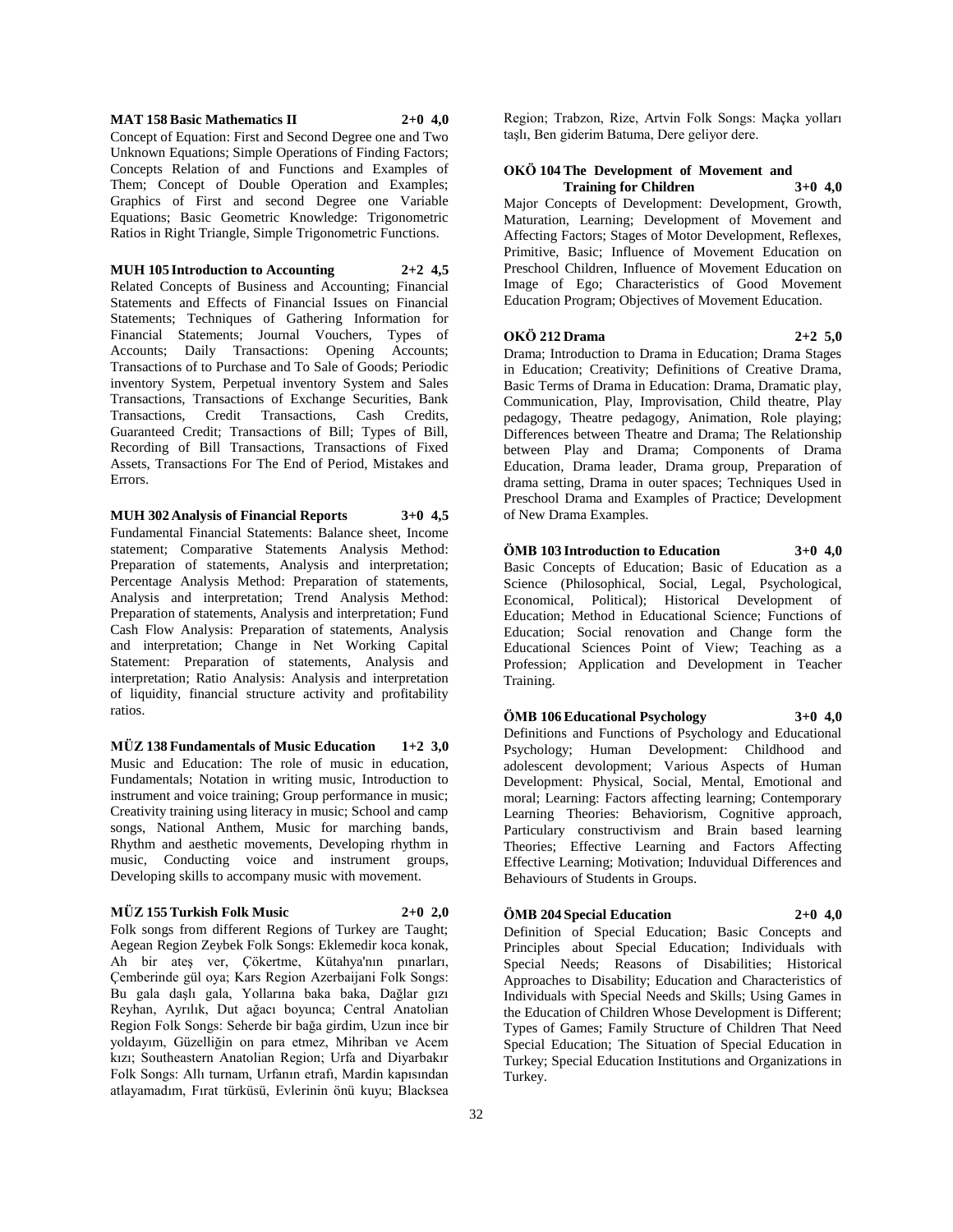**ÖMB 207 Teaching Principles and Methods 3+0 4,0** Basic concepts about teaching, learning and teaching principles, advantages and importance of organized studying in teaching, planning teaching (annual plan divided into units, daily plan and sample activities), strategies of learning and teaching, teaching methods and techniques, teaching materials, duties and responsibilities of teachers in improving the quality of teaching, teacher competencies.

### **ÖMB 210 Turkish Education** System and **School Management** 2+0 4.0 **School Management 2+0 4,0**

The aims and basic principles of Turkish Education System, legal regulations about education, The structure of Turkish Education System, management theories and processes, school organization and its management, personnel-, student-, teaching-related tasks in school management, social participation in school

# **ÖMB 212 Teaching Technologies and Material Design 2+2 4,0**

Concepts about teaching technologies, characteristics of various teaching technologies, the use of teaching technologies in teaching process, determining teaching technology requirement of schools and classes, planning technology use in teaching, designing 2 or 3 dimentional teaching materials by using teaching technologies (work<br>sheets, designing activities, overhead projector sheets, designing activities, overhead transparencies, slides, visual medis materials (DVD, VCD), computer based materials), educational software, evaluation of different teaching materials, Internet and distance education, principles of visual design, research about efficiencies of teaching materials, use of teaching technologies in Turkey and the World.

#### **ÖMB 217 Measurement and Assessment in Education 3+0 4,0**

The place and the importance of measurement and assessment in education, basic concepts of measurement and evaluation, the qualities required for measuring instruments (reliability, validity, usability), measurement instrument used in education and their characteristics, the instruments based on traditional approaches (essay tests, short answered exams, true-false type tests, multiple-choice tests, matching tests, oral examinations, homework), the instrument for identifying students from multiple perspectives (observation, interview, performance assessment, portfolio, research papers, research projects, peer assessment, self assessment, attitude instruments), basic statistical functions ofmeasurement results, assessment of learning outputs, grading, developing a measurement instrument related with the field of study.

#### **ÖMB 301 Methodology in the Area of Specialization I 2+2 6,0**

Characteristics of the Area of Specialization: Principles and goals; Study of Curriculum in the Area of Specialization; Teaching in the Area of Specialization: Principles and characteristics; Problematic Areas in Teaching a Specific Subject; Planning Teaching Activities; Determining Overall

Objectives and Behavioral Objectives; Principles of Transferring Overall Objectives into Behavior.

## **ÖMB 302 Methodology in the Area of Specialization II 2+2 6,0**

Learning and Teaching Processes in the Area of Specialization; Teaching in the Area of Specialization: Objectives, Methods, Techniques, Classroom applications; Learning Behavior and Strategies; Use of Educational Technology in the Area of Specialization; Critical Evaluation of Textbooks and Teaching Materials; Micro Teaching and Its Applications; Student Assessment and Evaluation.

#### **ÖMB 308 Classroom Management 2+0 4,0**

Student Behavior; Factors Affecting Student Behavior: Social and psychological factors; Classroom Environment and Group Interaction; Principles and Objectives of Classroom Management; Time Management; Organizing the Physical Environment; Motivation; Communication; Creating a Conducive Atmosphere for Learning; Discipline Problems and Managing Discipline Problems.

# **ÖMB 401 School Experience II 1+4 6,0**

Activities Towards Increasing Students? Knowledge and Skills in Teaching; Teaching Under Supervision; Developing Individual Approaches to Effective Teaching in Different Classroom Situations; Observation: Student-Teacher Talk in the Classroom, Instruction, Classroom management; Evaluation, Lesson planning, Use of a textbook, Group work, Classroom organization, Use of Props, Micro teaching.

#### **ÖMB 402 Guidance 3+0 5,0**

Principles and Purpose of Student Counseling; Areas of Counseling; Getting-to-know Students; Educational Counseling; Psychological Counseling; Placement; Guidance; Research and Evaluation; Interrelation with the Environmental Vocational Counseling; Identification of Individual Learners with Special Needs; Special Education.

**PSİ 104 Social Psychology 3+0 3,0** Theory and Research in Social Psychology; Interpersonal Influence and Social Power; Collective Influence on

Individual Behavior; Lonely Individual; Attribution Theory; Social Perception; Attitudes and Attitude Change; Interpersonal Attraction; Social Influence and Conformity; Helping Behavior: Hostility and aggression; Group Dynamics and Leadership; Effects of Social and Physical Environment on Behavior; Human Sexuality.

# **PSİ 113 Social Psychology 2+0 4,0**

Definition of Social Psychology and Research Fields; Dimensions of Social and Culturel of Human Behaviors; Values, Attitudes and Believes of Humans; Social Behaviors of Humans.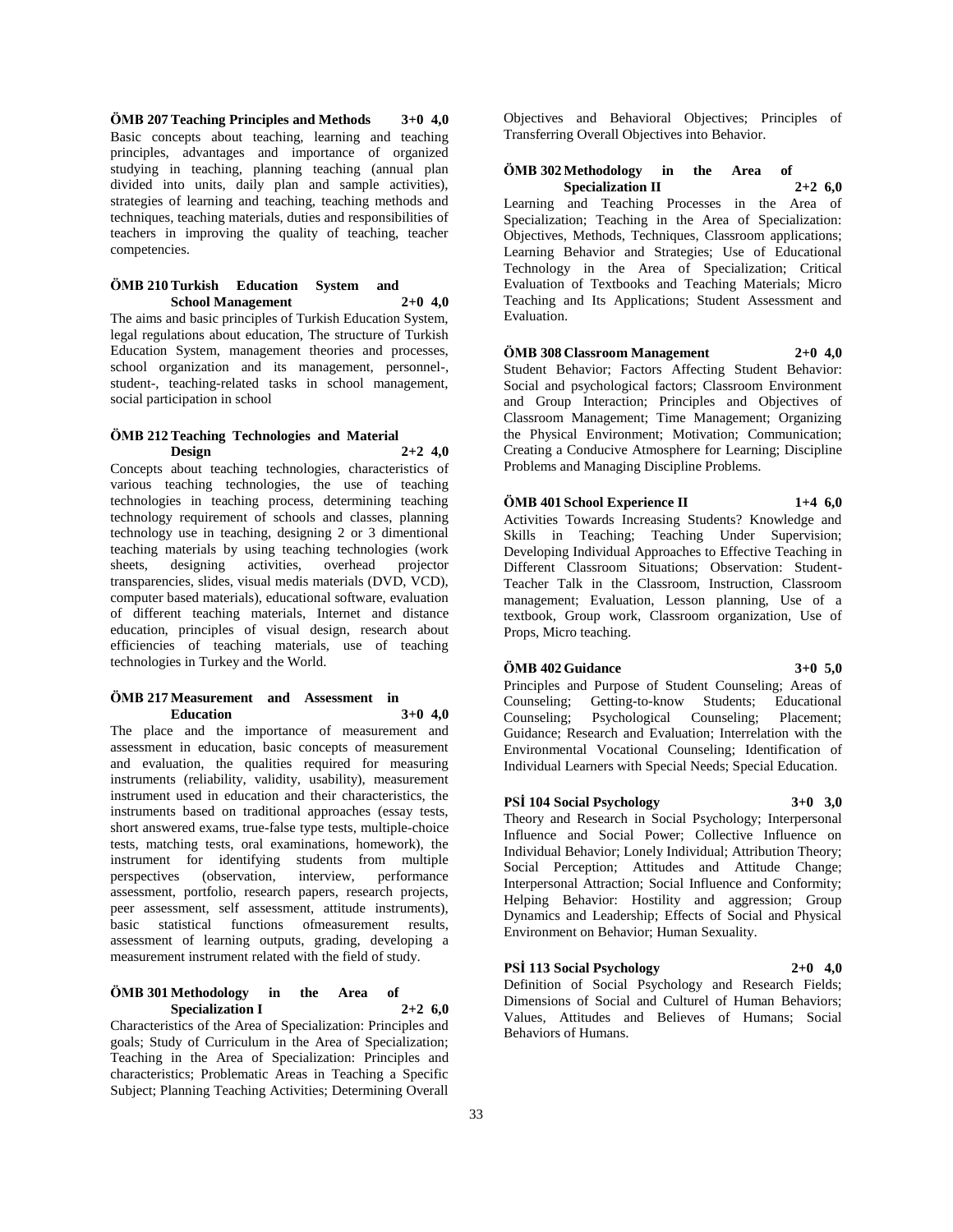**PSİ 208 Conflict and Stress Management 3+0 5,0** Stress Concept and Effects on Human Body; Psychosomatic Stress Model; Stress and Personality; Different Types of Behaviors; Stress Symptoms and Effects; Attitude Stress Symptoms; Psychological Stress Symptoms, Stress Resources; Personal Strategies in Stress Management; Managers' Duties in Decreasing Organizational Stress.

#### **PSİ 229 Introduction to Sport Psychology 2+0 3,0**

Definition of psychology; The complexity of human behavior; Nervous system; Sensation and perception; Perception of objects; Theories of learning; Excitement and properties; Stress and anxiety; Motivation and motivation theories; Personality and personality theories; The concept of group; Group process; Individual differences and similarities; People are affecting relations between the internal processes of individuals; Psychological Tests.

# **PSİ 412 Psychology of Gender 3+0 4,5**

Gender: Conceptualisation of sex and gender, the ways of setting relation between sex and gender; Gender studies in psychology: The history of gender studies in psychology, Criticism of gender studies in psychology; Gender differences: Biological differences, Psychological differences, Criticism of difference approach in psychology; Gender inequalities in various social domains: Family and gender, Work and gender, Political representation of women, Violence toward women, Honour and sex.

### **PZL 230 Marketing Management 2+0 3,0**

Marketing Concept; Evolution of Marketing; Functions of Marketing; Decision Making in Marketing; Marketing Planning; Marketing Management Process; Environmental Conditions of Marketing; Internal Conditions of Business; External Conditions of Business; General Environment Conditions; Consumer Behaviors; Decisions of Target Market; Decisions about Mixed Elements of Marketing; Product Decisions, Price Decisions, Distribution Decisions, Promotion Decisions; Marketing Organizing; Practice; Inspection of Marketing Activities.

#### **PZL 307 Services Marketing 2+0 3,0**

Defining Service Concept: Characteristics of services, Service economy, Services and marketing mix, Classification of services, Services and environment; Marketing Mix for Services: Service as a Product, Distribution of Services, Pricing Services, Promoting Services; Human Element in Service Sector: Role of customer in the production process of services, Role of Personnel for the Quality, Marketing of services; Management of Demand and Capacity in Service Sector; Service Quality: Dimensions of quality, Gap Model of quality, Lessons for Improving Quality, Management of Service Encounters; Relationship Marketing: Strategies for retaining customers.

#### **PZL 403 Sports Marketing 3+0 4,5**

Sports Marketing: Needs for sports marketing, Definition, Characteristics, Aims, Sport industry, Marketing management, Sports marketing program; Marketing

management process, Inner and outer environment; Sports consumers, Consumer behaviour, Sport products, Pricing, Public relations.

**REK 102 Recreation Management 2+0 3,0** Time; Leisure Time and Recreation; Needs for Recreation; Classification: Features of classification, Recreational management; Planning, Programming, Facilities, Activities, Marketing Relations; Tourism-Recreation, Economy-Recreation, Marketing-Recreation, Management-Recreation, Sport-Recreation, Recreational Situation in Turkey; History; Today, Recreation in government programs.

#### **REK 107 Introduction to Recreation and Sport Science 2+0 3,0**

Giving General Information About the Course, The expression of the concepts of time and free time; Work-Study and Free Time Evaluation; Reasons Why Individuals Participate in Free Time Activities, incentives and factors; Participation in Free Time Activities as an Individual and Group; Definition of Recreation, Characteristics and Classification; Reasons Behind the Need for Recreation, Leadership in efficiency; Basic Concepts in Sports; Purposes of Practicing Sports; Sports Development and the Basis of Success; Sports Science and Performance; the Olympics and World Championships in Sports Activities; The Purpose of Training and Movement Functions; An Overview.

#### **REK 109 Gymnastic 1+2 2,0**

Definition; Sense of Rhythm, The use of Gymnastics in recreational activities; General Small Hand Tools Used in Gymnastics; Tool Selection by Age group; Rope Works; Educational Games with Ropes; Stretching; Individual and Pairs Exercises with Balls; Rope Gymnastics, Individual and group work with tenpin; Working with Rhythm Gymnastics Stick; Fences in Force and Flexibility Exercises; Versatile Us of Gymnastics Bars; Case Studies; Pair Exercises.

# **REK 110 Track and Field 1+2 2,0**

Running: Field, Cross, Road, Street, Jogging, Running track; Walking: Nature; Jumping: Jumping types; Running, Jumping, Falling; Throwing: Throwing styles.

# **REK 111 Sport Recreation 3+0 3,5**

The Relationship Between Leisure-Time Recreation and Sports; Basic Principles of Sports Recreation; Classification of Sports Recreation: Recreational air sports, Recreational land sports, Recreational water sports; Intramural Sport Recreation; Extramural Sport Recreation; Sport Recreation Programs; Participation to Sports Recreation: Participant recreation sports, Spectator recreation sports; Benefits of Participation to Recreation Sports.

# **REK 115 Tourism Recreation 3+0 3,5**

Tourism Recreation and Leisure; The Resorts as Centers of Tourism and Recreation: Spa Centers, Resorts as Touristic Places; Tourism Recreation and International Travel: Future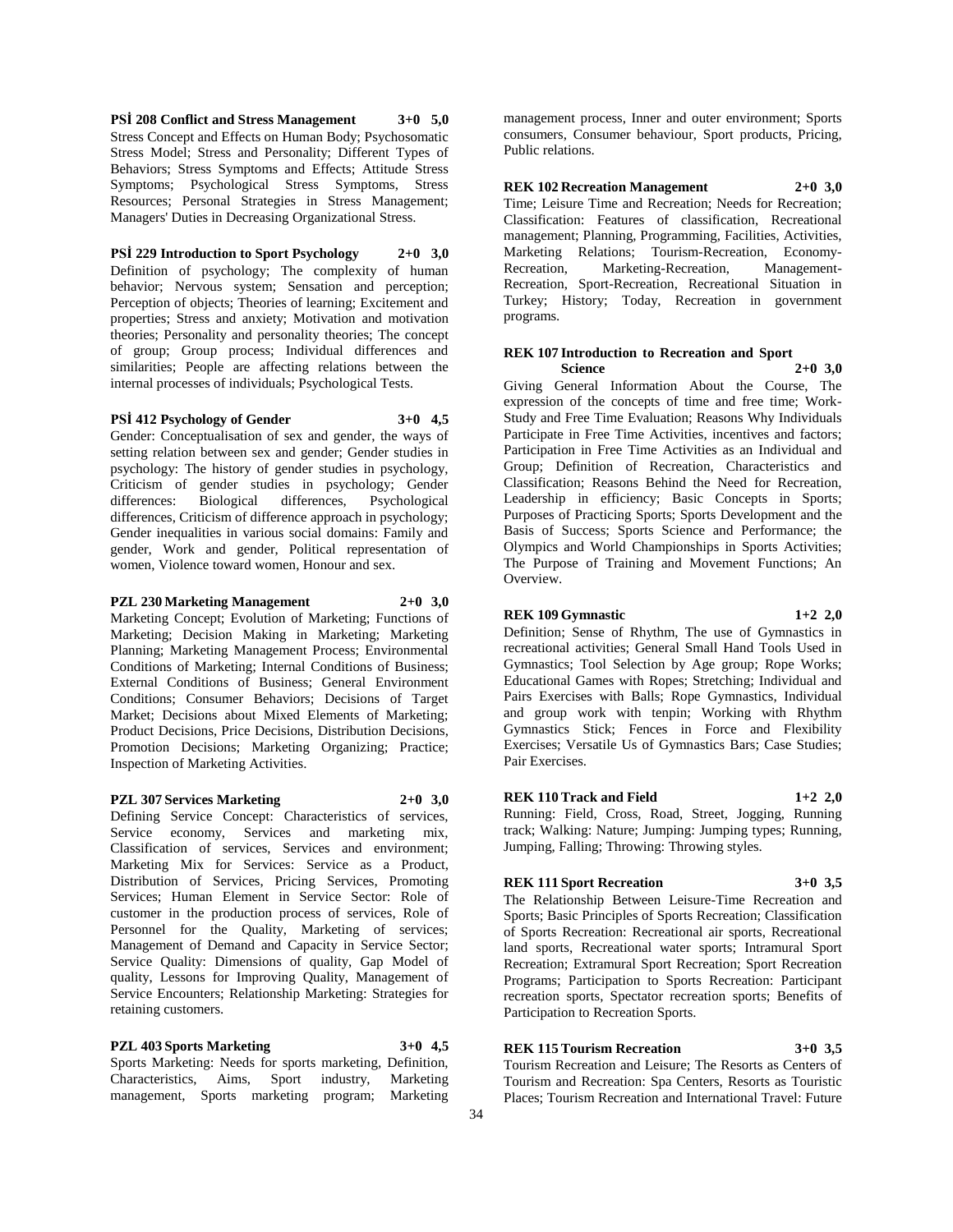of leisure travel; Tourism and Recreation in Urban Places; Tourism and Recreation in the Countryside: Evaluation of recreation and tourism in the countryside; The Tourist Experience; The Economic Impacts of Tourism; Tourism Impacts on the Environment; The Social Impacts of Tourism; Tourism Recreation Trends; Tourism Recreation Issues and Political Approaches.

#### **REK 120 Leisure and Recreation Management 3+0 3,0**

Leisure and Recreation: Concepts and Features, Leisure and Recreation Industry: Leisure and Recreation Services Industry and Organizations, Recreation Management: Management of Recreation Resource Management, Leisure and Recreation Marketing; Recreation Event Management: Construction and Planning of Events, Recreation Leadership; Training of Recreation Management: The Process of Programming Educational Recreation.

#### **REK 122 Introduction to Therapeutic Recreation 3+0 3,5**

Therapeutic Recreation: Definition, Purpose and importance, History of therapeutic recreaton; Philosophy of Therapeutic Recreation; The Benefits of Therapeutic Recreation: Physical, Cognitive, Emotional and social, The therapeutic recreation process: Assessment, Planning, Implementation and evaluation, The applicability of the method for specific groups: Places, Models and modalities of practice, Program design for therapeutic recreation: Treatment and evaluation programs, Leadership in therapeutic recreation.

#### **REK 124 Sports Movies 2+0 3,0**

A General Overview of the Benefits Which Sports Movies Can Give to Sports and Education Environments; Coach Carter: The Effects of Sports Industry and Education Environments on Athletes and Trainers; Remember the Titans: Athlete Selection on the World and the Finance of Professional Sports; The Gridiron Gang: The Releation Between Sports and Education Environments, Sports environments and Discrimination Fenomenon on the World; Ali: The Effect of Sports to Integrate Handicapped People; The Blind Side: The Effects of a Star Athlete to the Public; a General Look at an American College Sports Environments and Professionalism in Sports; Invictus: Benefits of Sports Movies and Contribution to Sports Educational Development; Moneyball: Contribution to Physical Development, Cognitive Development, Social and Emotional Development.

**REK 205 English for Specific Purposes I 2+0 4,0** Jargons and Concepts on Recreation; Reading Articles on Analyzing Articles; English-Turkish Translation.

**REK 206 English for Specific Purposes II 2+0 3,0** Terms for Recreation; Analysis of Articles; English-Turkish Translation; Terminology: Surfing, Gliding, Canoeing, Golf, Sailing, Tracking, Mountain bike, Jogging.

#### **REK 208 Pool Activities 1+2 3,0**

Techniques and analysis: Butterfly, Breast stroke; Diving and Rules; Life Guarding; Nutrition; Biomechanics of swimming; Water ball; Diving; FINA, Club competitions; Competition rules, Turkey and World competitions.

#### **REK 210 Beach Handball 1+2 3,0**

Beach Handball; Aims; Beach Handball Organizations in Turkey and in the World, Equipment and the Rules; Physical Characteristics of Beach Handball Players; Strategies, Differences between Beach and Saloon Handball, Beach Handball Techniques; Organization of Beach Handball Programs.

#### **REK 211 Stretching 1+2 3,0**

Warm-up in Sports: Warming in different sports; Psychological effects of warming, the Physiological effects of warming on the organism; Warming time and interval between warming and competition; Warm-down (cooling); Is it necessary; What are the warm-up methods; Stretching: Stretching and its positive effects created by the organism; When stretching should be applied?; How much time should be spent for stretching exercises?; What does pain signify in stretching?; What is the difference between stretching and flexibility?; Stretching anatomy and physiology; Features of the muscles: How do muscles

#### **REK 212 Beach Volleyball 1+2 3,0**

work?; Security mechanisms of muscles.

Beach Volleyball; Aims; Beach Volleyball Organizations in Turkey and in the World: Organisation of a Beach Volleyball Programme: Rules, Physical characteristics of beach volleyball players, Strategies; Beach Volleyball and Saloon Volleyball; Basic Techniques; Underhand Pass, Serving, Spike, Block.

#### **REK 214 Beach Football 1+2 3,0**

Beach Football; Aims; Beach Football Organizations in Turkey and in the World; Lengths of the Court, Equipment, Rules; Physical Features of Beach Football; Strategies; Beach Football and Sallon Football; Basic Rules; Organization of Beach Football Programs.

#### **REK 216 Black Ball 1+2 3,0**

Definition and History; Aims; Black Ball Organisations in Turkey and in the World; Equipment; Rules; Strategies; Black Ball and Basketball; Benefits of Black Ball programs.

#### **REK 218 Recreation Leadership 2+0 3,0**

Basic Concepts Related to Leadership; Structure of Leadership; Natural Structure of leadership; Definition of Leadership; Leadership in Hierarchical Levels; Approaches to Leadership, Trait Approaches; Behavioral Approaches; Conditional Approaches; Leadership Functions; Basic Requirements for Leadership; Variables of Leadership; Recreational Leadership: Work fields of recreational leaders, Responsibilities of the recreational leaders.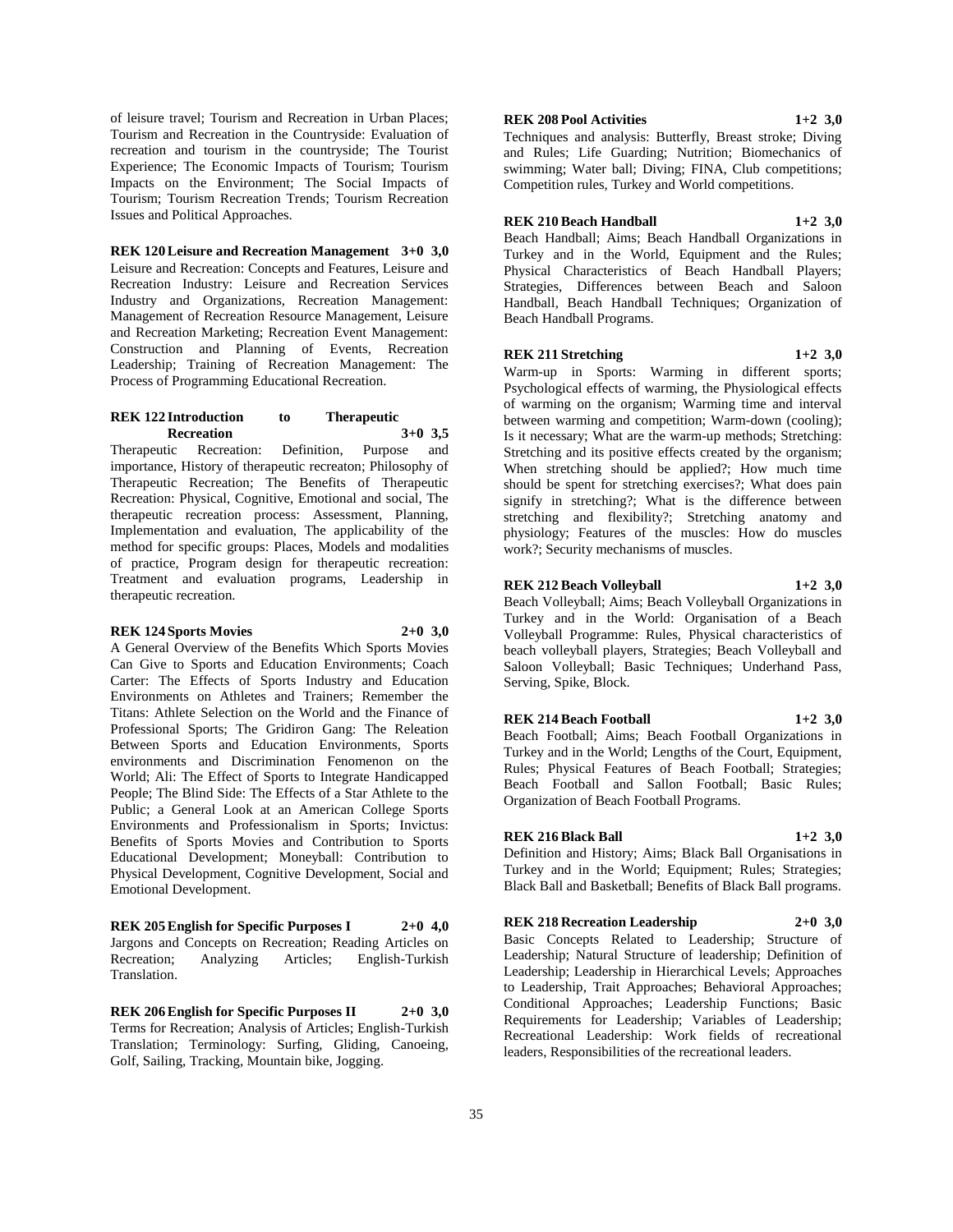**REK 219 Winter Sports Camp Appliance 0+4 2,5** REK 219 Winter Sports Camp Appliance 0+4 2 3 Snow; Skiing; The Mechanical Principles of Skiing; The Skier's Motion: Getting a Grip, Turning, Slowing, The Steering angle, Controlling the ski's self streering effect; Controlling Interaction with The Snow: Accordance, Learning, Head movement, Balance; Synchronizing Fore-Aft Movements with The Phases of Turn; Up and Down Movement; Reducting The Force From The Snow; Turning The Skis: Leg rotations, Anticipation, Torque from the pole plant, Upper body rotation, Hip rotation, Counterrotation; Edging The Skis; Lateral Balance: Balancing against the snow?s lateral force, Linking paralel turns.

#### **REK 220 Summer Sports Camp Appliance 0+4 3,0**

Basic Trip Planning: Clothing, Sleeping, Cooking equipments; Hygiene Application in Nature; Hiking and Camping; Safety; Emergency Procedures: First aid and emergency care; Camping Applications; Introduction of Summer Camp Program: Making daily and weekly programs for summer camp; Using Technical Abilities for Swimming; Sea Safety and Security Actions; Equipments which are used in Summer Camp and Water Sports; Canoe Education: Single canoe education, Double canoe education; The Games which are played in Water: Wind surfing education, Wave surfing education; Social Activities in Camp; Protection Methods Against Wild Animals.

#### **REK 222 Beach Tennis 1+2 3,0**

History of Beach Tennis; Beach Tennis in World and in Turkey; Information on Court and Equipment; Types of Racket Grips; Stroke Types: Forehand, Backhand, Service, Smashes, Volley; Methods of Skill Development; Solution and Proposals for Some Difficulties; Types of Standing Position for Strokes; Game Rules; Research of World and Turkish Organizations; Types of Tournaments; Training and Planning for Different Age Groups and Organization

#### **REK 251 Kids Gymnastic 1+2 2,5**

Gymnastics, Gymnastics and Children: Gymnastics in the world, Gymnastics in Turkey; Branches of Gymnastics, The Effects of Gymnastic on Psycho-Social Development, Physical Development, and Motor Development, Basic Gymnastics Forms; Walking , Running, Leaps and Skips; Basics Gymnastics Positions; Back and Front Bank, Push up Position, Balance Positions, Games which Develop Strength, Balance, Coordination and Flexibility, Basic Gymnastic Movements; Back and Front Rolls, Rhythm Education; Basic Dance and Drama Skills.

**REK 252 Recreational Team Building Practices 1+2 3,0** Importance of Team Work and Team Building; Team Types and Effects; Team and Leadership: Leadership skills; Team Building Skills; Effective Communication Skills in Team Building: Verbal and nonverbal communication, Art of listening, Barriers to communication; Team Motivation: Intrinsic and extrinsic motivation; Problem Solving: Problem definition, Problem solving techniques and steps; Decision Making Skills; Importance of Collaboration in

Team; Faith in Team Members; Allocation of Responsibility and Power in Team; Practice of Content.

**REK 253 Material Design in Recreation 1+2 3,0** Benefits of Material Design and Its Contribution to Development: Contribution to physical development, cognitive development, social and emotional development; Arranging Visual Messages in Material Design: Visuals, Color, Scripts, Voice, Multimedia, Visual language. Visual encoding, Visual literacy; Two and Three Dimensional Material Design: Game oriented material design, Material design for sport practices, Animation oriented material design; Creativity in Material Design: Originality, Effectiveness, Visuality, Fitting for purpose.

#### **REK 254 Golf 1+2 3,0**

Definition of Golf sport, Evolution of Golf sport in the world and Turkey, Elementary teaching steps in golf sport, Golf course and its characteristics, General rules and fines, Tee off and barriers, Golf championship area, Strikes in golf sport, Materials used in Golf sport, Responsibilities of the golf player, Types of the game, Referees in golf sport and their duties.

**REK 305 Leisure Time Economy 3+0 5,0** Economy and Leisure Time: Concepts of Leisure Time; Features and Functions: Historical Development of Leisure Time; Definition; Classification of leisure time activities: Long term leisure time, Short term leisure time, Individual, Community and family in planning leisure time activities, Economical factors; Leisure Time Activities for Different Economical Levels.

#### **REK 306 Aerobics and Step 1+2 4,0**

Aerobic and Step; Aerobic Programs: One hour aerobic and step program, Music chose; Equipment for Aerobics and Step; Flexibility, Strength, Body fat, Durability; Teaching Skills in Aerobic and Step; Aims of Aerobic and Step in Age Groups; Problems on Aerobic and their Solutions.

#### **REK 310 Recreation Education 3+0 6,0**

Explanation importance of the recreation in education; Educational and social dimensions of recreation; Gain awareness and habit of recreation to community; Recreation programs in education; Planning, applying and assessing recreation programs in education; Modern teaching methods in recreation; Assessment of recreation education examples in Turkey; Assessment of recreation education examples for bachelor?s degree in different countries; Therapeutic recreation; Campus recreation; Commercial recreation; Industrial recreation and other sub-disciplines of education programs examples.

#### **REK 312 Introduction to Therapeutic Recreation 3+0 3,0**

Definition of Therapeutic Recreation; Purpose of Therapeutic Recreation: The use of therapeutic recreation for musculoskeletal, neurological, neuromuscular system impairments, sensory impairments, cognitive impairments, psychological disorders, social disorders and aging process;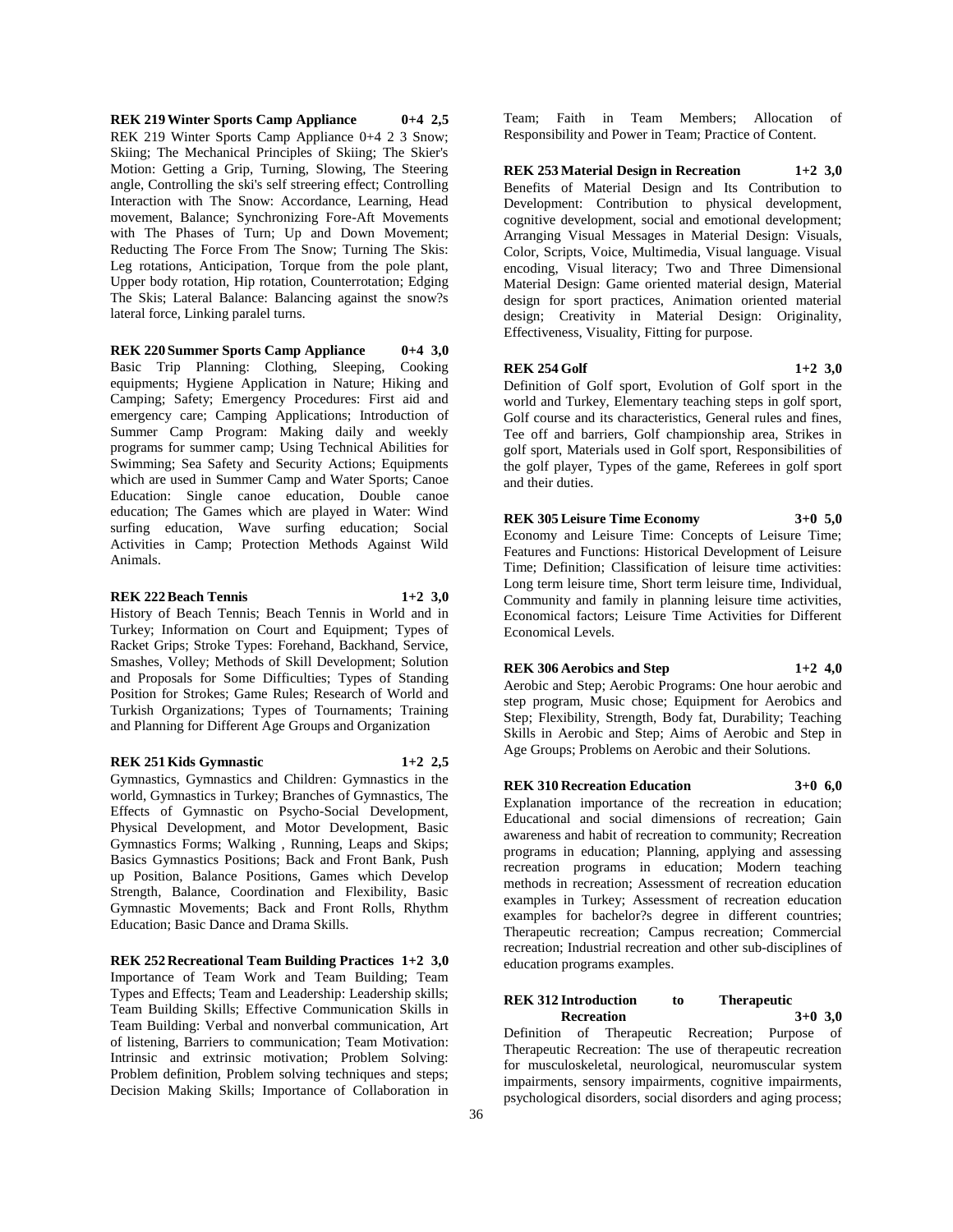Benefits of Therapeutic Recreation; Therapeutic Recreation for Special Groups; Terminology and Supportive Components Used in Therapeutic Recreation; Application of Therapeutic Recreation Methods: Program design, Treatment plan, Evaluation.

# **REK 314 Recreational Gymnastics 1+2 3,0**

Definition of Recreational Gymnastics; General Aims and Goals of Recreational Gymnastics; Importance of Warm-Up Exercises in Recreational Gymnastics, and Effects of Warming Up on Organism; Strength and Skill Exercises for Basic Techniques; Description and Practicing of Floor Skills; Flexibility-Strength, Coordination-Mobility and Development of Skill Levels; Basic Rollings on The Floor, Forward-Backward Somersault, Varieties of Somersault, Small Connecting Movements-Teaching; Basic Technique Step by Step: Hand standing, Sport circle, Ubhershlack, Trampoline jump technical, Moving on trampoline, Moving on Trampoline.

#### **REK 316 Pilates 1+2 3,0**

Definition of Pilates; The Place and Importance of Pilates in Recreation; Benefits of Pilates; Guiding Principles of Pilates: Concentration, Control, Center, Precision, Breath, Fluidity, Imagination, Intuition; Pilates Equipment and Usage: Mats, Balls, Flex rings, Exercise bands, Reformer; Pilates Exercises: Exercises on the mat, Exercises with the ball, Exercises with the flex ring, Exercises on reformer; Customizing Pilates Programs in Recreation.

# **REK 318 Recreation in Different Groups 2+0 3,0**

Recreation for Children: Types of recreational activities for children, Effects of recreation activities on children; Recreation for Young People: Types of recreational activities for young people, Effects of recreation activities on young people, Recreation for the Elderly: Types of recreational activities for the elderly, Effects of recreation activities on the elderly, Recreation for the Pregnant: Types of recreational activities for the pregnant, Effects of recreation activities on the pregnant.

#### **REK 319 Scouting and Camping 1+2 3,0**

What is scouting? ; History of scouting in world and development of scouting in Turkey, Scouting oath, Uniform of scouting, coat of arms and signs, Equipments of scouting, communications, Orienteering, Technical signs and recognition of nature, Types of knot, Youth camps and types of youth camps, Personnel in camps, Chief of Education, Leader, Principal of camp, Camp activities; Sea security, Statutes of Youth camps, First aid practices.

#### **REK 321 Developing Recreation Programmes and Planning 2+2 3,0**

The Concepts of Program Development; Needs Analysis; Needs Analysis Theories; Evaluation of Needs Analysis; Program Developing Process; Developing Recreation Program Plans; Determination of Recreation Program Goals; Regulating and Choosing the Content; Educational Environment and Evaluation; Developing Recreation Programs for Children, Developing Recreation Programs

for Youth; Developing Recreation Programs for Adults; Evaluation of Recreation Programs; Implementing Recreation Programs; Evaluation of the Program.

#### **REK 323 Exercise Psychology 3+0 2,5**

Concept of Exercise and Sport Psychology; Factors Following the Exercise Behavior; Exercise Dependence; Psychological Factors in Exercise; Exercise, Fitness and Personality; Theoretical Models Associated Exercise Behavior; Motivation in Exercise Behavior; Principles of Cognitive and Behavioral Change Strategy; Fitness Consulting: Communication skill; Leadership and Group Dynamics: Leadership and group structure; Exercise in Special Groups: Exercise with children and youths.

**REK 325 Psychosocial Rehabilitation 2+0 2,5**

Introduction to Psychosocial Rehabilitation; Basic Concepts and Definitions; Principles and Methodology: Goal, Values, Ethics, and Guiding principles; Methods: Psychosocial rehabilitation readiness, Rehabilitation diagnosis, Rehabilitation plan, Rehabilitation interventions, Skill acquisition and development; The Framework: Medication, Stress management, Crisis intervention, Problem analysis and Goal setting, Psychoeducation for families; Management in Psychosocial Rehabilitation; Psycho-Social Rehabilitation of People with Visual and Hearing Disabilities; Psycho-Social Rehabilitation After an Accident; Stress: Post-traumatic stress Depression and ways of coping.

#### **REK 327 Commercial Recreation 2+0 3,0**

Commercial Recreation: Definition of commercial recreation, Activity area of commercial recreation, Characteristics of commercial recreation, Management approaches to commercial recreation and entrepreneurial strategies, Economic applications, Business start-up strategies, Financing, Marketing, Business management, Historical background of commercial recreation; Commercial Recreation Trends; Local Commercial Recreation Industry; Commercial Recreation in Turkey; Relationship of Commercial Recreation with Other Sectors; Recreational Shopping.

#### **REK 329 Tourism Recreation 1+2 3,0**

Definition of Tourism Recreation; The Relationship Between Recreation and Tourism; Recreation and Tourism Resources: Theme parks, Hotels and animations, Water parks, Spas, Turkish baths and thermal places; Management of Recreation and Tourism Resources: Planning, Maintaining, Programming, Control; Effect of National Tourism on Recreation; Effect of International Tourism on Recreation; Tourism Recreation in Turkey.

# **REK 410 Entertainment Marketing 3+0 3,5**

Leisure and Marketing; Relationship among Entertainment, Leisure and Recreation; Leisure and Recreation Marketing; Entertainment Industry and Development; Experiential Marketing; The Concept of Entertainment Marketing and Its Features; Development of Entertainment Marketing; Entertainment Marketing Mix; Recreation Based Shopping;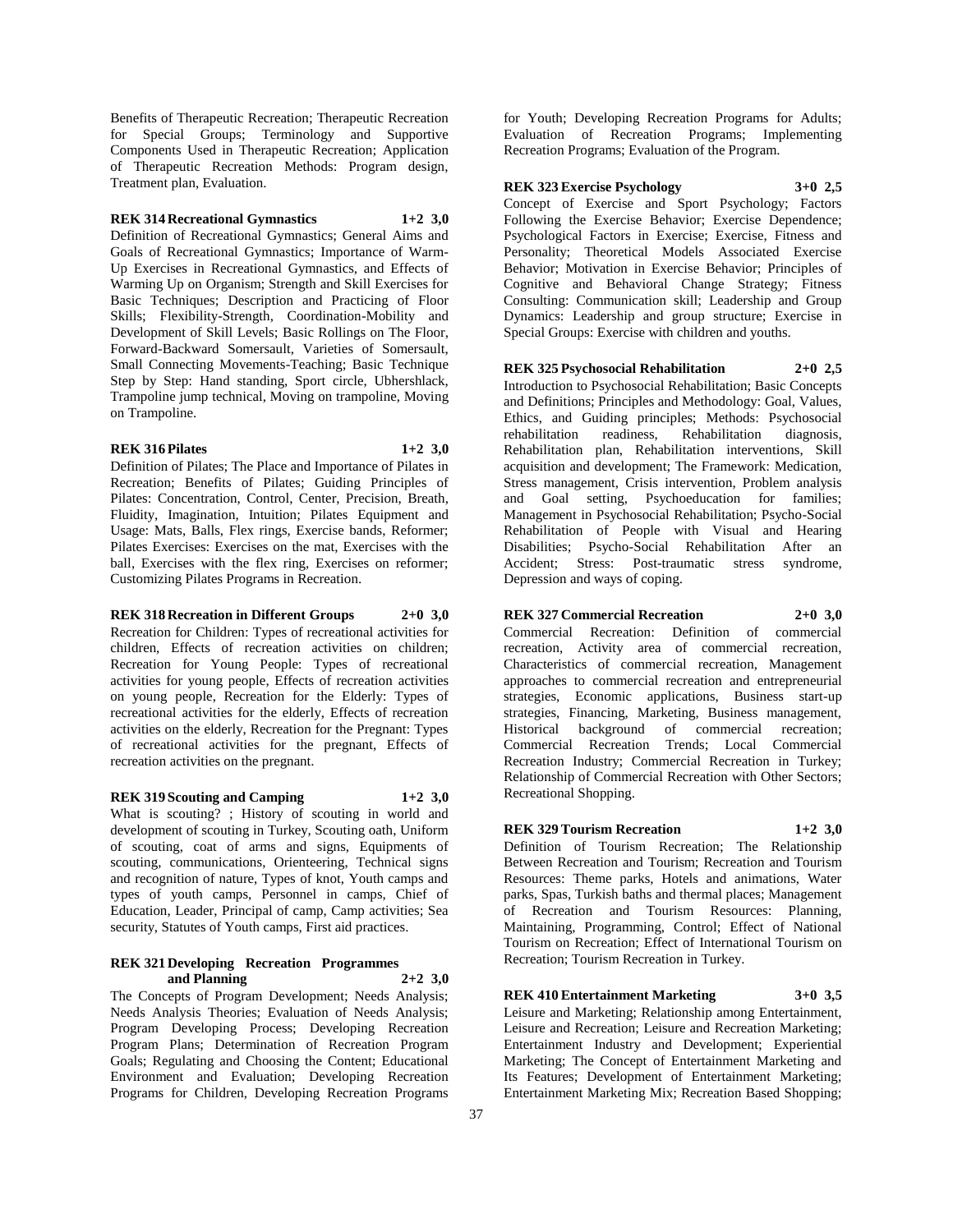Culture and Art; Film Market and Cinema; Music; Live Music and Concert; Television, Radio and Magazine; Internet; Sports Industry and Sports Marketing; Specific Features of Sports Marketing; Sports Sponsorship; Sport Licensing; Computer and Video Games; Games of Chance and Gambling; Travel and Tourism; Event Management and Event Marketing.

**REK 414 Recreation and Urbanization 3+0 4,0** History of Cities; Pre-Industrial Cities; Urban Social Science; Urban Economics; Urban Culture; Urbanization; Environment and Management in Turkey; Environmental Policies and Development Plans in Turkey; Place of Recreation's Urban Environmental Policies and Development Plans in Turkey; Technological Transformation in The Process Formation and Problems of Recreational Environment; Recreational New Approaches in the Process of Globalization; Recreational Understanding in The European Union Environmental Policy and Turkey.

**REK 416 Research and Project in Recreation 0+4 3,0** Scientific Research Subjects in Recreation; Defining a Research Problem in Recreation; Writing Research Hypothesis and Choosing Research Method in Recreation; Selecting Sample and Population in Scientific Researches in Recreation; Data-Gathering Techniques in Scientific Researches in Recreation; Gathering and Analyzing Data in Scientific Researches in Recreation; Reporting and Representing the Scientific Research Project in Recreation.

#### **REK 417 Baseball 1+2 3,0**

Working.

Information of baseball field and equipment, Game in for motion, Rules, Techniques of defense players, Throw and holding information, characteristics of inside field players, Techniques of inside field players, Exercise of techniques characteristics of outside Field players, Techniques of outside field players, Exercise of techniques, Techniques of boaster, Types of throw, Exercises of boaster, Holder techniques, Exercises of holder, Techniques information of offence players, striker techniques, Exercises of striker, characteristics of players in sequence, Running techniques between goals and their exercises, Tactics information, Double game, Bund technique, A homerun Throw tactics of boaster.

**REK 418 Local Government Recreation 3+0 4,0** Local Government Recreation: Definition of local government recreation, Properties of local government recreation, Public Recreation: Recreation Applications of Government, Special Provincial Administration: Planning, Lands and the supply, investment, construction and maintenance of recreation facilities, Recreation programs and properties of Local Government, Recreational Program Samples of Local Government: Indoor and outdoor recreation facilities, Play grounds, City parks and opened places, Art centers and museums, Services of arts

development, Festivals, Services of cultural events.

# **REK 419 Billiards 1+2 2,0**

Introduction to billiard, foot an floor, positions of foot , body and arms, holding stick, arm movements, stroke, basic strokes, kleps, sirt, dive: symbols and signs of three ribbon system, cvebride, cveball , brikal system; Long stroke; short stroke, hand stroke, soft stroke, positions of stick, systems of three ribbon play; RC, Vienna, Zig\_zag , Brikal.

#### **REK 420 Recreation in Campuses 3+0 3,5**

Theoretical Foundations of Campus Recreation; The History and Evolution of Campus Recreation; Programming and Facilities: Instructional programs, Fitness and wellness, Administration of intramural and extramural sport, Aquatics, Outdoor recreation, Facilities, Sport clubs; Operations and Management: Writing a business plan for a campus recreation department, marketing; Assessment, Risk Management; Professional Aspects of Campus Recreation: Ethics, Sustainability road map to implementation and practice, Campus recreation careers and professional standards; Council for the Advancement of Standards (CAS) Standards for Recreational Sports in Higher Education.

**REK 421 Orienteering 1+2 3,5** The Definition, Aim and Content of Orienteering; The Teaching of Orienteering in Elementary School, Teaching In Tourism, Mapping; Characteristics of IOF Maps, Learning Maps; Using Orienteering Compass; Definition of Course For Competition, Preparing Course Principles; Characteristics of Control Points; Orienteering Competition; Land Workings; Team Equipments, Characteristics of Competitor, Referee knowledge; Land

**REK 422 Recreational Therapy Techniques 3+0 2,5** Basic Concepts, Purpose and it s Organization. Therapies and its Theories: The Eclectic approach, Cognitive-Behavioral approaches; Therapy Techniques: Physical activity, Adventure therapy, Creative arts, Social skills training; The Therapeutic Recreation Process: Conceptual models, The leisure ability models, The Humanistic perspective, The Interview Method, Client Assessment; Therapeutic Recreation Helping; Communication Skills: Effective interpersonal communication, Success in verbal communication; Leadership in Therapeutic Recreation: Leadership roles, Groups and structures; Specific Leadership Tasks: Learning process, Teamwork, Motivation; Clinical Supervision.

**REK 423 Recration in Disabled Group 3+0 3,0** The Meaning and Importance of Recreation for Disabled; Variety, Reasons and Classification of Disabled; The Effects of Recreative Activities on Disabled Persons; Recreative Activities: Health related physical fitness, Rhythmic movement and dance, Aquatics, Educational games, Winter activities, Adventure and outdoor activities; Modifying Movement Experiences: Modifications for intellectual, orthopedic, visual, deaf and hard-of-hearing disabilities; Programming Recreative Activities for Disabled: Programming for intellectual, orthopedic, visual,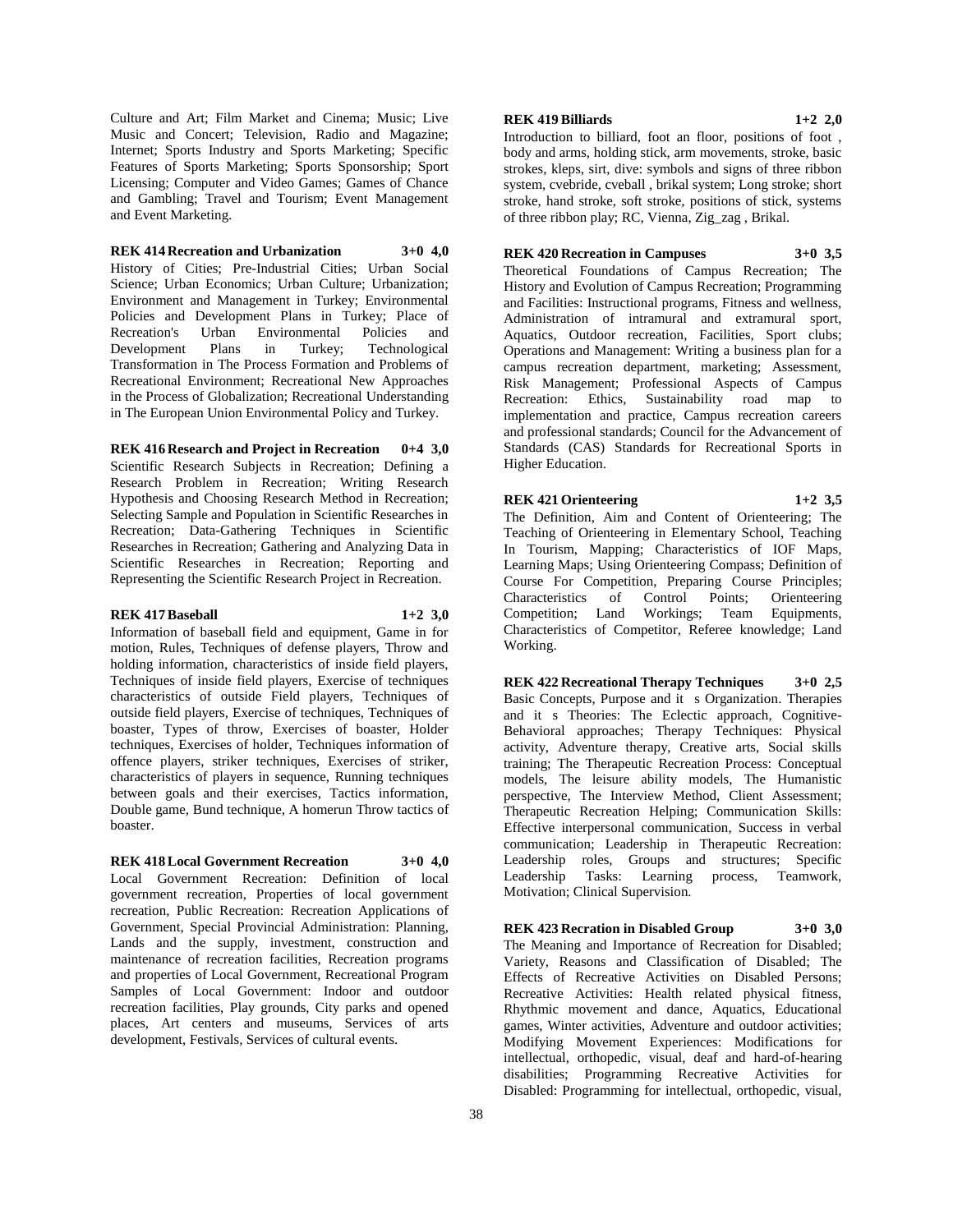deaf and hard-of-hearing disabilities; General Program Evaluation.

#### **REK 425 Yoga and Meditation 1+2 4,0** Definition of Yoga and Meditation; The Place and the Importance of the Yoga and Meditation in Recreation; Benefits of Yoga and Meditation; Guiding Principles of Yoga: Breathe, Yield, Radiate, Center, Support, Align, Engage; Importance of Chakras in Yoga and Meditation; The Basic Yoga and Meditation Exercises; Yoga Poses and Postures; Some Yoga Practices: Classical yoga, Yoga for Children, Pregnancy yoga, Elder yoga.

#### **REK 427 Alternative Sports 3+0 3,0**

Recreational Sports: Recreational Sports History and Purpose; Professionalism and Standards in Recreational Sports; Alternative Sport Branches: Aba Wrestling, American football, Foot volleyball, Wrestling, Cross country, Bocce, Bossaball, Bungee Jumping, Ice hockey, Buzkasi, Capoeira, Cheese rolling, Chess boxing, Traditional Turkish Javelin (Cirit), Grass hockey, Drag, Frisbee, Hapkido, Jai alai, Jujutsu, Karting, Kendo, Korfball, Dog Frisbee. Curling, Cricket, Kuraş (Ozbek Wrestling), Lacrosse, Mono-palet, Muay thai, Palio di siena, Parkour, Pencak Silat, Polo, Rugby, Street luge, Underwater hockey, Underwater rugby, Kite board, Snow kite, Wushu, Zorbing.

#### **REK 429 Adventure Recreation 3+0 4,0**

Scope and Fundamental Concepts of Adventure Recreation; Place and important of Adventure Recreation; Types of Adventure Recreations; Adventure Tourism: Being developed of adventure as tourism products, The relationship with adventure recreations of adventure tourism and risk, Adventure tourism activities, New concepts and extended scope of adventure tourism, Industrial size of adventure tourism; Adventure Recreation Education: Recreation programs in adventure and nature education, Sample applications in adventure and nature education programs, Responsibilities of adventure and nature education programs, Adventure and nature education applications in schools.

#### **REK 431 Human Resources Management in Recreation 2+0 3,0**

Human Resources Management, Development Process and Structure: Historical development, Operations, Aims, Principles, Place and importance in the organization structure; Professional Status in Recreation Services: Characteristics of a profession, Process of professionalization; Human Resources in Recreation, Individual Differences: Cognitive abilities, Emotional intelligence; Values in Human Resources in Recreation: A model of motivation, Motivation as personal investment; Practice of Recreation in Human Resources: Job design, Employment and career issues, Leadership, Performance evaluation and reward systems

#### **REK 433 Customer Relationship Management Recreation 3+0 4,0**

Human Resources Management, Development Process and Structure: Historical development, Operations, Aims, Principles, Place and importance in organization structure in; Business Relations Management, Customer-Managed Relationships, Customer Satisfaction Measurement, Customer Satisfaction Index, Customer Interaction Solution, Sales-Force Automation, Customer Value Management; Customer Satisfaction Cycle: Plan, Control, Apply.

**RHİ 452 Sport Marketing Communication 3+0 4,5** Sports Marketing and Marketing Communication: Concept and context of sports marketing, Communication dimensions of marketing, Communication mix in sports, Process of IMC in sports; Applications of Marketing Communication Components in Sports: Sports public relations and management, Advertising activities in sports and management, Personal marketing in sports, Sales promotion mix in sports and management, Direct marketing in sports, Sports sponsorship, Event management in sports; Sports Brand Communication: Case studies, Brand placement in sports; Marketing Communication Planning Process in Sports.

# **RPD 353 Play Therapy 3+0 4,0**

Description of Play Therapy; Basic Concepts and Principles of Play Therapy; Goals of Play Therapy; Characteristics and Advantages of Play Therapy; Types of Play Therapy: Restrictive play therapy, Behavioral play therapy, Group play therapy; Play Therapy Techniques, Materials and Methods of Play Therapy; Effective Uses of Play Therapy, Play Therapy at School Settings.

#### **RSM 152 Painting 2+0 4,0**

Painting Techniques: Pastel, Watercolor, Collage, Wash and brush, Mixed media, Oil, Acrylic; Basics of painting; Materials: Paper, Brush, Paint, Usage; Elements of Design: Composition, Rhythm, Color, Form, Movement, Line, Perspective; Color Theory: Balance, Unity, Studies; Study of Classic and Contemporary Works of Art; Contemporary and Original Work by Individuals and Groups.

# **SAĞ 103 Knowledge About Health 3+0 4,5**

Definition of Health and Disease; Health in Society; Health Services; Protective and Curing Health Services; Personal Hygiene in Sport; Cleaning; Nutrition; Dressing; Mouth and Teeth Health; Health of Environment; Water Hygiene; Effect of Polluted Air, Contagious Diseases: Protection, Serious Diseases; Expansion Ways: Health in Sport: Obesity, Weakness, Sexual Life, Cigarette, Alcohol and Bad Habits; Health Problems in Cold and Hot Weather, Health Problems in Water.

# **SAĞ 104 Knowledge About Health and First**

**Aid 1+2 5,0** The Definition of Health; General Elements which Threats Health; Human Metabolism, Organ Operation Forms and Getting Sick of Organs; Protecting Methods from Illnesses;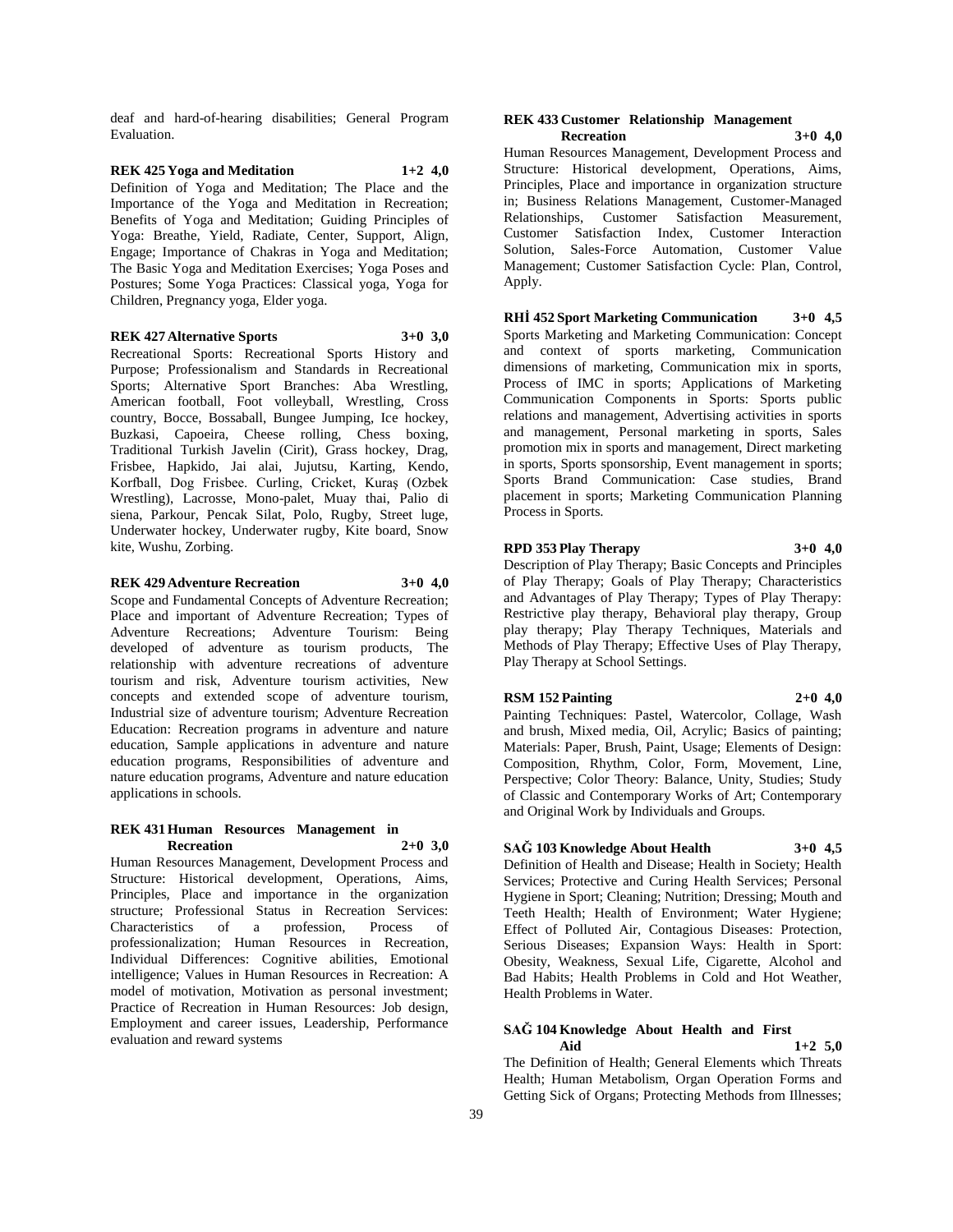General Knowledge of General Treatment and Rehabilitation for Some Kinds of Illnesses; Protecting Methods for Deadly and Infectious Illnesses; Harmful Habits and Their Effects to Health; First Aid for Accidents and Illnesses; Definition, Aim and Practicing of First Aid; The Basics of First Aid?s Missions and Approaches; First Aid Practicings for Bleeding, Breakage, Burn, Boiled, Freezing, Sunstroke Situations, Strangulation and when The Respiration and Heart Stopped.

#### **SAĞ 202 Life-saving, First Aid and Rehabilitation 2+2 5,0**

First Aid in Sport; Injury, Freezing, Burn, Poisoning, Drown, First Aid in Heart Stroke and Respiration: Shock, Congestion, Respiratory System, Heart Stroke, Bleedings, Fractures and Projections, Effects of Hot Weather and Cold Weather; Injuries of Movement System and First Aid: Bleeding Control, Compression.

#### **SAĞ 204 Avoiding Sports Injuries and Rehabilitation 3+0 4,0**

Concepts in Sport Injuries; Trauma, Physical Connivance, Environmental Conditions; Personal Factors; Injuries Etymology; Attendance Periods in Training; Muscular Injuries; Tendon Injuries; Joint Injuries; Knee Injuries; Ankle Injuries; Shoulder Injuries; Wrist Injuries; Rehabilitation in Sport Injuries; Message; Cold Treatment; Superficial Heat Treatment; Deep Heat Treatment; Bandage; Statistics of Sport Injuries.

#### **SAĞ 208 Physical Activity and Nutrition 2+0 3,0**

Definition of Nutrition; Diet; Nutriment Components and Food Groups; Benefits of Physical Activities; Energy and metabolism on Exercising; Exercising and Nourishment; Nutrition Problems; Individual Specific Nutrition; Exercising programs; Obesity and Exercising.

#### **SAĞ 212 Athlete Health 2+0 4,0**

Evaluation of athletes: Evaluation of physical structure, evaluation of performance, preventing the sport injuries, general health control, warm-up and cool-down exercises, stretching exercises, game rules, sport fields, sport equipments and assistant equipments, health education and knowledge of athletes and trainers, sport injuries according to sport branches, sport classification according to sport injuries, sport classification according to reasons, classification of tissue injuries, recovering of tissue injuries.

# **SAĞ 301 Psycho-Motor Development 3+0 4,0**

Concepts for Development: Concepts of Motor Development; Motor Development Areas; Child Development; Factors Effecting Motor Development: Prenatal Factors; Birth Factors, Infancy and Child Phases; Growing; Psychomotor Development Phase: Reflex Movement Phase, Primitive Movement Phase, Basic Movement Phase, Peculiarities of Psychomotor, Perceptual Motor Skills, Concept of self-respect.

# **SAN 155 Hall Dances 0+2 2,0**

Basic concepts. The ethics of dance, Dance Nights, Dance Costumes, National International Competitions and rules/grading, Basic Definitions, Classifications of Dances: Social Dances; Salsa, Cha Cha, Samba, Mambo, Jive, Rock'n Roll, Jazz, Merenge; Flamenko, Rumba, Passa - Doble, Argentina tango, Vals, Disco, Quickstep, Foxtrot, Bolero, European Tango: Ballroom Dances; Sportive Dances; Latin American Dances; Samba, Rumba, Jive, Passa-Doble, Cha Cha, Standart Dances; European Tango, Slow vals (English), Viyana vals, Slow foxtrot, Quickstep.

# **SAN 325 Zumba 1+2 3,5**

Emergence and Development of Zumba: Zumba's links with other dance genres; Zumba Teaching Method: Music selection, Core steps, Choreography; Basic Steps for Level 1: Basic steps for Merenge, Basic steps for Salsa, Basic steps for Cumbia, Basic steps for Reggaeton; Basic Steps For Level 2: Basic steps for Flamenco, Basic steps for Samba, Combinations for Tango, Basic steps for Bellydance; Zumbagram Music Map: The use of Zumbagram music map, The use of Zumba basic steps witha song.; Teaching Effective Zumba Class: Cueing in Zumba, Music selection, Choreography techniques, Zumba equipment.

#### **SAT 101 Chess 1+2 3,5**

History of Chess; Introduction to Chess: Movements of rook, pawn, knight, bishop, king and queen, Capturing men, Types of movements, Meaning of notation, Value of pieces, Movements of king, General chess rules; Basic Movements to Win the Game: Examining opening and closing directions, Castling, Taking en passant, Single and double step of the rook, Final of pawn, Getting advantages in the game; Understanding Checkmate Problems: Examining problems of double attack and their solutions.

#### **SAT 201 Chess 2+0 2,0**

Description of King; Description of Rook; Checkmating King by Rook and King; Checkmating King by King and Queen; Checkmating King by Two Bishops and King; Checkmating King by Knight, Bishop and King; Checkmating by Two Knights; King against King, Pawn; King, Bishop Against King, Queen; Knight, King against King, Queen; Rook, King against King Queen; King Queen against King Queen; Bishop, King against Rock, King; Knight, King against Rock, King; Pawn, King against King Queen; Pawn, King against Bishop, King; Pawn, King against Knight, King; Pawn, King against Rook, King; King and a Piece against Knight, Pawn, King; King and a Piece against Bishop, Pawn, King.

#### **SNT 155 History of Art 2+0 2,0**

History of Civilization and Evolution of Art: Prehistory to Present; Concepts and Terminology in Art with Samples; Interrelation among Art-Religion and Society; Effects of Religion on Artistic Development; Reflections and Interpretations of Judaism, Christianity and Islam on Art; Renaissance: Emergence, Effects, Artists, Works of Art; Architecture and Plastic Arts; Art in the 19th and 20th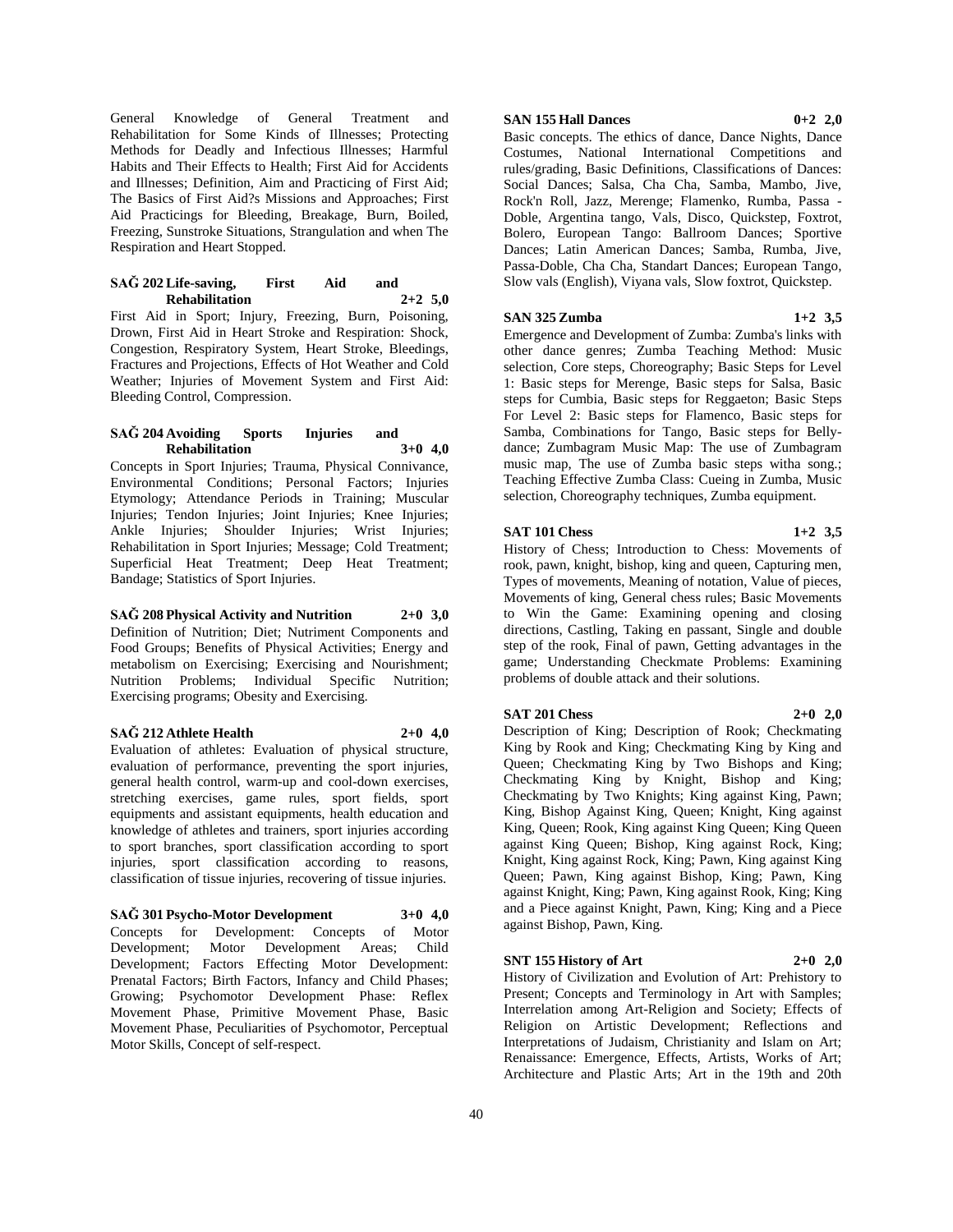Centuries: Relevanceof the main historical events of the period.

#### **SOS 107 Behavioral Sciences 2+0 3,0** Introduction to Sociology and the Sociological Method; The Emergence of Science of Sociology and Sociological Theories; Society and Social Structure; Culture; Socialization; Social Groups; The Family; Social Stratification and Social Change; Introduction to Psychology; Psychology of Lifelong Development; Motives and Emotions; Sensation and Perception; Learning; Psychology of Personality and Personality Theories; Social Effects on Behavior; Attitudes.

#### **SOS 135 Sociology of Leisure 3+0 4,0**

Definition of Leisure and Sociology; Definition of Sociology of Leisure; Relationship between Leisure and Sociology; Contemporary Trends in Sociology of Leisure; Leisure and Social Relations: Societal class and leisure, Gender and leisure, Ethnicity and leisure; Woman and Leisure, Children and Leisure; Leisure Theories: Alienated leisure, Deviant leisure, Leisure and inequality, Feminism and leisure studies, Leisure and the future.

#### **SOS 139 Social Dances 0+2 2,0**

The Foundations and Historical Development of Social Dances; The Basic Movements of Social Dances; The Basic Positions of Social Dances; Movements with the Partner in Social Dances; Social Dances: Salsa, Merengue, Bachata, Cha Cha; Basic Steps; Right Turn Steps; Left Turn Steps; Steps in Changing Directions; Combinations Particular to Social Dances.

#### **SOS 155 Folkdance 2+0 2,0**

Dance in Primitive Cultures; Dance in Earlier Civilizations; Dance in the Middle Age and Renaissance; Dance in the 18th and 19th Centuries; Dances of the 20th Century; Ballet; Turkish Dances; Emergence of Folkdance; Anatolian Folkdance: Classification, Accompanying instruments; Methods and Techniques of Collecting Folkdance; Problems in Collecting Folkdance; Teaching of Folkdance; Adapting Folkdance for Stage: Stage, Stage aesthetics and Choreography, Orientation and choreography.

#### **SOS 218 Folk Dancing 2+2 4,0**

Folklore; Turkish Folk Dances and General Structure of the Dance; Dances Regarding Human Relations: Dances about fighting or quarreling, Dances related to women-men relations, Dances including relationships, Dances concerning human names, Dances of ceremony; Dances about Human and Nature Relationships: Dances related to nature, Dances consisting the daily life and production relationships, Dances reflecting animals; Musical Instruments in Turkish Folk Dances: Wind, String, Percussion instruments; Apparels and Accessories in Turkish Folk Dances; Types of Turkish Folk Dances.

# **SOS 404 Social Structure of Turkey 3+0 4,5**

Definition of the concept of social structure; Different perspectives on Ottoman social structure; Different conceptualizations of Ottoman Social Structure: Asiatic Mode of Production; Feudalism; 'Continuity and Break' discussions on social structure; Social Structure of Republican Turkey; The effects of political perspectives on the social structure of the period of Republic; Social structure of Turkey in cultural context; Family structure in Turkey; Urban and Population structure.

# **SOS 415 Sport Sociology 2+0 4,0**

Sport Sociology; Concepts of Sociology, Communal Institutions; Social Status; Description of Sport Sociology; Sport Concept; Subject of Sport Sociology; Development of Sport Sociology; Sport and politics, Economy, Rationalism, Communal class and gender relations, Communication and sport, Sport and social values, Sports in Education; Sport sociology in sport.

#### **SPY 158 Handball 1+2 2,0**

Contemporary Handball; Handball for education, Game Rules; Dimensions of Field and Equipment; Warm-up, onthe-ball skills; Off-the-ball Movements; Catching and Throwing; Dribbling; Pass and Pass Types; Scoring; Individual and Team Defense and Counterattack.

#### **SPY 162 Football 1+2 2,0**

Football Today: Football for educational purposes, Game Rules; Warm-up; Stretching Playing with Ball; Inside, Outside, and Outstep Kicking; Controlling the Ball: On foot, Head and chest; Dribbling; Simple Shots; Crossing; Mathews; Beckenbauer: Direct and indirect free kicks, Penalty kicks, Corner, Throw-in, Goal kick; Goalkeeper.

#### **SPY 164 Basketball 1+2 2,0**

Contemporary Basketball: Basketball for educational purposes, Game Rules, Dimensions of Field; Equipment; Warm-up and Stretching in Basketball; Playing with Ball, On-the-ball Skills in Basketball; dribbling; Pass and pass types; Stops, Rebound Off-the-ball Movements; Individual and Team Offense and Defense.

#### **SPY 166 Volleyball 1+2 2,0**

Definition of Volleyball; Historical Development; Characteristic of Volleyball; Dimensions of Field; Game Systems: 3:3 Game System; 4:2 Game System; 5:1 Game System; 6:0 Game System; Basic Technical Training in Volleyball: Service Types, Receiving serve, Passes, Hitting, Block, Digging.

**SPY 201 Basic Principles of Sport Management 3+0 4,5** Introduction to Sport Management; Professional Groups in Sport Management; Examining Four different relations of Sport Management; Professional preparation; The importance of well-qualified Sport Managers in Sports Organizations; Development of Sport Industry; Sport Culture, Definition of Some Concepts; Athletes, Coaches, Spectators, Teachers.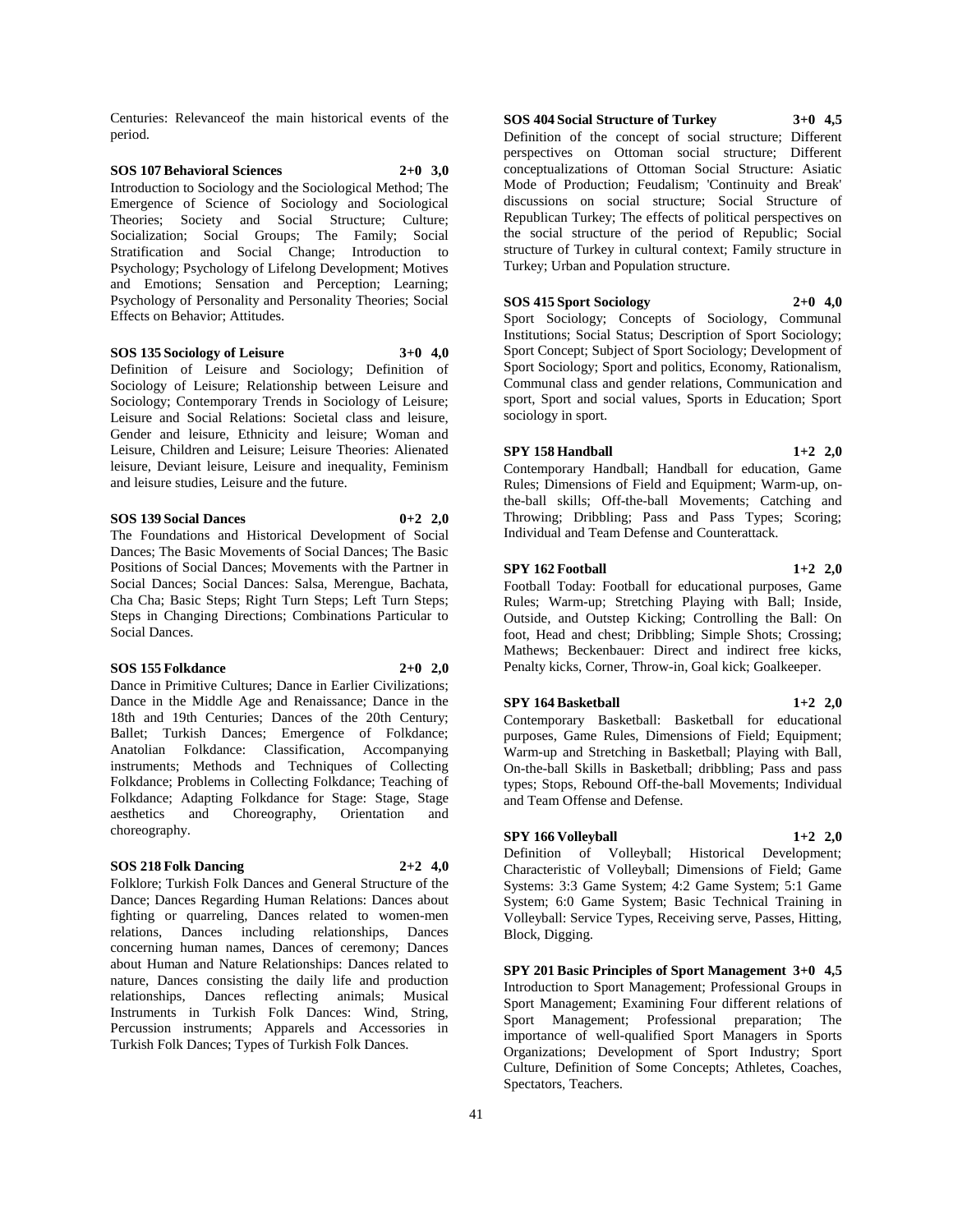#### **SPY 202 Administrative Organization of Turkish Sports 3+0 6,0**

Sport Management: International Law and Sport Regulations; Sport Organizations; 'Objective?, 'Voluntary Federation? and 'Stale Management?, Models 'Voluntary Federation? and State Management?, Formation of Sports Management Elements and Material-technique basis, History: Istanbul Football Confederation, Voluntary Sport Organizations; Turkish Training Community Alliance, Period of Public Management in Turkish Sport: Ministry of Youth and Sport.

#### **SPY 251 Badminton 1+2 3,0**

History of Badminton; Equipment of Badminton: Net and Field, Badminton Poles, Racquet, Ball, Clothes, Shoes and Supporting Equipment; Techniques of Throws and Runs in Badminton: Holding Racquet, Basic Standing Position; Types of Throws; Throw Zones: Overhead service, Shortdistance service, Swip service, Overbox hitting, Forehand Overhand throw, Forehand Underhand Throw, Backhand Underhand Throw, Drive, Running Techniques; Throwing Methods.

#### **SPY 253 Tennis 1+2 3,0**

Tennis; History; Rules: Single and Double Competitions; Equipment: Racquet, Ball, Net, Clothes, Length of the Field: Technical Terms: Forehand, Backhand Vole, Hitting and serve; Tournaments: 1st Degree Tournaments, 2nd Degree Tournaments, Classification Tournaments; Officials.

#### **SPY 255 Table Tennis 1+2 3,0**

Table-Tennis; History; Rules: Single and Double Competition; Equipment: Racquet, Ball, Net, Clothes, Length of the Field; Technical Terms: Forehand, Backhand, Forehand Cut, Backhand Cut, Shoot, Spins; Tournament Types; Turkey Championships, World Championships, Teams European Championships, Balkan Competition, Officials.

#### **SPY 257 Squash 1+2 3,0**

Historical Development of Squash: Squash Hall: Hall, Walls, Building of Parquet, Dimensions, Characteristics; Warming, Lighting and Warming; Service Types; Body Position, Kinds of hitting, Game Area and Equipment; Rules; American Rules.

# **SPY 261 Massage 3+0 4,0**

Definition of Massage; History of Massage; Goals of Massage; General Principles; Oiling Materials; Massage Positions; Levels of Massage, Frequency of Massage, Kinds of Movements, Indications and Contra Indications of Massage; Lower Back Massage; Upper Back Massage; Neck Massage, Femaur Massage, Leg Massage, Foot Massage, Arm Massage, Front Arm Massage, Hand Massage, Face Massage, Massage in Sport (Before Competition, During Competition and After Competition); Mechanic Massage Methods.

**SPY 301 Planning Organization in Sport 3+0 5,0** Concepts of Management: Definitions, Goals, Characteristics and Historical Development; Methods of Management; Functions of Management: Planning, Organization, Co-ordination, Directing, Controlling; Sport and management; Sport Organizations; Profit and Nonprofit Sport Organizations, Case Studies and sport Organizations; Management Content; National and International Sport Organizations; Local, Regional and National Sport Organizations.

**SPY 305 Sport Economy 3+0 5,0** Sport Clubs; Incomes, Money Politics, Federation Incomes, GSMH and Public Expenditure Relations of Sport Financial Resources; Balance in Sport, Club Models in Sport Economy, Pricing Sport Products and Sport Services.

**SPY 307 Corporate Behavior in Sport 3+0 5,0** Organizational Behavior; History of Organizational Behavior; Approaches, Theories and researches, Individual and the Community, Individual and environment relationship; Formal and informal groups, Organizational Structure; Foundations; Group Sport Organizations; Group Dynamics; Environmental Conditions; Definitions of Organizational Development; Approaches and Evaluations.

**SPY 309 Sport Event Management 3+0 4,0**

The Concept of Event Concept and Its Characteristics; The Concept of Event Management, Developing and Implementing Event Plans; Management of Human Resources and Time; Financial Administration of Events; Event Leadership; Event Coordination; Event Risk Management and Ethics; The Scope of Sports Events; The Benefits of Sports Event Management; Designing, Planning and Controlling Sports Event Logistics; Hospitality and Protocol in Sports; Negotiation and Contract in Sports Events; Characteristics of Event Marketing; Event Promotion Methods; Marketing of Festivals, Fairs and Other Special Events; Marketing of Sports Events.

**SPY 352 Local Administrations and Sports 3+0 3,0** Sport Concept and Local Administrations; Duties of Local Administrations; Foundations of the Facilities and Fields, Outdoor Sport Facilities and the Fields Games.

**SPY 353 Performance Evaluation 2+2 5,0** Work Evaluation; Definition of Worker; Performance; Definition of Performance Evaluation; Techniques of Performance Evaluation; Planning the Performance Evaluation Period; Choosing and Preparing the Materials of Performance Evaluation, Analyzing Performance Results.

**SPY 356 Social Security in Sports 3+0 4,0** History of Social Security; National and International Dimensions of Social Security; Social Security Systems; Finance; Social Security in Sport; Social Security Rights of Amateur and Professional Athletes, Insurance for Athletes, Contemporary Developments in Sports Social Security Systems.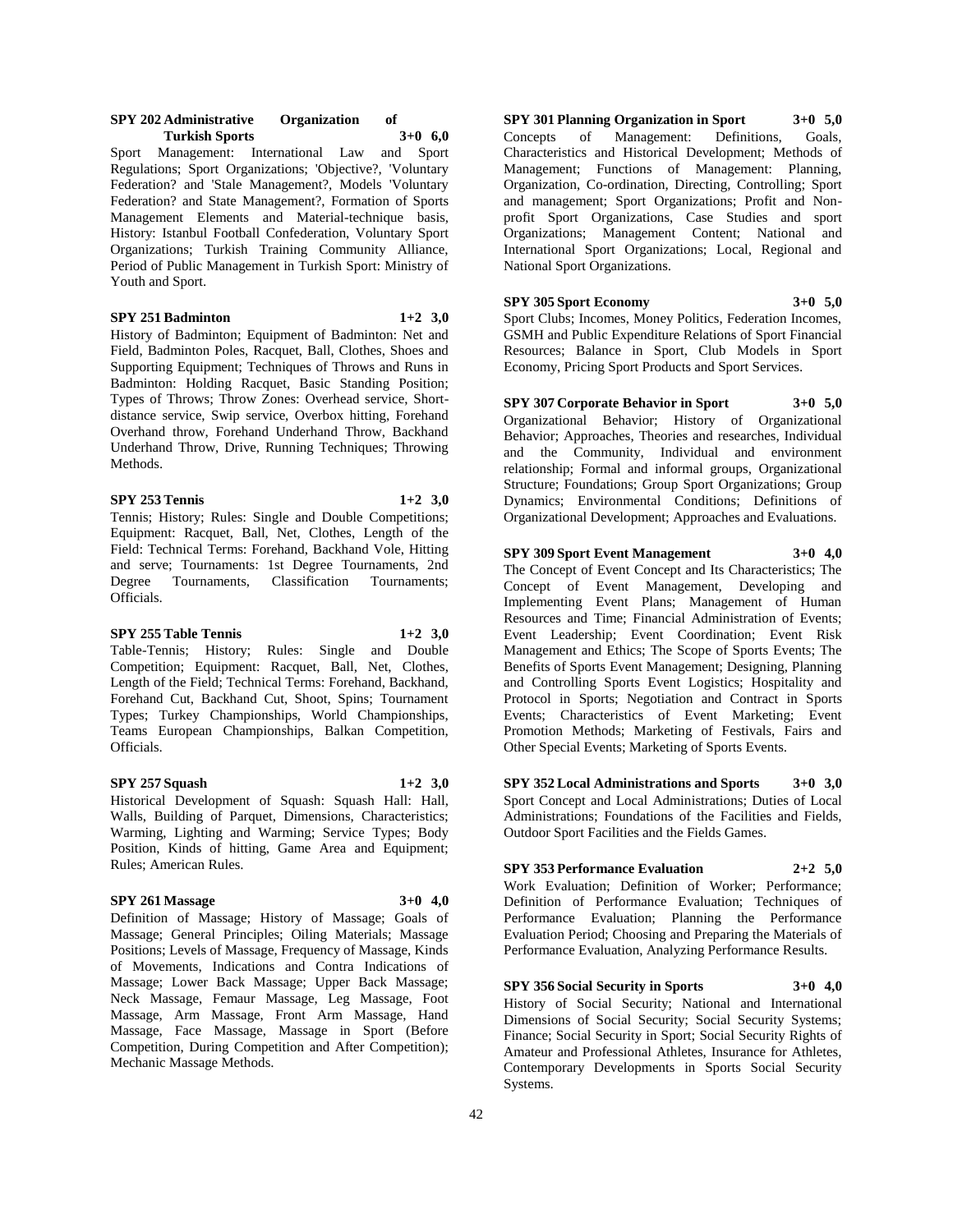**SPY 401 Sponsorship in Sports Administration 3+0 4,0** Basic Concepts about Sponsorship: Public Releations, Sponsorships and advertisement, Product publicity and the sponsorhip, History of Sponsorship; Types of Sponsorships, Sponsorship categories, Determining, Implementing and the evaluation of sponsorship strategies.

#### **SPY 403 Sport and the Media 2+0 2,5**

Sport and Media; Group Communication Materials; Sport News; Interpretation in Group Communication Materials; General Structure of Sport News and Sport Journalism; Television and Media without Sport; Sport Photographs; and Sport Photography; Sport Documentary.

**SPY 404 Sport Politics in Turkey 3+0 3,0** Sport as a Politic Power; Aims; Evaluations; Sport Politics; Sport Politics in Turkey; Before the Republic; After the Republic, Laws on Sport, Legal Decisions, 1986 Turgut Özal Period, Confronting Politics, Budget, Aims, Limits, Results, Sport in Political Party Programmes.

#### **SPY 406 Research Project in Sport Management 0+4 3,5**

Social Science Concept; Historiy of Social Science; Characteristics of Social Facts; Professional Sport Sciences, Global Social Sciences; Planning: File Categories, Written Files, Statistics, Methods in Analysing File; Framework of Research; Levels of Scientifical Research, Tipoloyes and classification, Theories and hypothesis; Rules for Writing Research Report, General Writing Rules.

**SPY 410 Management in Sports Administration 3+0 4,0** Management in Sport Facility; Activities for Different Age Groups; Employement; Safety Precautions in Sports Facilities, Swimming pool Water; Outdoor Sport Facilities; Management of Gymnastic Saloons and Fitness Centers; Staff Selection for Soccer Fields.

**SPY 413 English for Specific Purposes I 2+0 2,5** The definition of sport and sport management, Theories of leadership, The X and Y theories of Mc Gregor: What is the most important leadership theory which the sport administrators must consider it?, Management theories, Management functions: Planning, be organized, Supplying Member Leadership, Control and Deciding, Employer-Employee relation in human resource management: Motivation of employee, Importance of good communication and listening ability, definition of internal and external connections, Description of aims, Development of activity areas, Deciding, Evoluation of plans; Sport marketing and its importance, Reading articles which are related with subjects.

**SPY 414 English for Specific Purposes II 2+0 3,0** Development of individual philosophy as a administrator, Definition of other members which are except sport managers, Activity controller, Recreaction leaders, Teachers, Trainers, Equipment officers, Participants and customers, Examination of case studies, Patterns which are

practise in market research projects, Definition of problems, situation analyze, Informal Measurement, Planning and Formal Measurement, Information analyze, Devoloping informations and preparing suggestions, Preparing Report and completing applications, Investigation of publishments which are related with subjects.

#### **TAR 165 Atatürk's Principles and History of Turkish Revolution I 2+0 2,0**

Reform efforts of Ottoman State, General glance to the stagnation period, Reform searching in Turkey, Tanzimat Ferman and its bringing, The Era of Constitutional Monarchy in Turkey, Policy making during the era of first Constitutional Monarchy, Europe and Turkey, 1838-1914, Europe from imperialism to World War I, Turkey from Mudros to Lausanne, Carrying out of Eastern Question, Turkish Grand National Assembly and Political construction 1920-1923, Economic developments from Ottomans to Republic, The Proclamation of New Turkish State, from Lausanne to Republic.

#### **TAR 166 Atatürk's Principles and History of Turkish Revolution II 2+0 2,0**

The Restructuring Period; The Emergence of the fundamental policies in the Republic of Turkey (1923-1938 Period); Atatürk's Principles, and Studies on Language, History and Culture in the period of Atatürk; Turkish Foreign Policy and Application Principles in the period of Atatürk; Economic Developments from 1938 to 2002; 1938-2002 Period in Turkish Foreign Policy; Turkey after Atatürk's period; Social, Cultural and Artistic Changes and Developments from 1938 to Present.

# **THU 203 Community Services 0+2 3,0**

Various Community Projects: Helping young students during their study periods or after school study sessions, Aiding the elderly in nursing homes, helping disabled individuals with various tasks, helping social services and aiding children with their education etc., take part in the projects which raise environmental awareness, Integrating with the community and enabling use of knowledge accumulated in the courses.

#### **THU 205 Community Services 0+2 4,0**

The course aims to integrate the students with the community and enable them to utilize the knowledge they have accumulated in their courses. The students participate in different community projects such as helping young students at their study periods or after school study sessions, aiding the elderly in nursing homes, helping disabled individuals with various tasks, helping Social Services and aiding children with their education etc. The students also try to work in projects which raise environmental awareness.

# **TİY 152 Theatre 2+0 2,5**

Theatre as a Cultural Institution: Relation of culture and theatre; The Place and Importance of Theatre in Culture; Theatre as a Communication Art: Definition of theatre, Origin and evolution of theatre, Aesthetic communication;